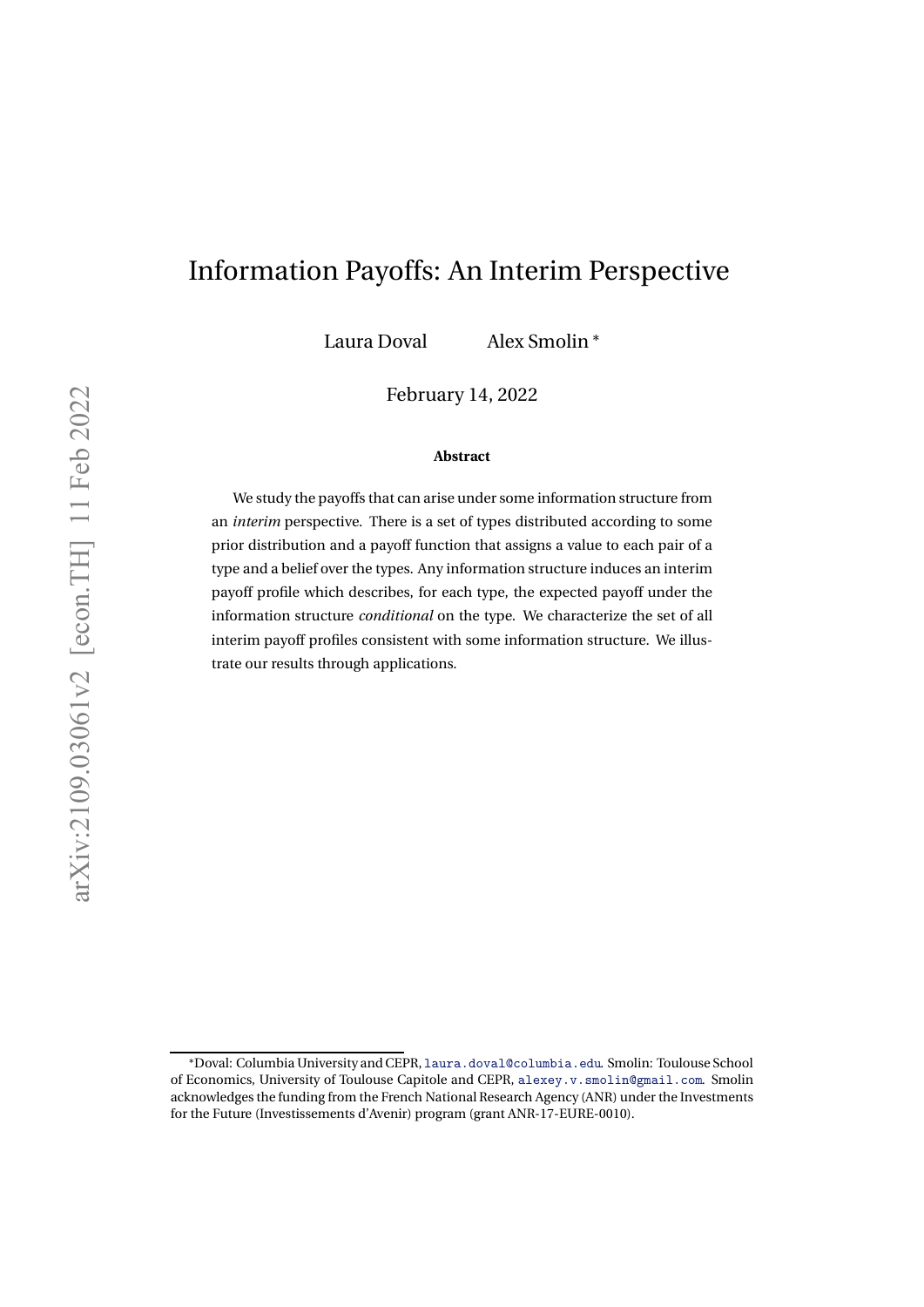## **1 Introduction**

Consider a finite set of types distributed according to a given prior distribution. Our primitive is a payoff function that assigns a value to each pair of a type and a posterior belief over types. An information structure associates to each type a distribution over signals and hence, via Bayes' rule, a distribution over posterior beliefs (Kamenica and Gentzkow, 2011). Thus, each information structure induces an *interim payoff profile*, which describes for each type the expected payoff under this information structure conditional on this type. We denote such a profile by an IP-profile and denote the set of all IP-profiles by the IP-set. The goal of this paper is to study the IP-set.

The IP-set is the object of interest in many applications, two of which we describe now. First, the types may represent the characteristics of agents in a population. An IP-profile then captures the payoffs of agents with different characteristics under a given information structure. In turn, the IP-set describes the choice set of a social planner who can control the information structure and may care about its impact on different agents beyond the average payoff in the population.<sup>1</sup> Second, the types may represent private information of an informed principal who can commit to an information structure only *after* observing her type, as in Perez-Richet (2014) and Koessler and Skreta (2021). In this case, the IP-set is the key ingredient to describe the incentive constraints that the information structure must satisfy for it to be consistent with an equilibrium.

Our main result, Theorem 1, characterizes the IP-set via the convex-hull of a vector-valued function. In doing so, we extend the geometric characterizations of Aumann and Maschler (1995) and Kamenica and Gentzkow (2011) of the feasible set of *ex ante* payoffs to the characterization the set of *interim* payoff profiles. While an IP-profile depends on the distribution over posteriors conditional on each type, we show that it can be alternatively expressed as the unconditional expectation over posteriors of an *adjusted* payoff function, where the adjustment is proportional to the posterior likelihood ratio of each type.2 The adjusted payoff function evaluated at a given type allows us to characterize the interim payoffs that type may obtain under some information structure. In turn, interpreting the adjusted payoff function

 $1$ This would be the case, for instance, if the social planner assigns welfare weights to each type that are different from the prior distribution, or if the social planner evaluates a given IP-profile according to Rawls' criterion.

 $<sup>2</sup>$ Instead, Levy et al. (2021) provide a characterization of which conditional distributions over</sup> posteriors are feasible.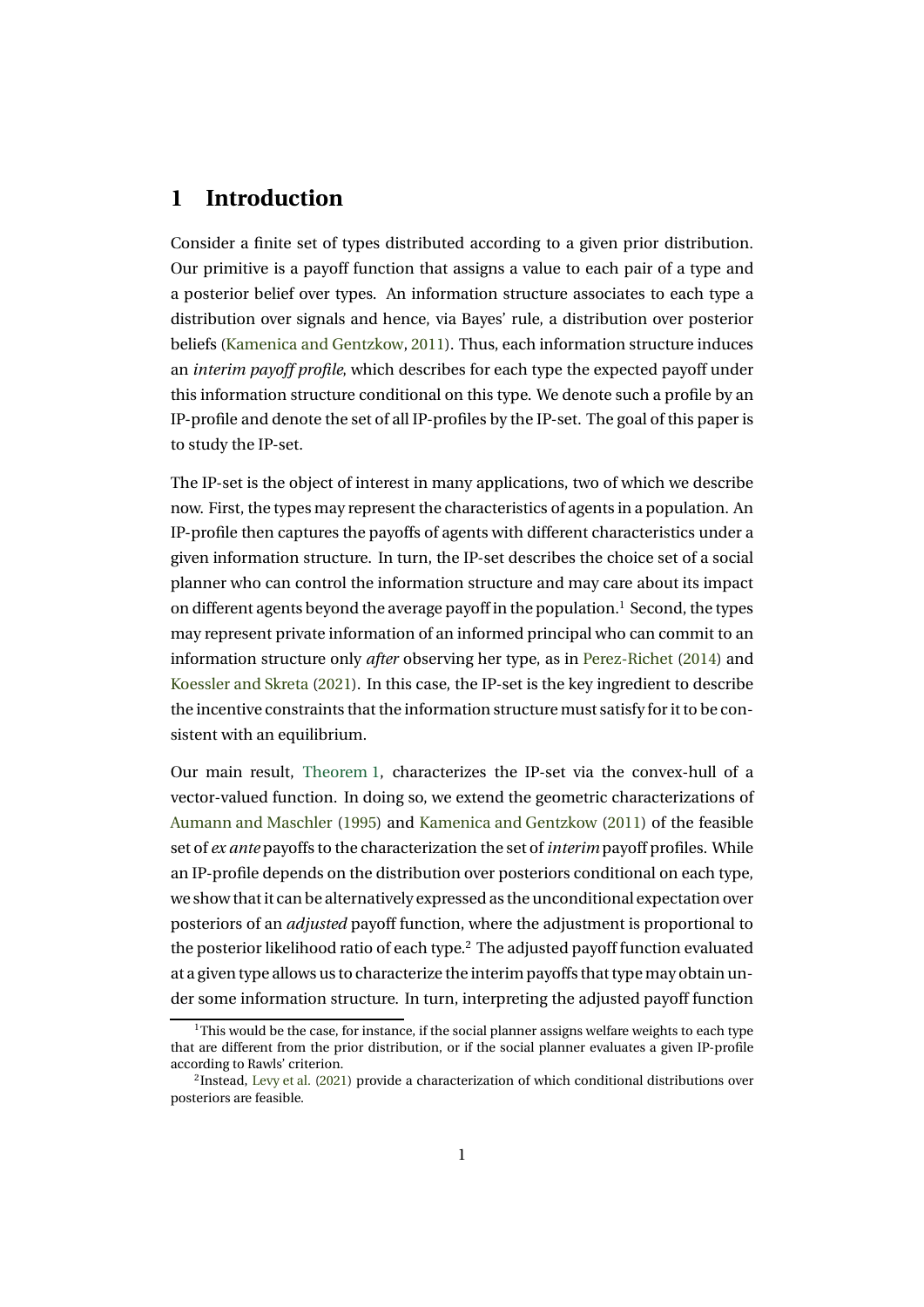as a vector-valued function, for all types at once, allows us to capture the acrosstype restrictions imposed by Bayes' rule and precisely characterize the IP-set.

The IP-set is convex, so we can alternatively characterize it via its supporting hyperplanes. We use this observation to show in Theorem 2 that the IP-profiles in the boundary of the IP-set are induced by information structures that solve a series of *standard* Bayesian persuasion problems, indexed by the slope of the supporting hyperplane. This characterization allows us to reinterpret two classical information design results in the language of IP-profiles. The supporting hyperplane in the direction of the prior characterizes the optimal expected payoff in the model ofKamenica and Gentzkow (2011). More generally, for any given direction in the simplex, the supporting hyperplane in that direction characterizes the optimal expected payoff in the heterogeneous-priors model of Alonso and Camara (2016), where the direction corresponds to the sender's prior belief. We use Theorem 2 throughout the paper to characterize optimal information structures in specific applications.

Section 4 enriches our characterization in the case in which the payoff function is equal to the expectation of a one-dimensional random variable, the support of which we call the *reputation vector*. This special case constitutes a natural benchmark and is commonly used in the literature on career concerns (Holmström, 1999), social image (Bénabou and Tirole, 2006, Tirole, 2021), and repeated games (Aumann and Maschler, 1995, Mailath and Samuelson, 2006). Theorem 3 shows that an interim payoff profile belongs to the IP-set if and only if it can be represented, up to a constant factor, as the product between the reputation vector and a *completely positive matrix* (Berman, 1988).<sup>3</sup> In addition, we show that the Bayesian persuasion problems that characterize the boundary points of IP-set correspond to instances of the problem of Rayo and Segal (2010). It follows that the information structures that attain the payoffs in the boundary of the IP-set can be characterized using the graph-theoretic approach of Rayo and Segal (2010).

Section 5 demonstrates the usefulness of our machinery in several applications. Section 5.1 characterizes the largest and the smallest payoff that a particular type can obtain in the setting of Section 4. Section 5.2 applies our results to Bayesian persuasion: Section 5.2.1 characterizes the sender's optimal payoff when the sender is ambiguity averse, whereas Section 5.2.2 provides a characterization

<sup>&</sup>lt;sup>3</sup>A matrix C ∈  $\mathbb{R}^{N \times N}$  is completely positive if non-negative vectors  $c_1,...,c_K \in \mathbb{R}^N_+$  exist such that  $C = \sum_{i=1}^K c_i c_i^T$ .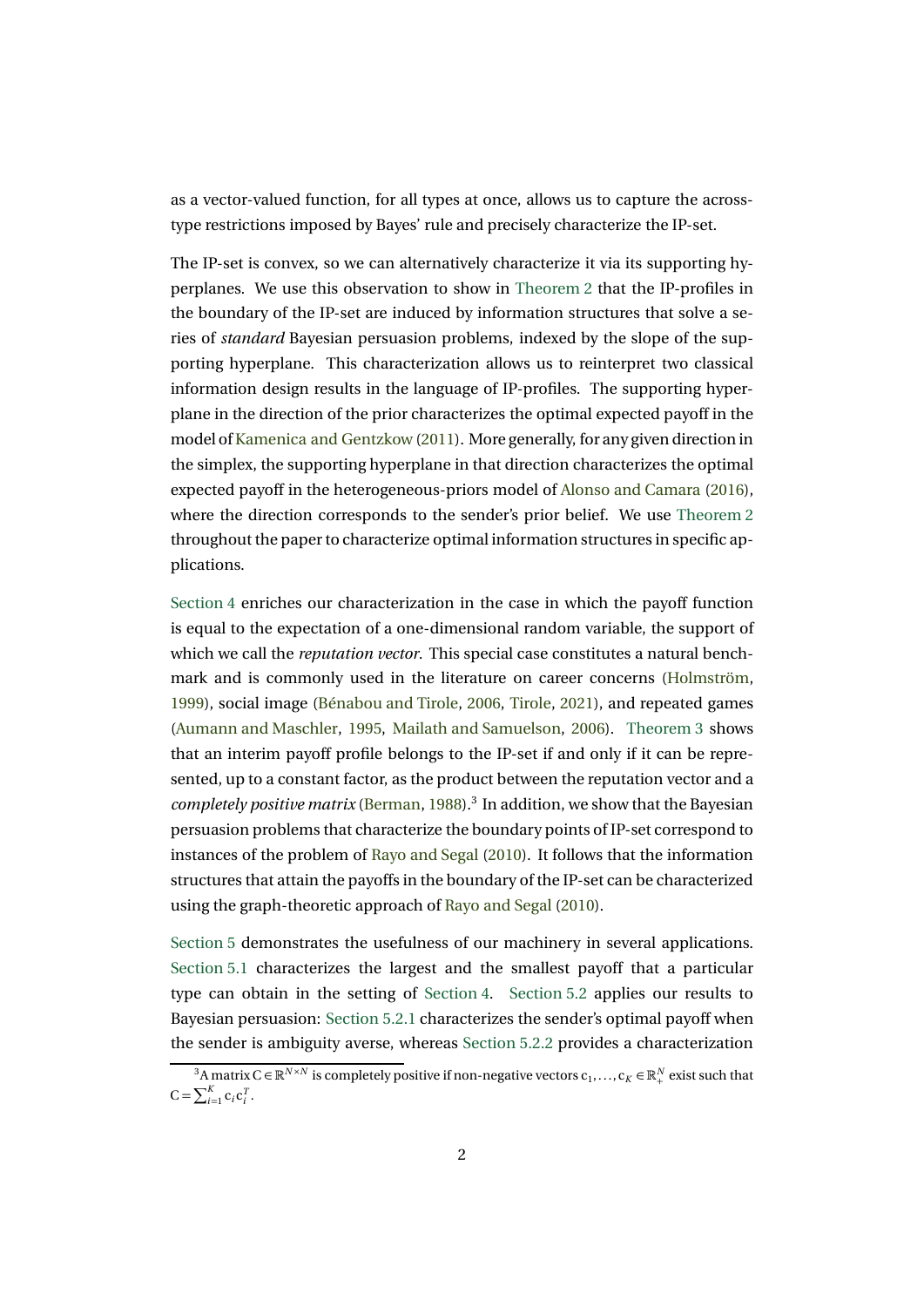of the communication equilibrium payoffs in the model of Lipnowski and Ravid (2020). Along the way, we illustrate our primitive payoff function using the more familiar Bayesian persuasion ingredients.

Section 6 extends our framework by lifting two implicit assumptions in the analysis described so far: First, the variable on which payoffs are conditioned is the same variable the information structure provides information about; Second, all information structures are allowed. We achieve this by distinguishing between an agent's cohort (the variable on which we condition payoffs on), the state (the variable of interest for the information user), and the data source (the variable we provide information about). Theorem 4 shows that the characterization in Theorem 1 extends verbatim to this setting. Furthermore, Proposition 1 illustrates how data sources of different precision limit the set of IP-profiles that can be generated. These results provide a general analytical framework to study adverse features of data collection, such as algorithmic bias, on different statistical groups.

**Related Literature:** Our work contributes to the literature on information design reviewed throughout the introduction. The seminal work of Kamenica and Gentzkow (2011) characterizes the set of *ex ante* payoffs that can be obtained under some information structure. Instead, we characterize the interim payoff profiles that ultimately give rise to these ex ante payoffs, thus providing a finer description of feasibility. Starting from the work of Kamenica and Gentzkow (2011), a series of papers investigate the limits imposed by common knowledge of Bayesian rationality (cf. Aumann, 1987). Our approach is similar in that we are interested in characterizing the payoff profiles that are consistent with some information structure.

In addition, our results contribute to the broader literature on strategic communication and mechanism design, where interim payoff profiles are the key object of interest. As mentioned before, in the informed principal papers of Perez-Richet (2014) and Koessler and Skreta (2021), the sender's interim payoff profile is used to describe the incentive compatibility constraints that the sender's information structure must satisfy. Similarly, in the study of mechanism design with limited commitment, Doval and Skreta (2020) describe the principal's mechanism as an information structure which must satisfy the agent's incentive constraints. Similar constraints appear in the studies of information design without commitment of Fréchette et al. (2019); Lipnowski and Ravid (2020); Salamanca (2021) and in the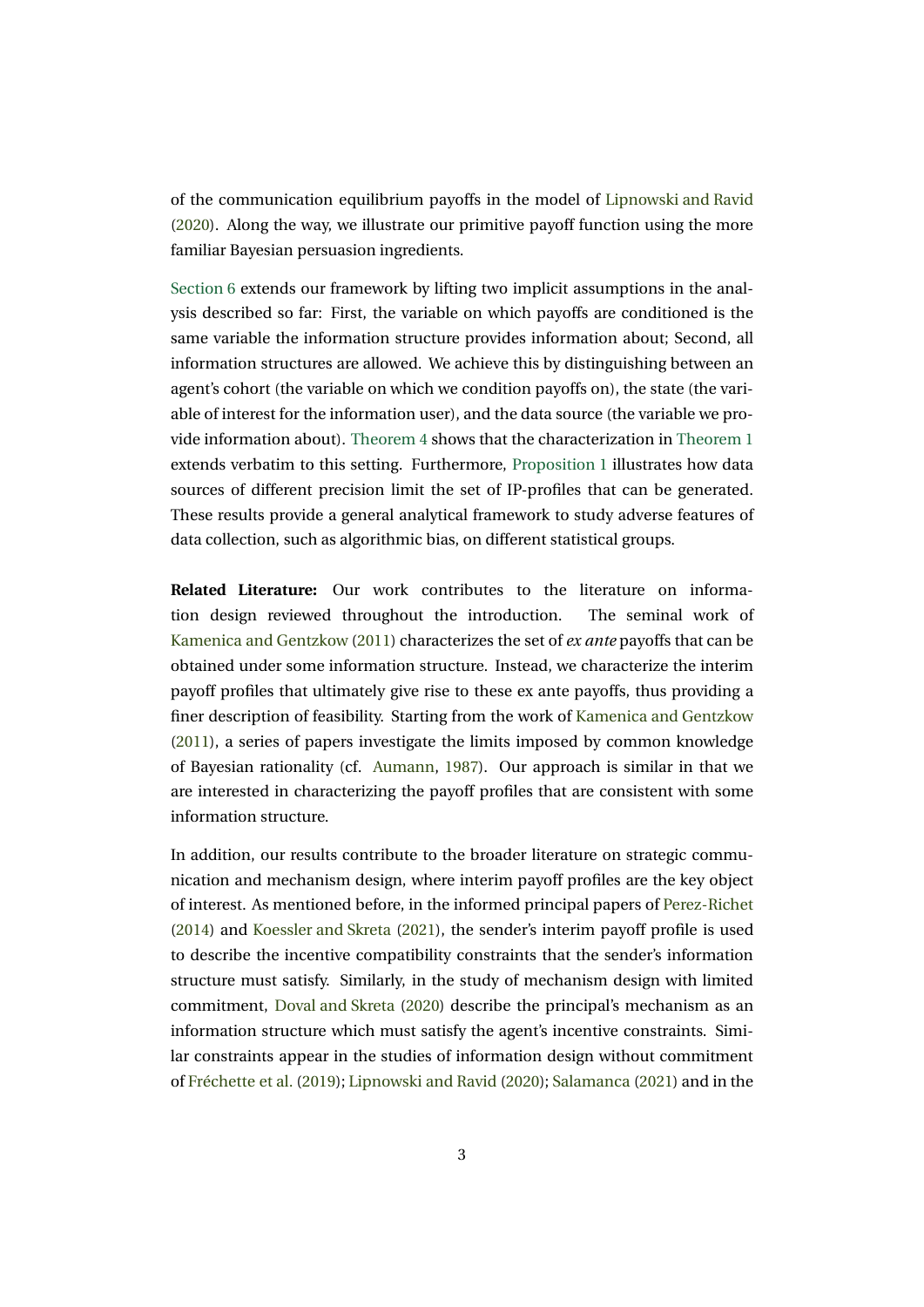analysis of tests subject to participation constraints of Rosar(2017).<sup>4</sup> As the analysis in Section 5 highlights, our tools also open the doors to the study of new problems.

Finally, our work contributes to the literature on higher-order beliefs. Indeed, when the payoff function is linear in beliefs as in Section 4, an interim payoff profile can be seen as a profile of second-order expectations. Starting with Samet (1998), a body of work uses Markov matrices to represent such higher-order beliefs and expectations of higher-order beliefs for a *given* information structure (see, for instance, Cripps et al., 2008; Golub and Morris, 2017; Libgober, 2021). Instead, our result in Theorem 3 identifies the set of matrices that can correspond to *some* information structure. In this regard, our work relates to Saeedi and Shourideh (2019) who also characterize the set of feasible second-order expectations, even though within a particular application and under additional constraints, thus obtaining a different characterization.

### **2 Model**

**Notation:** Any vector  $x \in \mathbb{R}^N$  is taken to be a column vector; we denote its  $i^{th}$ component by x<sub>i</sub> or  $x(\theta_i)$  interchangeably. If  $x \in \mathbb{R}^N$  is a column vector, then  $x^T$ denotes its transpose. If x, y are two vectors, then  $x * y$  denotes their Hadamard (element-wise) product and <sup>x</sup>*/*<sup>y</sup> denotes their Hadamard division. We denote by  $e \in \mathbb{R}^N$  the vector with  $e_1 = \cdots = e_N = 1$ .

**Setting:** We are given a finite set of types, denoted by  $\Theta = {\theta_1, \dots, \theta_N}$ , distributed according to a full support distribution *µ*0. We denote by *∆*(*Θ*) the set of all probability distributions on the set *Θ*.

An information structure *Π* = (*π*,*S*) consists of a countable set of labels *S*, and a mapping  $\pi$ , which associates to each type  $\theta$  a distribution over signals  $\pi(\cdot | \theta) \in$ *∆*(*S*). Given an information structure *Π* and a signal realization *s* ∈ *S*, define the corresponding posterior belief  $\mu_s \in \Delta(\Theta)$  obtained by Bayes' rule to be

$$
\mu_s(\theta) = \frac{\mu_0(\theta)\pi(s \mid \theta)}{\sum_{\theta' \in \Theta} \mu_0(\theta')\pi(s \mid \theta')}.
$$

 $4$ In solving their respective design problems, Rosar (2017); Ouigley and Walther (2019); Doval and Skreta (2020) do observe that the distribution over posterior beliefs conditional on the agent's type can be written in terms of the modified unconditional distribution. However, neither paper provides the characterization result contained in Theorem 1.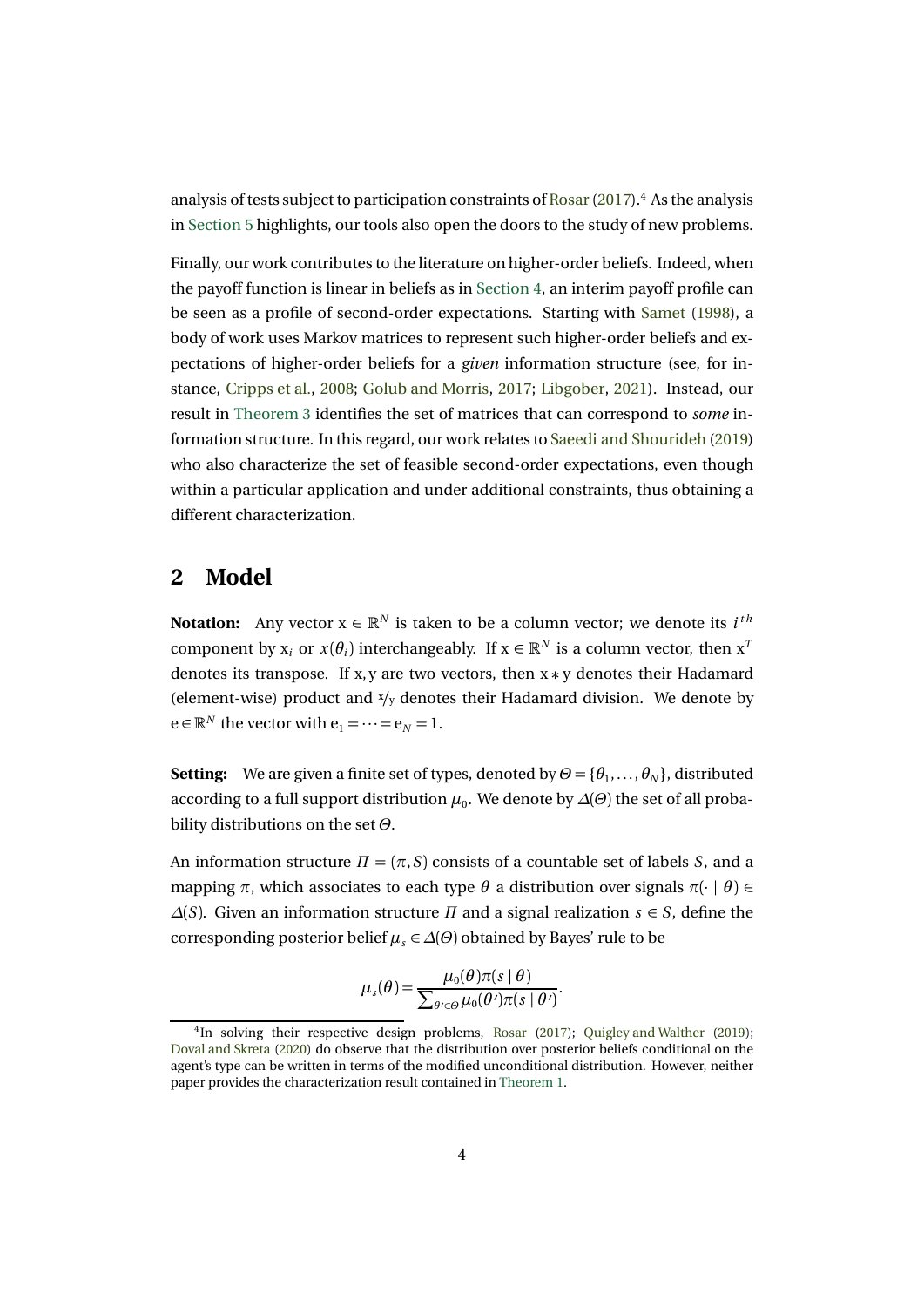The main primitive of our model is an (ex post) *payoff function w* :  $\Delta(\Theta) \times \Theta \rightarrow \mathbb{R}$  that represents for each posterior belief *µ* and each type *θ* , the value *w*(*µ*,*θ* ) associated to that belief when the type is  $\theta$ . Throughout, we assume that  $w$  is bounded.

Definitions 1 and 2 define our main objects of study:

**Definition 1.** *Given an information structure Π, the* interim payoff profile*,* <sup>5</sup> *or* IPprofile generated by *Π is*  $w_n(\cdot)$ *, where for each type*  $\theta \in \Theta$ 

$$
w_{\Pi}(\theta) \equiv \mathbb{E}_{\Pi}[w(\mu,\theta) | \theta] = \sum_{s \in S} \pi(s | \theta) w(\mu_s, \theta).
$$
 (1)

That is  $w_{\Pi}(\theta)$  assigns to each type  $\theta$  the expected payoff induced by the information structure *Π conditional* on *θ* .

**Definition 2.** *The interim payoff set, or IP-set, is*

$$
\mathbf{W} \equiv \left\{ \mathbf{w} \in \mathbb{R}^N : \exists \Pi \text{ s.t. } \mathbf{w}_i = w_{\Pi}(\theta_i) \ \forall i \in \{1, ..., N\} \right\}. \tag{2}
$$

That is W consists of all interim payoff profiles that may arise under some information structure.

Throughout the paper, we use the following stylized example to illustrate the main concepts:

**Example 1** (Online Marketplace)**.** *An online marketplace has two equally likely seller types: low quality*  $\theta_1$ *, and high quality*  $\theta_2$ *,*  $\mu_0 = \frac{1}{2}$ ,  $\frac{1}{2}$ *). Consumers prefer to buy from high quality sellers. Thus, the seller's profit in the marketplace depends on the likelihood µ that the consumer attaches to the seller being of high quality. In particular, we assume that the sellers' profits as a function of the consumers' beliefs are as follows:*

$$
w(\mu, \theta) = \begin{cases} 0 & \text{if } \mu \in [0, 1/3) \\ 1/2 & \text{if } \mu \in [1/3, 2/3) \\ 1 & \text{if } \mu \in [2/3, 1] \end{cases}
$$
 (3)

*so that w is type-independent. The set* W *then represents the set of profit profiles of different seller types that can arise on the platform under some information structure.*

<sup>&</sup>lt;sup>5</sup>We follow the terminology of Perez-Richet (2014), who uses the term "interim" to denote the expected payoff from a statistical experiment conditional on the state of the world.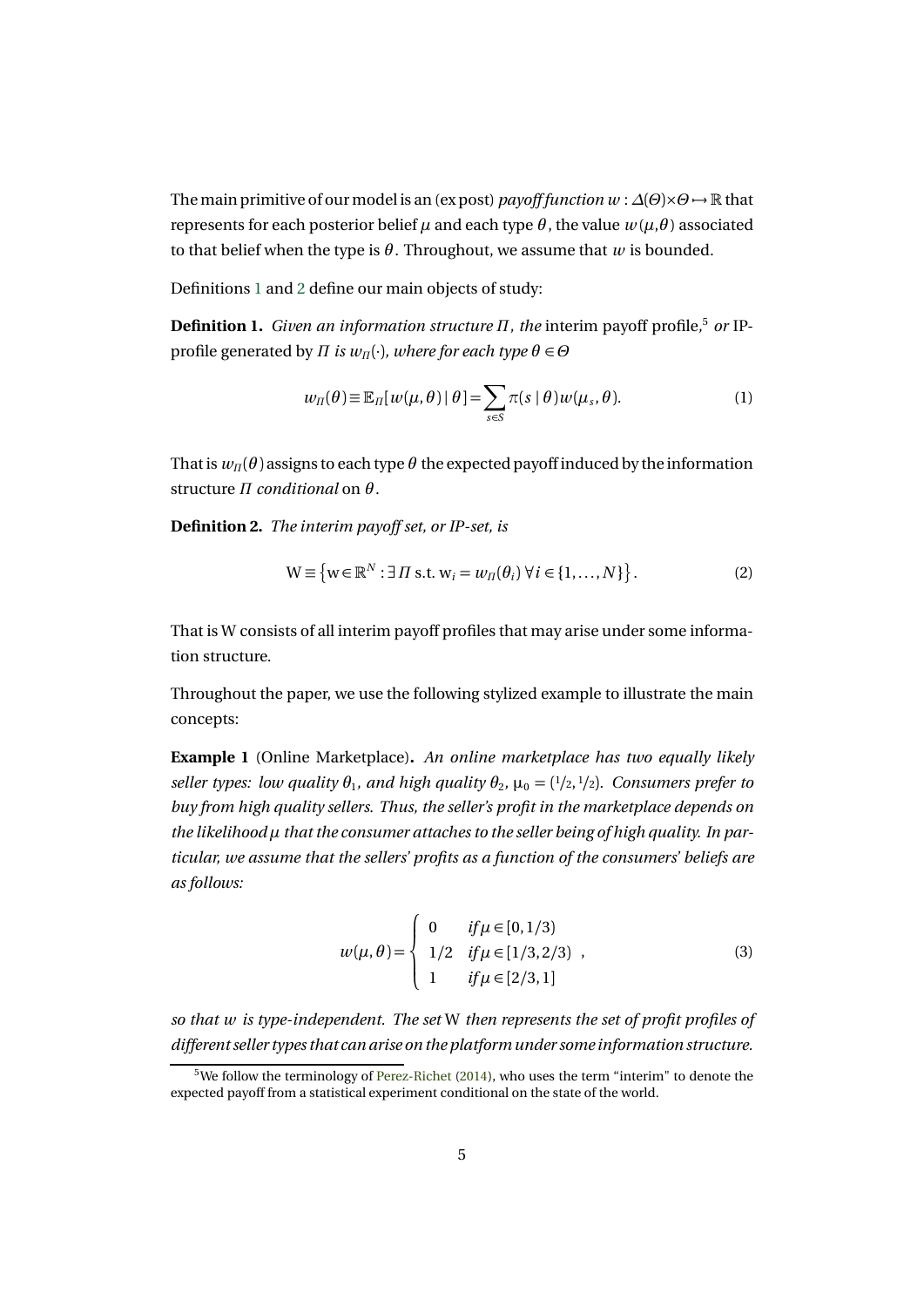#### **2.1 Interpretation**

Our model admits at least two interpretations:

**Population perspective:** In line with our running example, the interpretation we favor and maintain throughout the paper is the following. There is a population of agents with different characteristics indexed by  $\theta$ , where  $\mu_0(\theta)$  represents the frequency of agents with characteristic  $\theta$  in the population. There is a market who observes the realization of the information structure and updates their beliefs about the agents' types based on the realization. The function  $w(\mu, \theta)$  represents a payoff of an agent with characteristic  $\theta$  when the market's perception is equal to  $\mu$ . An IP-profile then captures expected payoffs of agents with different characteristics.

Under this interpretation, the set W represents the utility possibility set in an economy where the allocations are given by information structures. This set is of interest in many applications since it allows us to describe the welfare effects that different information structures have for agents with different characteristics, such as grading schemes in the case of schooling (Ostrovsky and Schwarz, 2010), disclosure about job performance (Mukherjee, 2008), affirmative action in the case of college admissions or the job market, rating systems in the case of platforms (Saeedi and Shourideh, 2019).

**Bayesian persuasion:** Alternatively, one can think of the Bayesian persuasion model introduced by Kamenica and Gentzkow (2011). Under this interpretation, *Θ* stands for the set of states of the world,  $\mu_0$  is the receiver's prior belief about the state,<sup>6</sup> and  $w(\mu, \theta)$  is the sender's *indirect* utility function when her type is  $\theta$ .

In this case, the set W represents the profiles of *interim* payoffs that the sender can achieve for a given information structure. The set W is the relevant object of study in problems where either the sender does not have commitment as in Lipnowski and Ravid (2020), or the sender can commit to the information structure but only chooses the information structure after observing the realization of the state  $\theta$ , as in Perez-Richet (2014) and Koessler and Skreta (2021). In each of these cases, equilibrium considerations imply incentive constraints that may be written in terms of the sender's *interim* payoff profiles.

 $6$ As it will become clear in Section 3, it is not necessary that the sender shares the receiver's prior for the Bayesian persuasion interpretation of the model.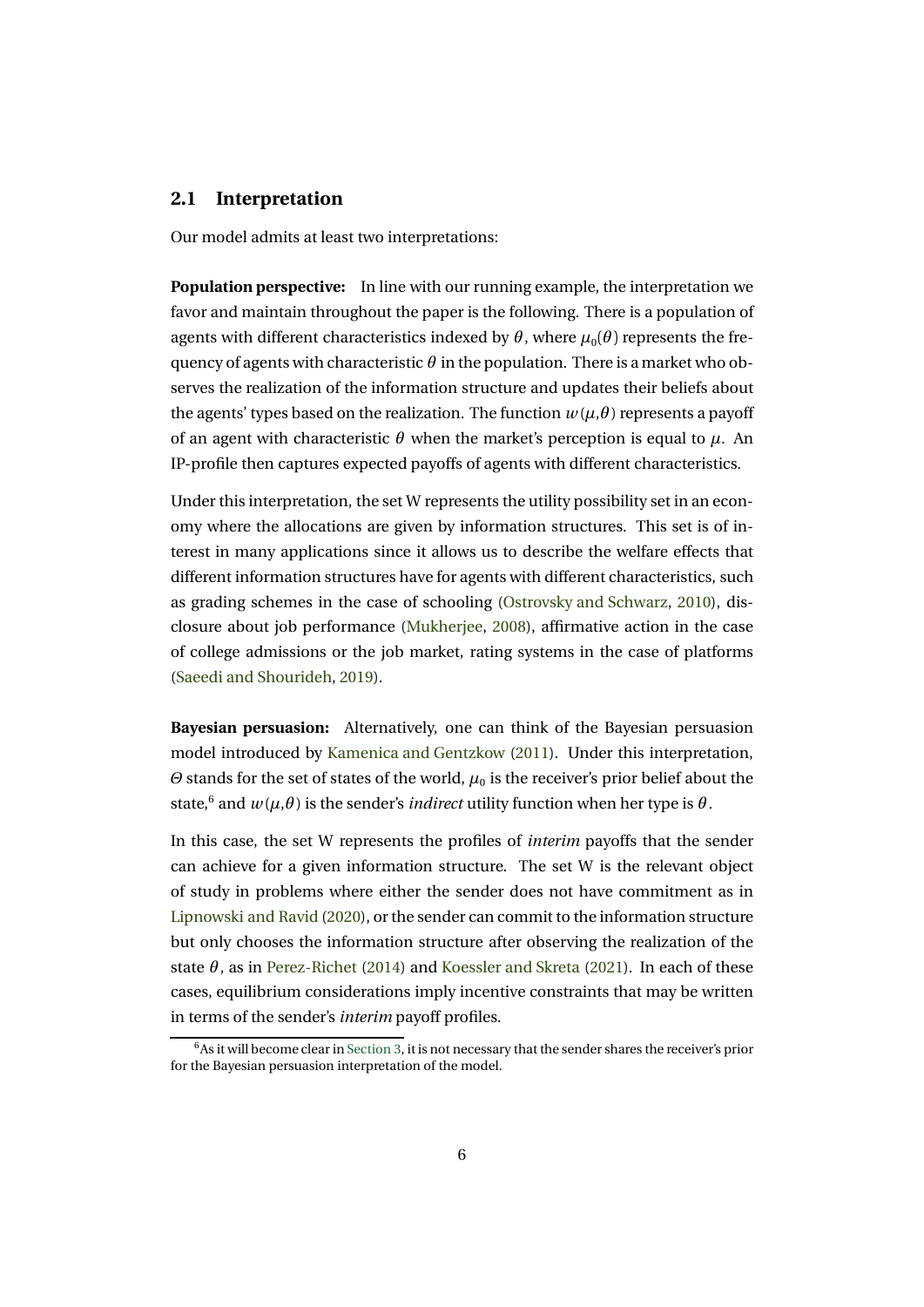### **3 Characterization**

Section 3 presents our two main characterization results. Theorem 1 characterizes the set W via the convex hull of the graph of a vector-valued function. Theorem 2 characterizes the boundary points of W as the solution to Bayesian persuasion problems.

Theorem 1 shows that the set W can be characterized using the belief approach of Kamenica and Gentzkow (2011). An apparent obstacle in using the belief approach is that the elements of W are expressed in terms of expectations conditional on a given type  $\theta \in \Theta$ , rather than unconditional expectations. However, as we illustrate next, any element  $w \in W$  can be expressed as the unconditional expectation of an *adjusted* version of the payoff function. To see this, let supp(*Π*) denote the support of the posterior belief distribution induced by  $\Pi$ . Then, for a given type  $\theta$ , their interim payoff under information structure *Π* can be written as follows:

$$
w_{\Pi}(\theta) = \mathbb{E}_{\Pi} [ w(\mu, \theta) | \theta ] = \sum_{\mu \in \text{supp}(\Pi)} \sum_{s \in S:\mu_s = \mu} \pi(s | \theta) w(\mu, \theta)
$$
(4)  

$$
= \sum_{\mu \in \text{supp}(\Pi)} \sum_{s \in S:\mu_s = \mu} \Pr_{\Pi}(s) \frac{1}{\mu_0(\theta)} \frac{\mu_0(\theta) \pi(s | \theta)}{\Pr_{\Pi}(s)} w(\mu, \theta)
$$
  

$$
= \sum_{\mu \in \text{supp}(\Pi)} \sum_{s \in S:\mu_s = \mu} \Pr_{\Pi}(s) \frac{\mu(\theta)}{\mu_0(\theta)} w(\mu, \theta)
$$
  

$$
= \sum_{\mu \in \text{supp}(\Pi)} \sum_{s \in S:\mu_s = \mu} \Pr_{\Pi}(s) \hat{w}(\mu, \theta) = \mathbb{E}_{\Pi} [\hat{w}(\mu, \theta)].
$$

Equation 4 shows that the expectation of *w* conditional on  $\theta$  can be expressed as the *unconditional* expectation of the function  $\hat{w}$ , where

$$
\hat{w}(\mu,\theta) \equiv \frac{\mu(\theta)}{\mu_0(\theta)} w(\mu,\theta) \tag{5}
$$

is the payoff function  $w(\mu,\theta)$  *adjusted* by the likelihood ratio  $^{\mu(\theta)}/_{\mu_0(\theta)}$ . For any given posterior belief*µ*, the likelihood ratio *<sup>µ</sup>*(*<sup>θ</sup>* ) */µ*0(*<sup>θ</sup>* ) measures the representation of type *θ* relative to its ex ante representation under  $\mu_0$ . To interpret the role of the likelihood ratio in the function  $\hat{w}$ , consider the case in which  $w$  is type independent. In this case,  $\hat{w}$  is type-dependent even if  $w$  is not, precisely because different beliefs imply different likelihood ratios across types. In this case, the likelihood ratio can be seen as a measure of how much type  $\theta$  enjoys the payoff  $w(\mu)$  when the information structure induces posterior belief  $\mu$ . Indeed, for any given  $\mu$ , the likelihood ratios  $\{\mu(\cdot)/\mu_0(\cdot): \theta \in \Theta\}$  can be regarded as stochastic weights with unit mean from an ex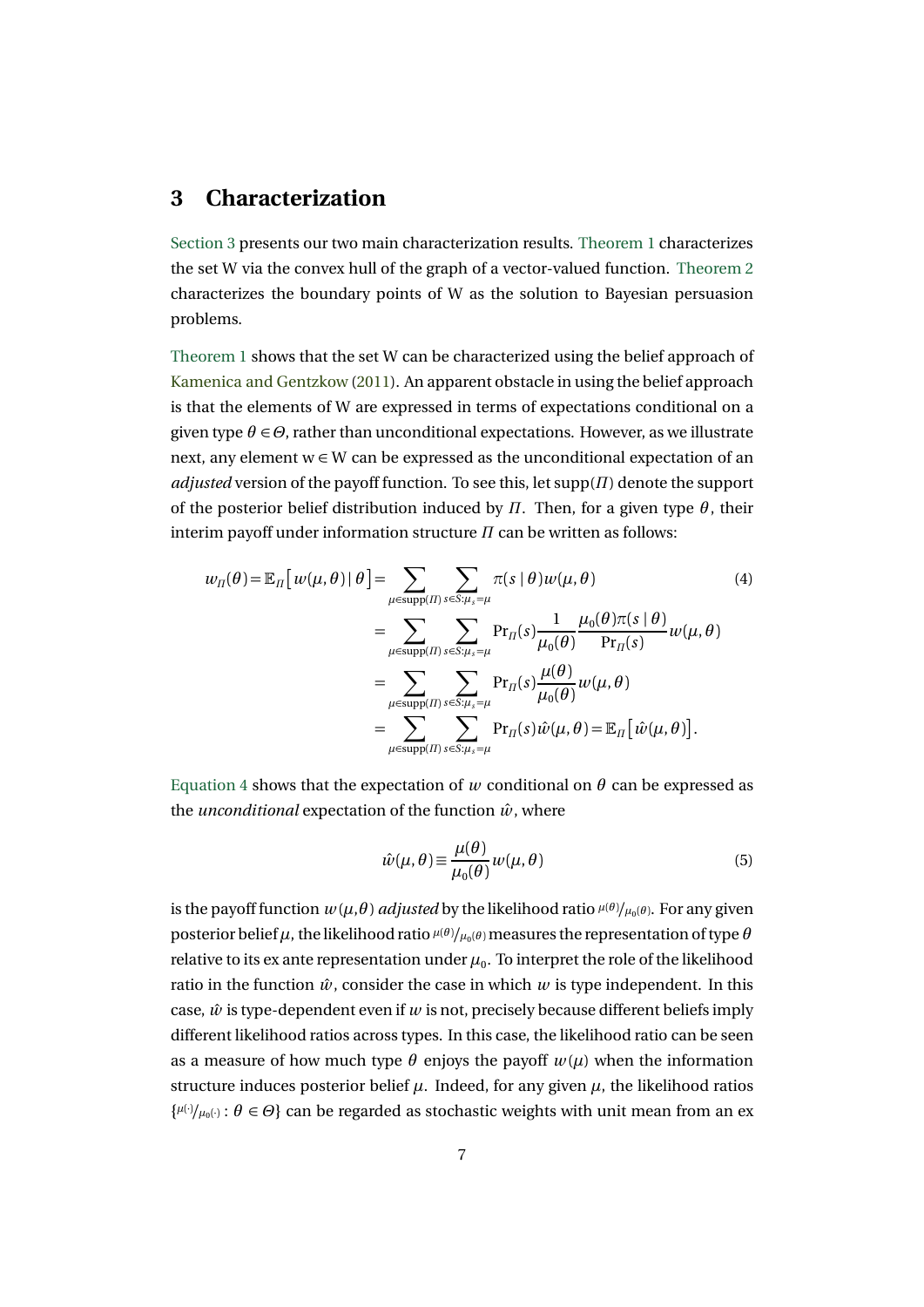ante perspective:

$$
\mathbb{E}_{\mu_0}\bigg[\frac{\mu(\theta)}{\mu_0(\theta)}\bigg]=\sum_{\theta\in\Theta}\mu_0(\theta)\frac{\mu(\theta)}{\mu_0(\theta)}=1.
$$

Thus, each type on the support of  $\mu$  obtains a share  $^{\mu(\theta)}\!/\mu_0(\theta)}$  of the payoff,  $w(\mu)$ .

While Equation 4 immediately allows us to characterize the feasible interim payoffs for any given type by the concavification method of Aumann and Maschler (1995) and Kamenica and Gentzkow (2011), it does not deliver the characterization of the IP-set. The reason is that it ignores the cross-type restrictions imposed by Bayes' rule. For instance, Equation 5 highlights that only types on the support of a belief  $\mu$  get to enjoy the payoff from the induced belief being  $\mu$ . Instead, the characterization of the IP-set can be obtained by applying the concavification method *simultaneously* to all types by considering the vector-valued function  $\hat{w}$ ,  $\hat{w}$ :  $\Delta(\theta) \rightarrow \mathbb{R}^N$ , where for each  $i \in \{1, ..., N\}$ ,  $\hat{w}_i(\mu) \equiv \hat{w}(\mu, \theta_i)$ . We have:

**Theorem 1.** *The IP-set* W *satisfies the following:*

$$
W = \{ w \in \mathbb{R}^N : (\mu_0, w) \in \text{co}(\text{graph } \hat{w}) \}.
$$
 (6)

The proof of Theorem 1 and of other results is in the Appendix.

Theorem 1 provides a geometric characterization of the set W: it is the section at the prior of the convex hull of the graph of the adjusted payoff function  $\hat{w}$ . Theorem 1 utilizes the result in Kamenica and Gentzkow (2011) that any Bayes' plausible distribution over posteriors is the outcome of some information structure<sup>7</sup> and characterizes a more primitive object, the set of interim payoff profiles that can be generated by some information structure. Indeed, whereas the main result in Kamenica and Gentzkow (2011) characterizes the ex ante payoff that an agent with payoff function *w* can obtain, Theorem 1 describes the payoff profiles that different types can obtain under some information structure.

We illustrate Theorem 1 using Example 1:

**Example 1** (Calculating the IP-set.). *Figure 1 illustrates the functions w and*  $\hat{w}$ *for our running example. Figure 1a depicts the payoff function w defined in Equation 3. In contrast, Figure 1b depicts the adjusted function*  $\hat{w}$ *. Whereas w is type-independent, the adjusted payoff function w accounts for the relative likelihood* ˆ

<sup>7</sup>See also Aumann (1987); Rayo and Segal (2010).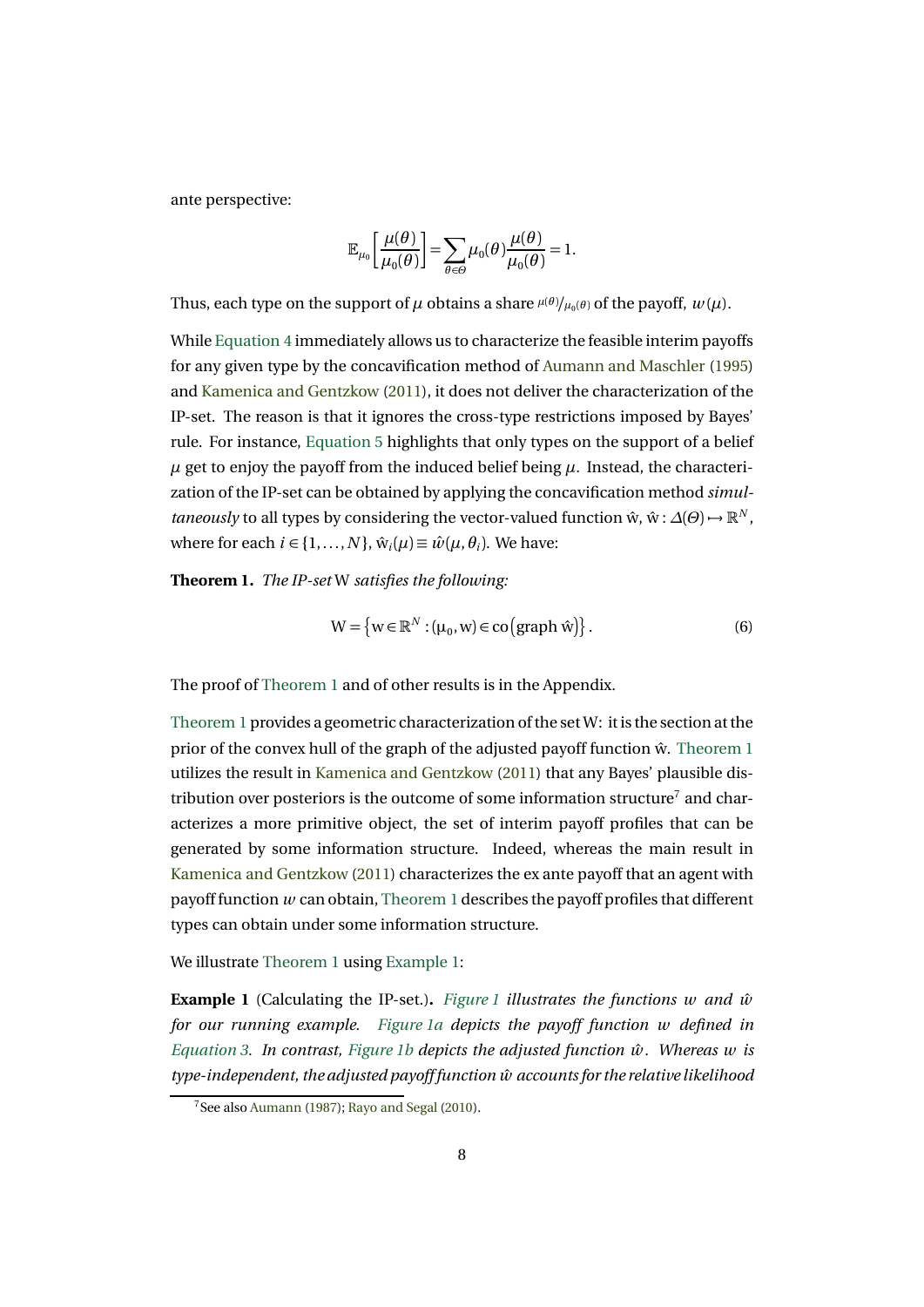

Figure 1: The functions  $w$  and  $\hat{w}$  in Example 1.



Figure 2: The construction of the IP-set in Example 1; w*<sup>F</sup>* and w*<sup>N</sup>* denote the profiles of interim profits under full and no information, respectively.

*ratio term and, thus, differs across types. Indeed, applying Equation 5 to the payoff function in Equation 3, we obtain:*

$$
(\hat{w}(\mu,\theta_1),\hat{w}(\mu,\theta_2)) = \begin{cases} (0,0) & if \mu \in [0,1/3) \\ (1-\mu,\mu) & if \mu \in [1/3,2/3) \\ (2(1-\mu),2\mu) & if \mu \in [2/3,1] \end{cases}
$$
(7)

*Applying Theorem 1, the resulting interim payoff set* W *is the section of the convex hull of the graph of*  $\hat{w}$  *at*  $\mu_0 = 1/2$ *.* 

*Further, Figure 2a shows the convex hull of the graph of the adjusted payoff function*  $\hat{w}$ . Figure 2b presents the IP-set and thus illustrates which profit profiles are jointly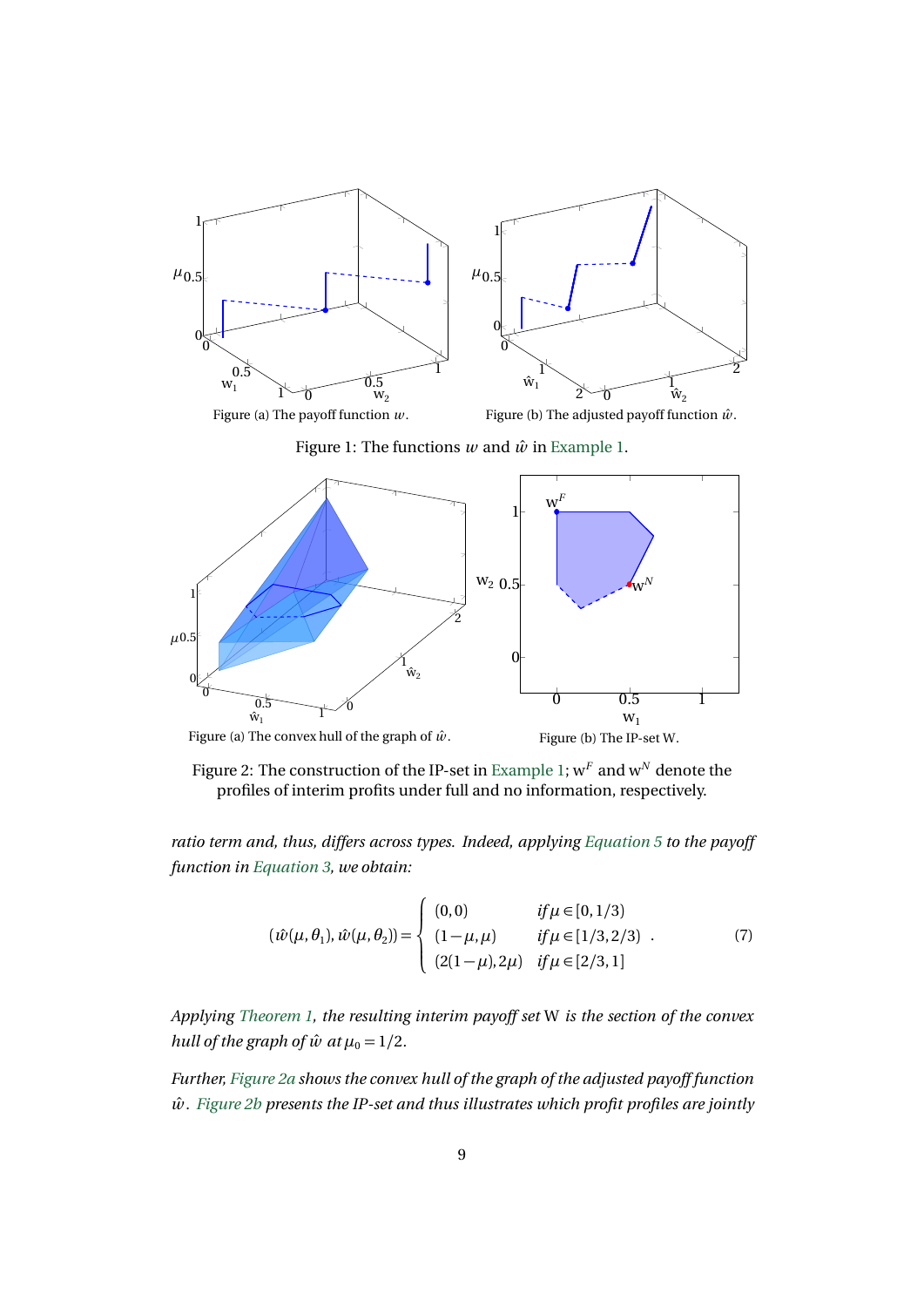*feasible. For instance, since the platform can always choose to fully reveal or conceal a seller's type, the full and no disclosure profiles, labelled*  $w<sup>F</sup>$  *and*  $w<sup>N</sup>$ *, are feasible. However, it is not possible to give both seller types a payoff of* 1*: This would require that consumers believe that they are facing a high quality seller with probability at least* <sup>2</sup>*/*3*, but in that case, the likelihood ratio correction to w implies that a new seller earns at most two thirds of that payoff. This illustrates how the likelihood ratio correction to the payoff function reflects the limits that Bayesian rationality imposes on the interim payoff profiles. Lastly, the horizontal and vertical segments in Figure 2b illustrate that information can be used to create or erode the profit of one seller type, without necessarily affecting that of another type. For instance, the vertical segment joining the IP-profiles* (0, 0.5) *and* (0, 1) *illustrates that it is possible to lower a high quality seller's profit by pooling established and new sellers, without this increasing the new sellers profits. Similarly, the horizontal segment joining the IP-profiles* (0, 1) *and* (0.5, 1)*illustrates that increasing the profits of low quality sellers by pooling them* with high quality sellers is not necessarily detrimental to the high quality sellers' prof $its<sup>8</sup>$ 

*Finally, note that in this example the IP-set is not closed, which is illustrated by the dashed lines in the boundary of* W *in Figure 2b. We return to this point at the end of this section, where we relate this issue to the role of upper semicontinuity in Kamenica and Gentzkow (2011). In Section 5.2, we show that in the standard Bayesian persuasion model the IP-set is always closed.*

Theorem 1 has an immediate implication for the cardinality of the information structures that generate points in W:

**Corollary 1.** *Let* w ∈ W*. Then, there exists an information structure Π with at most*  $2N-1$  *signals such that*  $w_i = w_\Pi(\theta_i)$  *for all i* ∈ {1,..., *N*}*.* 

As we illustrate next using Example 1, the bound in Corollary 1 is tight. As such, Corollary 1 stands in contrast with the result in Bayesian persuasion that it is always possible to find an information structure that delivers the same payoff to the sender and employs at most *N* posteriors. The difference arises because in our setting we do not care just about the payoff of one player, but of *N*, one for each type  $\theta \in \Theta$ .

**Example 1** (Number of Signals)**.** *Recall that Figure 2b illustrates the set* W *in our running example. Consider now the following point in the Pareto frontier of* W,  $w =$ 

<sup>&</sup>lt;sup>8</sup>This discussion is reminiscent of Bergemann et al. (2015). Whereas Bergemann et al. (2015) focus on how information affects the ex ante payoffs of a buyer and a seller, our focus is on how information affects a given agent's interim payoffs.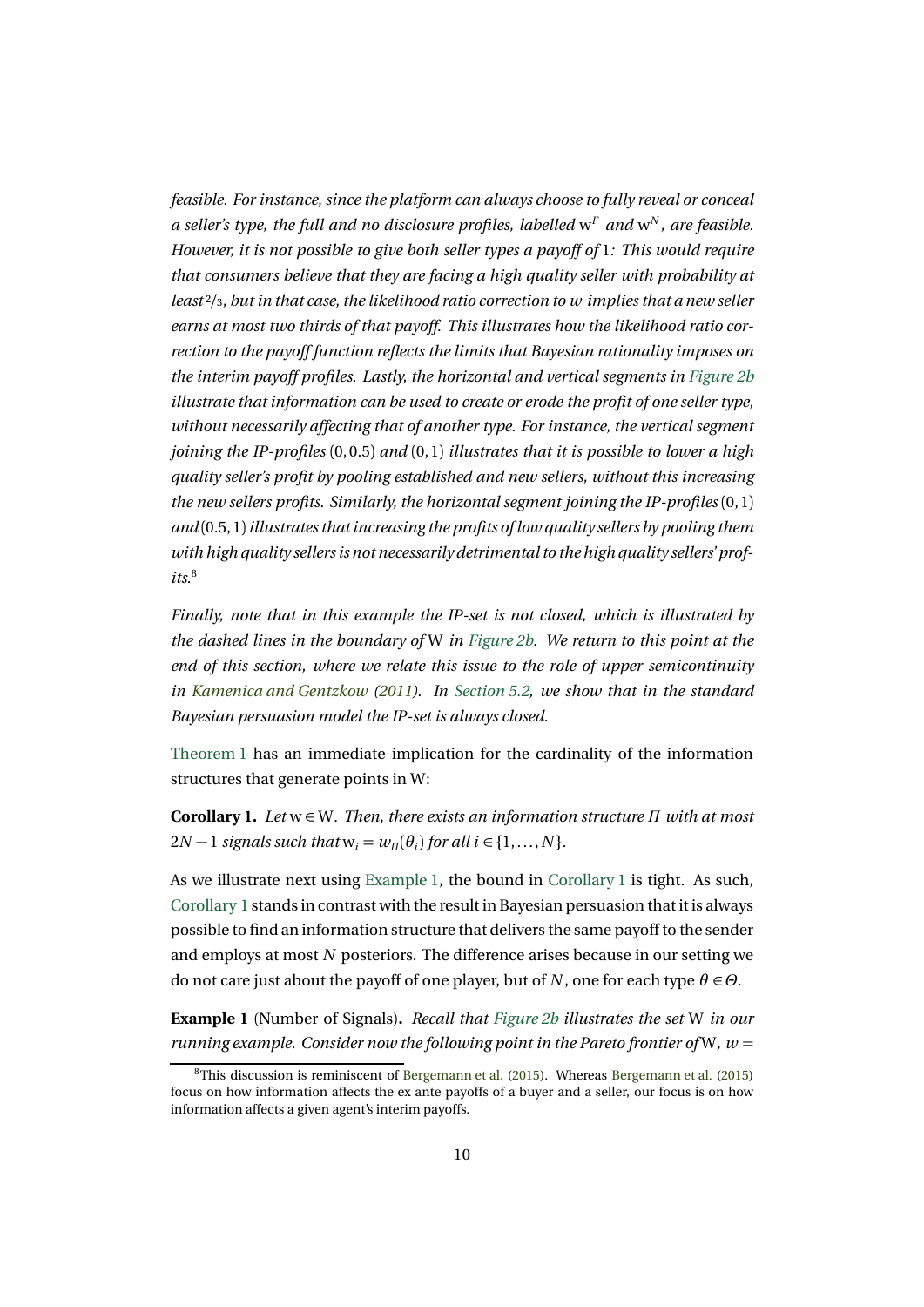(<sup>6</sup>*/*10, <sup>9</sup>*/*10)*. It turns out that w can only be generated by an information structure that employs at least three signals. One such information structure is given by:*

$$
\pi : \left(\begin{array}{cc} 1/5 & 2/5 & 2/5 \\ 0 & 1/5 & 4/5 \end{array}\right).
$$

*Intuitively, the adjusted payoff function features three disconnected segments (recall Figure 1b). Thus, to obtain some IP-profiles, it is necessary to randomize over the points belonging to each graph segment and, hence, induce at least three distinct posterior beliefs.*

Another immediate consequence of Theorem 1 is that W is convex. This allows us to provide an alternative characterization of the boundary points of W that proves useful in the analysis that follows. Indeed, the supporting hyperplane theorem applies and implies that for any point w in the boundary of W, there exists a direction *λ* such that

$$
\lambda^T w = \sup \{ \lambda^T \tilde{w} : \tilde{w} \in W \} = \sup \{ \lambda^T \mathbb{E}_{\tau} [\hat{w}(\mu)] : \mathbb{E}_{\tau} [\mu] = \mu_0 \}
$$
\n
$$
= \sup \{ \mathbb{E}_{\tau} [\lambda^T \hat{w}] : \mathbb{E}_{\tau} [\mu] = \mu_0 \},
$$
\n(8)

where the first equality follows from Theorem 1: For any  $\tilde{w} \in W$  there exists a Bayes' plausible distribution over posteriors  $\tau$ , such that  $\tilde{w}_i = \mathbb{E}_{\tau}[\hat{w}(\mu, \theta_i)]$ , and vice versa.

Equation 8 can be interpreted in two ways. First, we can interpret  $\lambda^T$  w as the expectation with respect to  $\theta$  of the payoff vector w under the (signed) measure  $\lambda$ . In this case, Equation 8 implies that w is the vector of *interim* payoffs of an information designer with indirect utility function *w* and "prior"  $\lambda$ . For instance, when  $\lambda = \mu_0$ , so that the sender and the receiver's prior belief are the same, the above problem coincides with that considered by Kamenica and Gentzkow (2011). Instead, whenever the direction  $\lambda$  is any element of  $\Delta(\Theta)$ , the above problem coincides with that considered by Alonso and Camara (2016). Alternatively, we can consider the problem of a social planner who assigns weight  $\lambda(\theta)$  to type  $\theta$  and wishes to maximize the weighted sum of utilities of each type. Under this interpretation, w is a solution to the social planner's problem.<sup>9</sup>

Theorem 2 summarizes the above discussion:

<sup>&</sup>lt;sup>9</sup>Thus, one can always interpret the heterogeneous priors model in Alonso and Camara (2016) as a model in which the sender assigns weights different than those under the prior  $\mu_0$  to each of his possible types.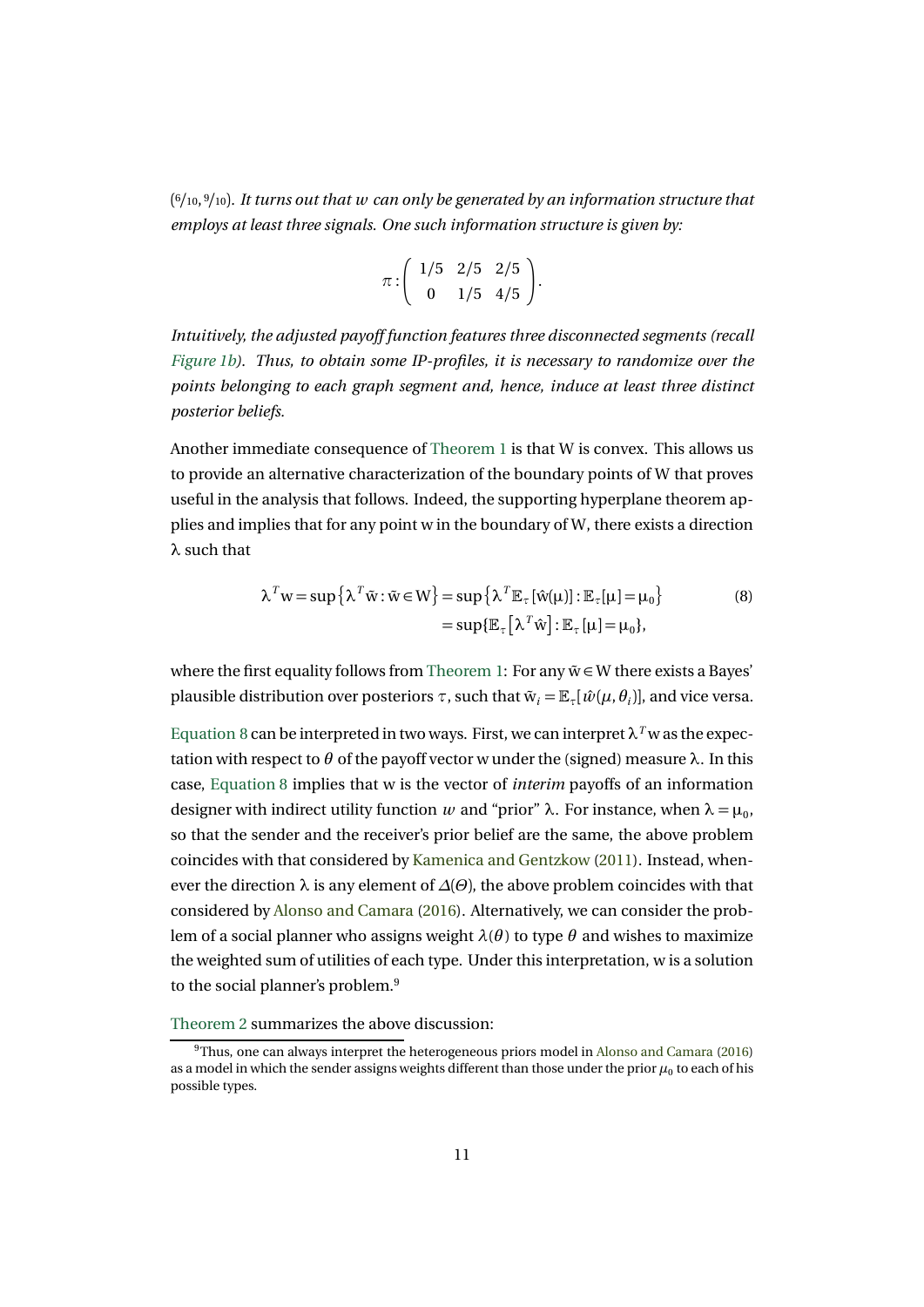**Theorem 2.**  $w \in \mathbb{R}^N$  *is a boundary point of the IP-set* W *in the direction*  $\lambda \in \mathbb{R}^N \setminus \{0\}$ *if and only if it corresponds to the sender's interim payoffs in a Bayesian persuasion problem where the sender has "prior"*  $\lambda$ *, the receiver has prior*  $\mu_0$ *, and the sender's indirect utility function is*  $w(\mu, \theta)$ *.* 

Theorem 2 has two practical implications. First, in order to characterize the boundary points of W, it suffices to solve a series of standard Bayesian persuasion problems. Indeed, if w ∈ *∂* W is a boundary point in the direction *λ*, then w is generated by a distribution over posteriors that solves a standard Bayesian persuasion problem, BP*λ*, whenever the solution to this program exists:

$$
\max_{\tau \in \Delta(\Delta(\Theta))} \left\{ \mathbb{E}_{\tau} \left[ \mathbb{E}_{\mu} \left[ \frac{\lambda(\theta)}{\mu_0(\theta)} w(\mu, \theta) \right] \right] : \mathbb{E}_{\tau}[\mu] = \mu_0 \right\}. \tag{BP$\lambda$}
$$

Note that in program  $BP_\lambda$ , the sender and the receiver share the same prior  $\mu_0$ , while the sender's expost payoff when the belief is  $\mu$  and his type is  $\theta$  is given by  $\lambda^{(\theta)} / \mu_0(\theta) w(\mu, \theta)$ . Thus, Theorem 2 provides us with a way to characterize the set W in applications and, in particular, in our analysis in Section 4. Second, when w is an extreme point of W, Theorem 2 implies that there exists an information structure that employs at most  $N$  signals and generates w.<sup>10</sup>

We now use Example 1 to illustrate how the presence of participation constraints may lead one to select boundary points in a direction  $\lambda$  different from the prior  $\mu_0$ . As it will become clear, this does not depend on the particular form of the payoff function in Equation 3.

**Example 1** (Participation Constraints)**.** *Suppose that each seller type has the choice between selling their products on the platform or offline. Conditional on selling their products in the platform, w represents their profits. Instead, the value of staying offline is given by w (θ ). Assume that the platform acts as a* gatekeeper*: the seller only has access to the platform's customers by participating on the platform. However, the platform cannot control the perception of the seller's product outside the platform. This is why the seller's outside option is* independent *of the perception of the seller's quality inside the platform.*

*Suppose that the platform wishes to select a rating system so as to induce full participation and does so in a way in which it maximizes the seller's expected profits.*<sup>11</sup>

<sup>&</sup>lt;sup>10</sup>Instead, the point  $w = (6/10, 9/10)$  in Example 1 corresponds to a boundary point that is not an extreme point.

 $<sup>11</sup>$  Even for a profit-maximizing platform, the seller welfare maximizing benchmark is relevant.</sup>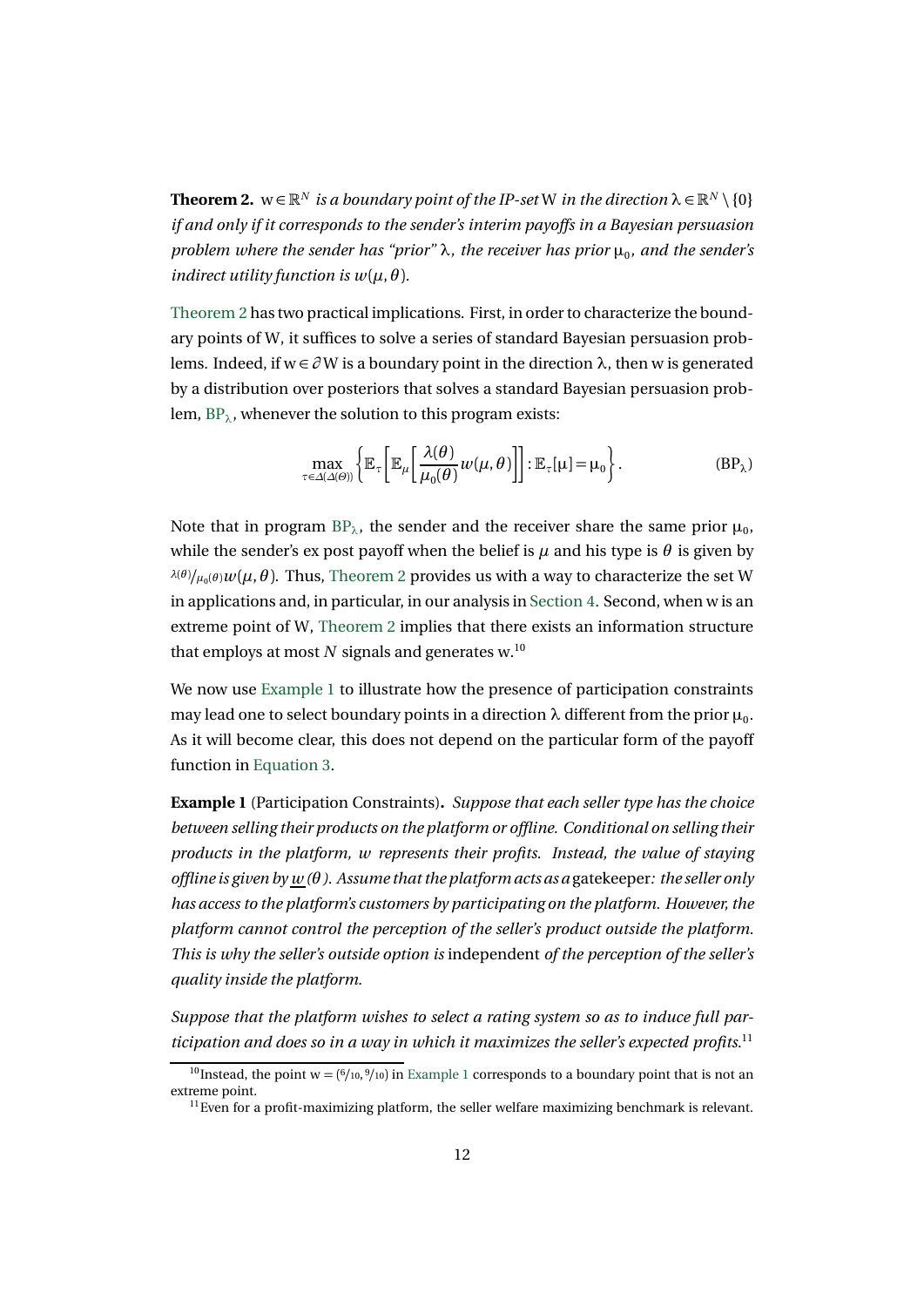*Thus, the platform chooses Π to solve:*

$$
\sup_{\tilde{w}\in W} \mu_0^T \tilde{w}
$$
  
s.t.  $\tilde{w}(\theta) \ge \underline{w}(\theta)$  for all  $\theta \in \Theta$ .

*Appealing to Theorem 1 we can write this as:*

$$
\sup_{\tau \in \Delta(\Delta(\Theta))} \mu_0^T \mathbb{E}_{\tau} [\hat{w}(\mu)]
$$
  
s.t. 
$$
\begin{cases} \mathbb{E}_{\tau} [\hat{w}(\mu, \theta)] \ge \underline{w}(\theta) \text{ for all } \theta \in \Theta \\ \mathbb{E}_{\tau}[\mu] = \mu_0 \end{cases}
$$

.

*Up to the set of constraints, the platform is solving a standard Bayesian persuasion problem, where the sender's indirect utility function is given by w (µ) and his prior belief is*  $\mu_0$ *. Because of the participation constraints, however, the optimal information structure will be obtained as if the platform used a slightly different prior. Indeed, let η*(*θ* ) ≥ 0 *denote the Lagrange multiplier on type θ 's participation constraint and let*  $\lambda(\theta) = \mu_0(\theta) + \eta(\theta)$ . Thus, the platform's policy solves:

$$
\sup_{\tau \in \Delta(\Delta(\Theta))} \lambda^T \mathbb{E}_{\tau}[\hat{w}(\mu)] - \eta^T \underline{w}
$$
  
s.t.  $\mathbb{E}_{\tau}[\mu] = \mu_0$ 

*Thus, in this example the direction λ arises* endogenously *as a result of the platform maximizing the seller's welfare subject to the participation constraints. In particular, Theorem 2 implies that the IP-profile that solves the platform's problem is a boundary payoff of* W *in direction λ.*

**The boundary of** W**:** The analysis so far has remained silent as to when the set W is closed. To be concrete, consider again Example 1 and recall that in this case  $w(\mu, \theta)$  is as defined in Equation 3. The specification of *w* at  $\mu \in \{1/3, 2/3\}$  ensures that  $\lambda^T \hat{w}(\mu)$  is upper semicontinuous whenever  $\lambda \geq 0$ . Instead, for other directions  $\lambda$ ,  $\lambda^T \hat{w}(\mu)$  may fail to be upper semicontinuous, so that we cannot replace the sup with the max in the problem defined in Equation 8. To see this, consider Figure 3:

The left panel illustrates the objective function in Equation 8 for  $\lambda = (1/2, 1/2)$ , whereas the right panel illustrates the same objective function but for direction  $\lambda = (-1/2, -1/2)$ . Consistent with the Bayesian persuasion interpretation, when

After all, it describes an upper bound on the surplus the platform can extract from the sellers.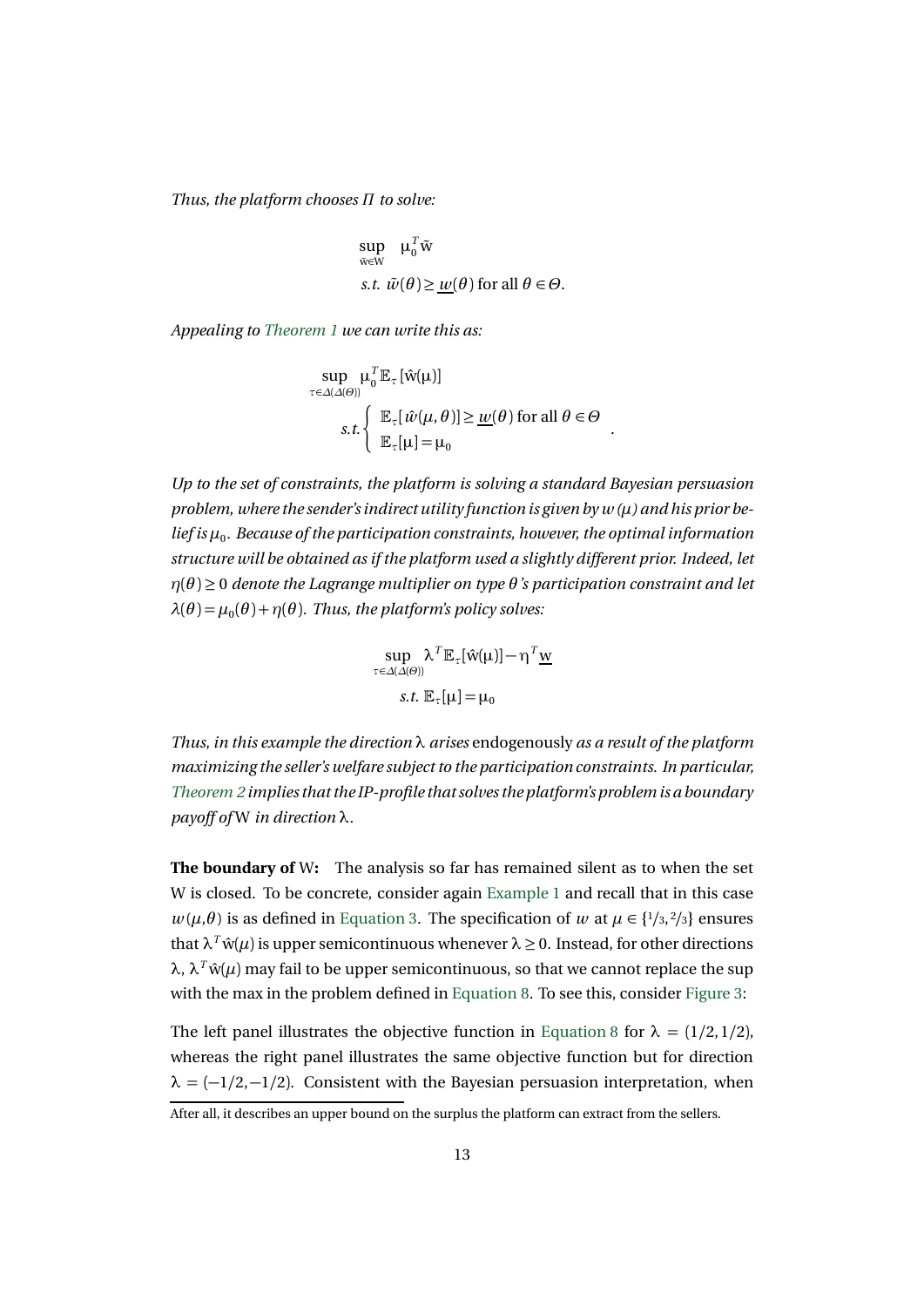

Figure 3: Objective function in Equation 8 for Example 1

the direction is  $(1/2, 1/2)$ , ties are broken in favor of choosing "higher actions", and hence  $\lambda^T \hat{w}(\mu)$  is upper-semicontinuous. Instead, the policies that achieve the boundary points when the direction is  $\left(\frac{-1}{2},\frac{-1}{2}\right)$  attempt to minimize the payoffs of the seller's different types. Thus, in order to guarantee that the indirect utility function in Equation 8 is upper-semicontinuous, ties should be broken in favor of "lower actions."

This discussion highlights yet another aspect in which our problem differs from a standard information design problem: Different directions *λ* are akin to assigning different weights to different types. Thus, it should not be surprising that as we vary these weights we also need to consider different "tie-breaking" rules.

While W is not closed in the setting of Example 1, there are two important settings in which the IP-set is guaranteed to be closed. First, as we illustrate in Section 5.2, the set is closed if the sender gets to choose, together with the information structure, the way in which ties are broken. Second, the set is closed whenever  $w(\cdot, \theta)$  is continuous for all types. This is the case, for instance, when  $w(\cdot, \theta)$  is linear, which is the focus of the next section.

## **4 Expected Reputation**

In this section, we study the special case in which the agent's payoff is equal to the expectation of some one-dimensional variable of interest, such as the agent's productivity, quality, or trade value. This is a standard way to model reputation, image, or career concerns in economics (Holmström, 1999, Bénabou and Tirole, 2006). In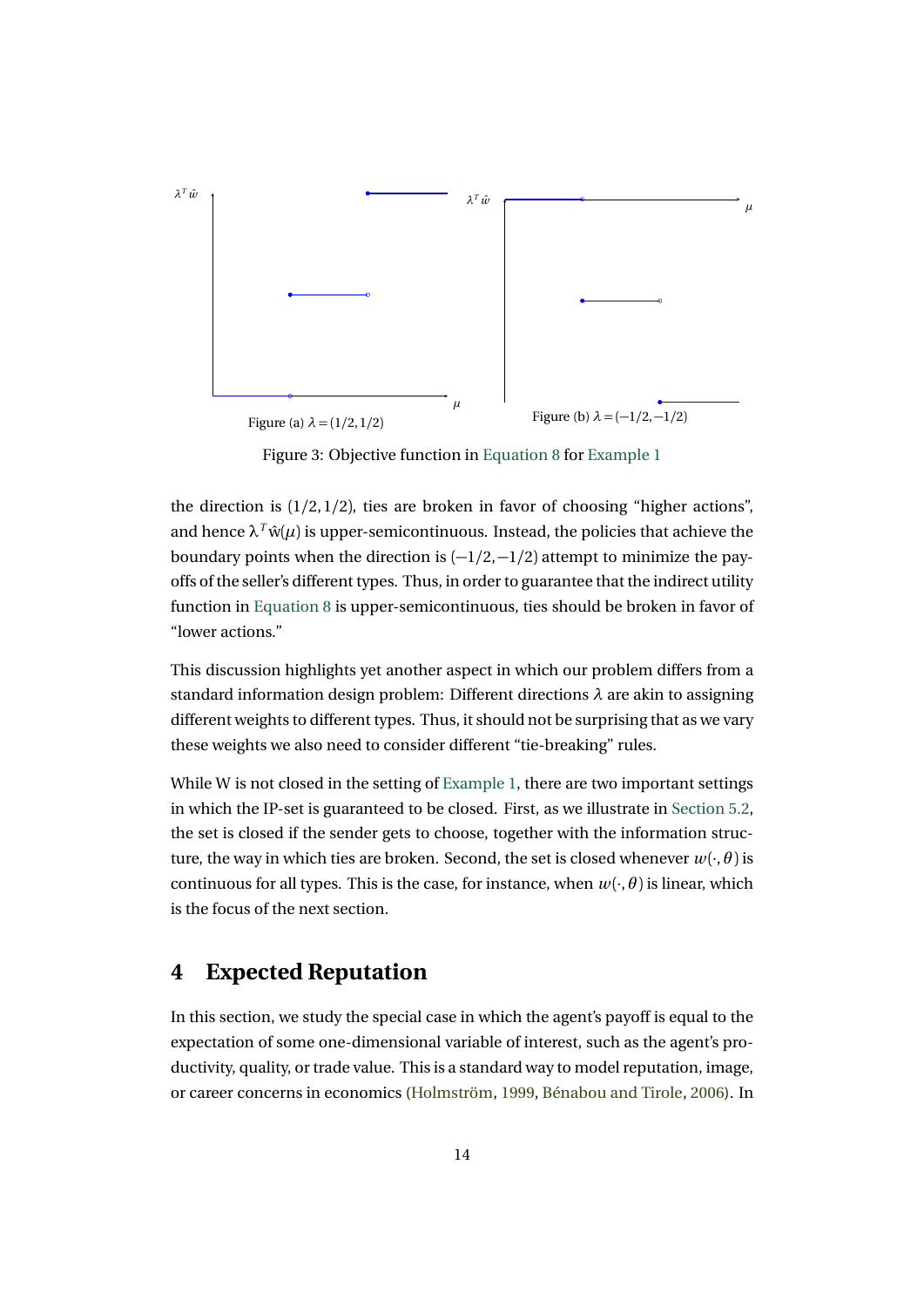this case, the payoff function  $w$  is type-independent and linear in beliefs; we refer to it as the agent's *reputation*. Formally, we assume that there exists a *reputation vector*  $\rho \in \mathbb{R}^N$  such that for all  $\theta_i \in \Theta$ 

$$
w(\mu, \theta_i) = \mathbb{E}_{\mu}[\rho(\theta)] = \sum_{j=1}^{N} \mu(\theta_j) \rho(\theta_j) = \mu^T \rho.
$$
 (9)

Without loss of generality,  $\rho$  is labelled in increasing order, that is,  $\rho_1 \leq \cdots \leq \rho_N$ .

The analysis in this section allows us to draw a sharp distinction with the literature on information design. In a standard information design problem, a linear indirect utility function is, in a sense, not interesting: all information policies lead to the same expected payoff to the designer. Instead, as the results in this section illustrate, not all information policies lead to the same interim payoff profiles and thus, the chosen information structure determines the payoff distribution across the information designer's types, even if the *ex ante* payoff  $\mu_0^T$  w does not depend on the chosen information structure.

When  $w(\mu, \theta)$  is given by Equation 9, we can provide an alternative characterization of the set W. From Section 3, it follows that  $w \in W$  if and only if we can find a Bayes' plausible distribution over posteriors *τ* such that

$$
w = \mathbb{E}_{\tau} [\hat{w}(\mu)] = D_0 \mathbb{E}_{\tau} [\mu \mu^T] \rho, \qquad (10)
$$

where D<sub>0</sub> denotes a diagonal matrix with  $(i, i)$ -th element equal to  $\frac{1}{\mu_0(\theta_i)}$ .

Equation 10 shows that an IP-profile can be represented as the product of three terms: the reputation vector *ρ*, the prior-normalizing matrix  $D_0$ , and the matrix  $\mathbb{E}_{\tau}[\mu\mu^T]$ . Furthermore, the matrix  $\mathbb{E}_{\tau}[\mu\mu^T]$  satisfies the following two properties. First, it is an example of what Berman (1988) denotes a *completely positive matrix*: An *N* × *N* matrix C is completely positive if it can be written as  $\sum_{m=1}^{M}$   $X_m$   $X_m^T$  for some finite collection of non-negative vectors  $x_m \in \mathbb{R}^{N,12}_+$ . Second, the rows of the  $\text{matrix } \mathbb{E}_{\tau} \left[ \mu \mu^{T} \right]$  add up to the prior belief:  $\mathbb{E}_{\tau} \left[ \mu \mu^{T} \right] e = \mathbb{E}_{\tau} \left[ \mu ( \mu^{T} e ) \right] = \mathbb{E}_{\tau} [ \mu ] = \mu_{0}.$ Theorem 3 shows that these two properties, in fact, fully characterize the set of IPprofiles:<sup>13</sup>

<sup>&</sup>lt;sup>12</sup> Completely positive matrices play an important role in the optimization theory, machine learning, and other applications and have been studied extensively (Berman and Shaked-Monderer, 2003). Any completely positive matrix is symmetric and positive-semidefinite, with positive elements; for  $N < 5$ , the converse is also true.

<sup>&</sup>lt;sup>13</sup>An analogous characterization appears in concurrent work by Sayin and Basar (forthcoming).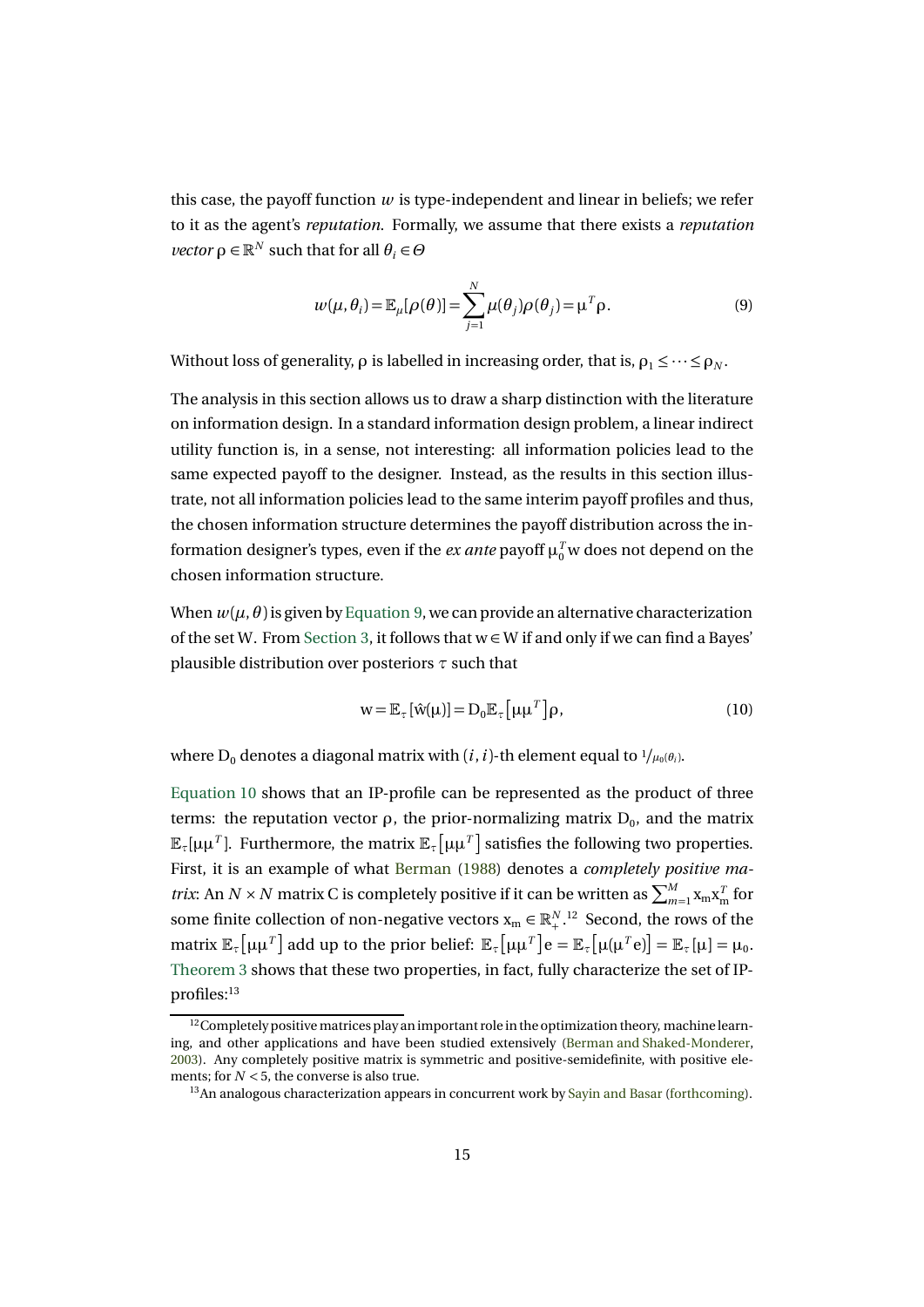**Theorem 3.** *Given the reputation vector ρ,* w ∈ W *if and only if there exists a completely positive matrix*  $C \in \mathbb{R}^{N \times N}$  *such that*  $Ce = \mu_0$  *and* 

$$
w = D_0 C \rho,
$$

#### *where*  $D_0$  *is a diagonal matrix with* (*i*, *i*)-*th element equal to*  $\frac{1}{\mu_0(\theta_i)}$ .

Putting together the properties in Theorem 3, we obtain that any IP-profile w is the product of the reputation vector *ρ* with a matrix P, where  $P \equiv D_0 C$  is the transition matrix of a time-reversible Markov chain with invariant distribution  $\mu_0$ . That is, (i)  $\mu_0^T P = \mu_0^T$ , (ii) Pe = e, and (iii) P satisfies the *detailed balance conditions*, that is, for all  $i, j \in N$ ,  $\mu_0(\theta_i)P_{ij} = \mu_0(\theta_i)P_{ji}$ . The first property captures that in the expected reputation setting all information policies yield the same ex ante payoff  $\mu_0^T w = \mu_0^T \rho$ . As such, we can interpret an information structure as *redistributing* this ex ante payoff across different types. In particular, the second property implies that any IPprofile can be viewed as a *garbled* version of the full information profile *ρ*. The third property delineates the limits of how payoffs can be redistributed by linking how much of  $\rho(\theta_i)$  can be attributed to  $\theta_i$  and vice versa. Indeed, since P is the transition matrix of a time-reversible Markov chain, we obtain that there is *mean reversion* in the redistribution of payoffs across types. To see this, note that if  $w = P\rho \in W$ , then Pw is also an IP-profile.<sup>14</sup> Since  $\mu_0$  is the invariant distribution of P, we have that  $P^k w \rightarrow_{k \rightarrow \infty} (\mu_0^T w) * e = (\mu_0^T \rho) * e = w^N$ , where  $w^N$  is the no information profile.

Finally, we note a connection with the literature on majorization (Hardy et al., 1952). Consider the special case in which all types are equally likely, that is,  $\mu_0(\theta_i)$  = <sup>1</sup>*/<sup>N</sup>* for all *i*. Then, Theorem 3 implies that in fact, *ρ* majorizes w, because the corresponding matrix P is doubly stochastic. However, not any profile majorized by *ρ* is a valid IP-profile: There are doubly stochastic matrices that are not symmetric, and hence do not satisfy the detailed balance conditions.

**Illustration:** We now illustrate the expected reputation case for the cases of  $N = 2$ and  $N = 3$ . Figure 4a depicts in blue the IP-set W when  $N = 2$  for  $\rho = (0, 1)$  and  $\mu_0 = (0.5, 0.5)$ . As we explained above, all the IP-profiles satisfy that  $\mu_0^T w = \mu_0^T \rho = 0.5$ . However, not all points that satisfy this condition are IP-profiles. Indeed, it is immediate to see that the  $\theta_1$  cannot obtain a payoff higher than the average reputation  $μ<sub>0</sub><sup>T</sup>ρ$ . Likewise,  $θ<sub>2</sub>$  cannot obtain a payoff higher than that corresponding to full disclosure. These three constraints pin down the set W: As noted above, all IP-profiles

 $1^1P^2e = Pe = e$  and  $P^2 = D_0C'$ , where  $C' \equiv CD_0C$  is completely positive because C is symmetric.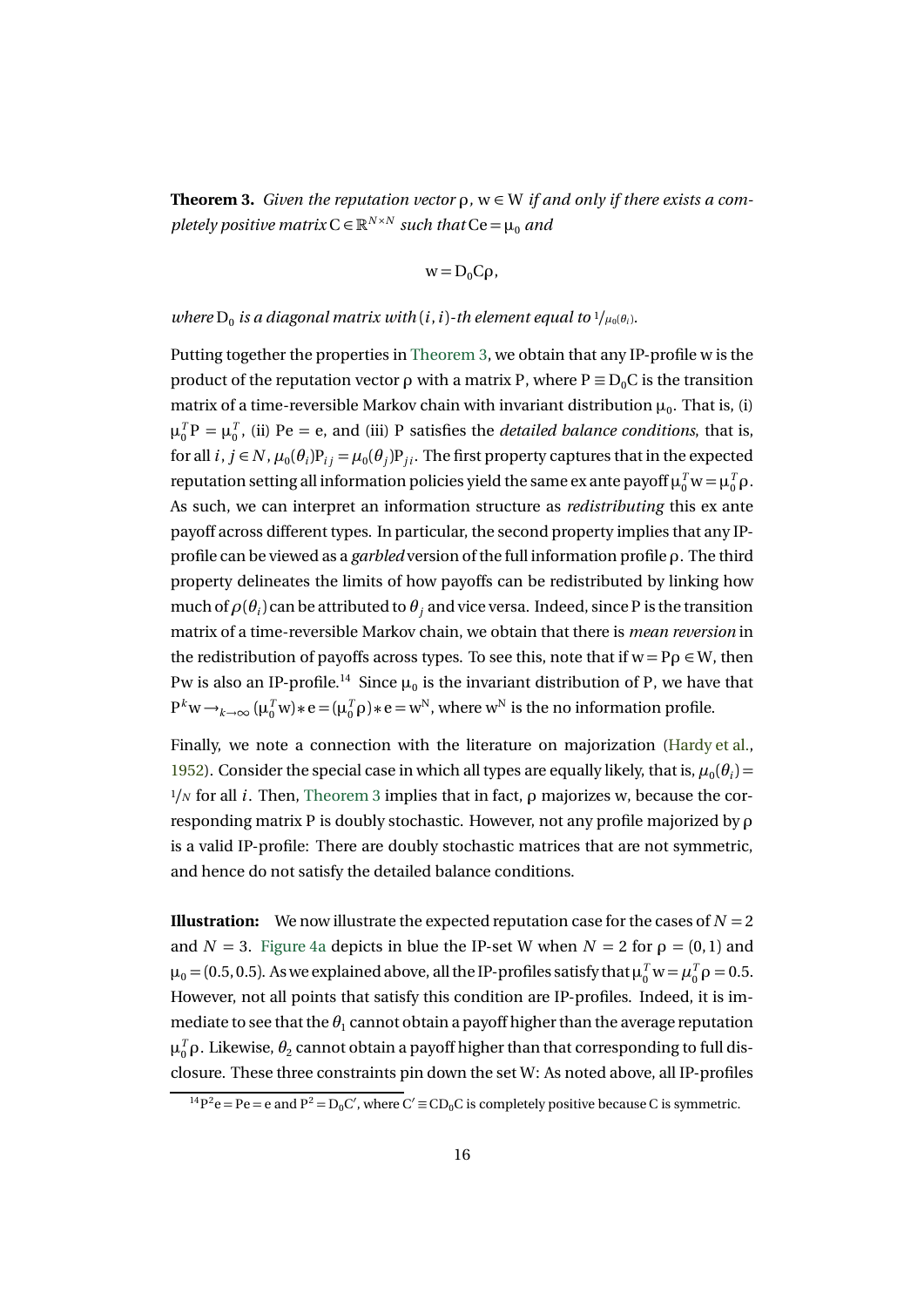can be obtained by "garbling" the full information IP-profile, *ρ*.



Figure 4: The blue color marks the IP-set W. The dashed segments outline the cartesian product of the payoffs that are individually feasible for each type.

Figure 4 also highlights the difference between the interim payoffs that are *individually* feasible for each type (the dash-bounded area in the figure) and those that are *jointly* feasible (the blue set). Indeed, using the adjusted payoff function  $\hat{w}(\cdot,\theta)$  for each type  $\theta$ , it is immediate to see that any payoff between  $\rho_1 = 0$  and  $\mu_0^T \rho$  is feasible for  $\theta_1$ , whereas any payoff between  $\mu_0^T \rho$  and  $\rho_2 = 1$  is feasible for  $\theta_2$ . While the cartesian product  $[\rho_1, \mu_0^T \rho] \times [\mu_0^T \rho, \rho_2]$  is an upper bound (in the sense of set inclusion) of the IP-set W, as Figure 4 suggests, it is a rather lax bound. For instance, it should be immediate that the payoff profile ( $\mu_0^T \rho$ ,  $\rho_2$ ) is not an IP-profile: we cannot simultaneously maximize the expected reputation of both types.

Figure 4b provides the similar observations for  $N = 3$  and highlights that once there are more than two types the boundary of the IP-set is non-linear.

The expected reputation case allows us to highlight one way in which information differs from other instruments to distribute welfare in an economy: given an initial information structure, and hence an IP-profile,  $(w_{\Pi}(\theta))_{\theta \in \Theta}$ , it may not be possible to find an alternative IP-profile that Pareto dominates  $(w_{\Pi}(\theta))_{\theta \in \Theta}$ . Indeed, when the payoff function *w* is linear as in this section, it is impossible to find such a Pareto improvement: The constraint  $\mu_0^T w = \mu_0^T \rho$  implies that it is not possible to simultaneously improve the welfare of all types.

**Truth-drifting:** Claim 1 below illustrates further the idea that reputation cannot be redistributed in any particular way: Whereas an information structure can occasionally "deceive" the market about the identity of a true type, or any other event, it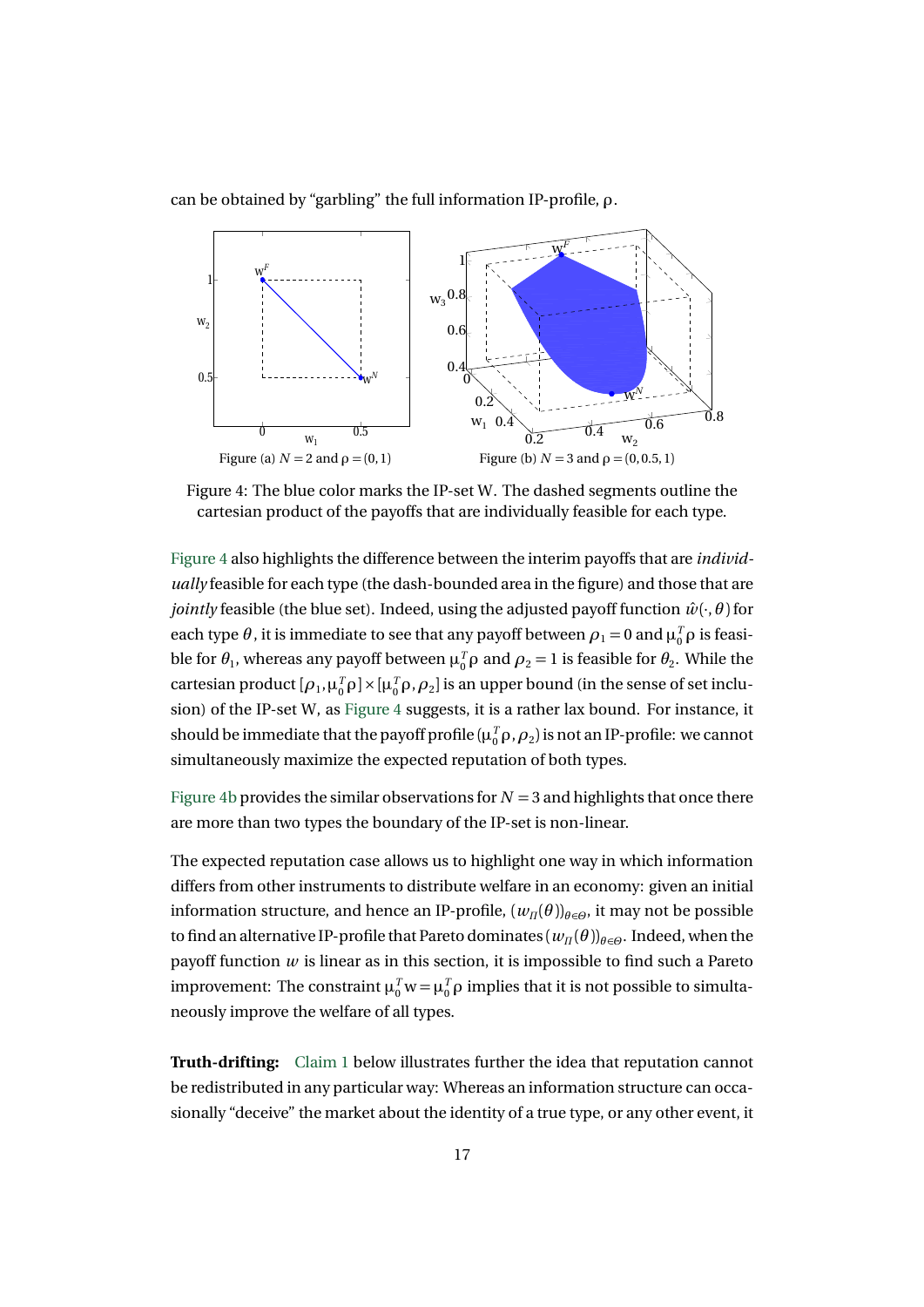cannot systematically do so. Formally, consider any event *X* that is correlated with types according to the conditional probability function  $\beta \in [0, 1]^N$ ,  $\beta_i \equiv \Pr(X \mid \theta_i)$ , so that the prior probability of the event is  $Pr(X) = \mu_0^T \beta$ .<sup>15</sup> If all  $\beta_i \in \{0, 1\}$ , then the event effectively indicates a subset of types. More generally, the event may involve extraneous uncertainty, and the types may be only imperfectly informative about it. In any scenario, we show that if the event is true, then the average posterior probability that the observer attaches to this event must be at least as large as the prior probability:

**Claim 1** (Truth-drifting)**.** *For any event X and information structure Π,*

$$
\mathbb{E}_{\Pi}[\Pr(X \mid s) \mid X] \ge \Pr(X).
$$

Theorem 3 and Claim 1 are related to a strand of literature that analyzes the feasible evolution of beliefs (see, for instance, Samet, 1998; Cripps et al., 2008). Hart and Rinott (2020) obtain a version of Claim 1 in the special case of *X* ⊆ *Θ* by using the monotone-likelihood ratio property. Francetich and Kreps (2014) obtain the analog of our more general result from the general properties of Kullback-Leibler divergence. Instead, we obtain the result by utilizing the implied positive semi-definiteness of a generating matrix C.

**Boundary information structures:** Recall that Theorem 2 provides us with a way to characterize the boundary points of the set W by means of Bayesian persuasion problems. Under the ongoing payoff assumption (9), the set W is closed, so that the Bayesian persuasion problem BP*<sup>λ</sup>* can be used to characterize the boundary of W. Furthermore, as we show next, the problem BP*<sup>λ</sup>* has a particular structure. Indeed, fix a direction *λ* and consider the induced Bayesian persuasion problem:

$$
\max_{\tau \in \Delta(\Delta(\Theta))} \mathbb{E}_{\tau} \left[ \lambda^T \hat{w}(\mu) \right] = \max_{\tau \in \Delta(\Delta(\Theta))} \mathbb{E}_{\tau} \left[ \left( \frac{\lambda^T}{\mu_0} \mu \right) (\rho^T \mu) \right] = \max_{\tau \in \Delta(\Delta(\Theta))} \mathbb{E}_{\tau} \left[ \mathbb{E}_{\mu} \left[ \frac{\lambda(\theta)}{\mu_0(\theta)} \right] \mathbb{E}_{\mu} [\rho(\theta)] \right],
$$
\n(11)

where the first equality uses the form of *w* and the definition of  $\hat{w}$ . Equation 11 shows that if an information structure *Π* delivers a profile w on the boundary of W, then the information structure solves an instance of the information design problem in Rayo and Segal (2010). To be precise, Rayo and Segal (2010) consider the fol-

<sup>15</sup>For concreteness, *<sup>X</sup>* can be set to be located in the space *<sup>Θ</sup>* <sup>×</sup>[0, 1] equipped with a probability measure that agrees with  $μ_0$  on  $Θ$  (cf. Green and Stokey, 1978; Gentzkow and Kamenica, 2017).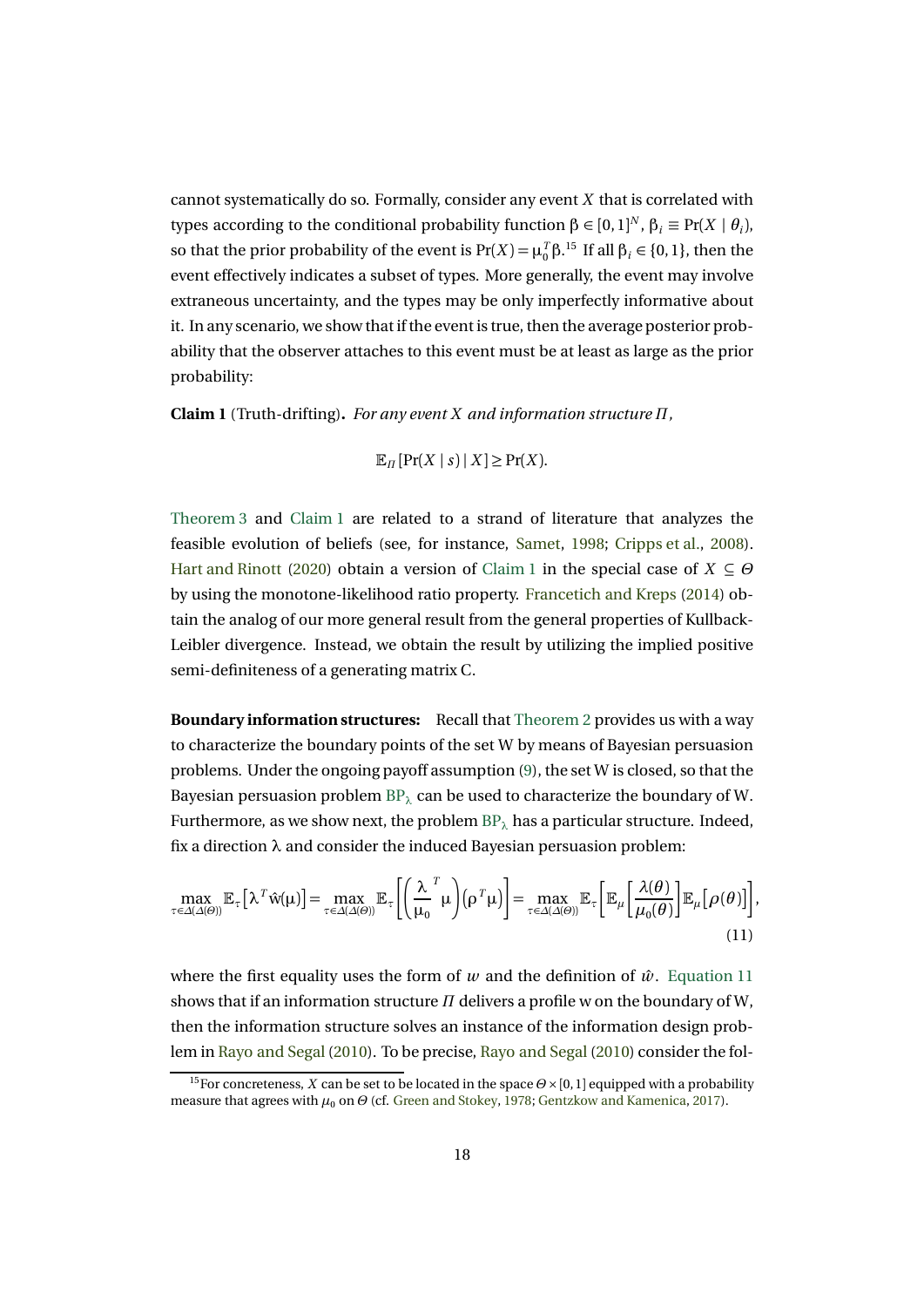lowing problem. A sender owns a prospect and his objective is that the receiver accepts it. When the sender's type is  $\theta$  and the receiver accepts the prospect, the sender and the receiver obtain a payoff  $\gamma(\theta)$  and  $\rho(\theta)$ , respectively. Instead, if the receiver rejects the prospect, the sender obtains a payoff of 0, whereas the receiver obtains a payoff *u* ∼*U* [0, 1]. The sender has commitment and chooses an information structure *Π*, without observing the realization of *u*. Thus, when *Π* induces a belief  $\mu$ , the sender expects that the receiver accepts the project with probability, *ρ<sup>T</sup>*  $\mu$ . It follows that the last term in Equation 11 represents the sender's expected payoff when  $\gamma(\theta) \equiv \lambda(\theta)/\mu_0(\theta)$  and the information structure *Π* induces a distribution over posteriors that coincides with *τ*.

**Proposition 1.**  $w \in \partial W$  *if and only if there exists*  $\lambda \in \mathbb{R}^N \setminus \{0\}$  *and*  $\tau$  *that solves the problem defined in Equation 11 such that* w *is generated by τ.*

Proposition 1 allows us to rely on the graph-theoretic approach of Rayo and Segal (2010) to characterize the *shape* of the information structures that achieve the boundary points of W. Indeed, Rayo and Segal (2010) propose the following graphical depiction of an information structure. Given a direction *λ*, plot in the plane the points  $(\frac{\lambda(\theta_j)}{\mu_0(\theta_j)}, \rho(\theta_j)) = (\gamma_j, \rho_j)$  for  $j = 1, ..., N$ . An information structure is depicted by edges between these points. That is, (*γ<sup>j</sup>* ,*ρ<sup>j</sup>* ) and (*γ<sup>k</sup>* ,*ρ<sup>k</sup>* ) are connected by an edge iff there is a signal *s* such that  $\pi(s | \theta_i) * \pi(s | \theta_k) > 0$ . Rayo and Segal (2010) denote the set of types that have positive probability under *s* as the *pooling* set of signal *s*.

Rayo and Segal (2010) show that an optimal information structure for the points  $\{(\gamma_j, \rho_j)\}_{j=1}^N$  satisfies the following properties. First, any pooling set is a *segment*. That is, if  $\Theta'$  is the pooling set of *s*, then the points  $\{(\gamma_i, \rho_i) : \theta_i \in \Theta'\}$  lie on a line. Second, each pooling segment has negative slope: If  $\gamma_i > \gamma_j$  and  $\rho_i > \rho_j$ , then  $\theta_i$  and  $\theta$ <sup>*j*</sup> are not pooled. In particular, given the distribution over posteriors associated to an information structure, consider the points  $\{(\mathbb{E}_u[\gamma(\theta)], \mathbb{E}_u[\rho(\theta)]): \mu \in \text{supp } \tau\}.$ Then, these points can be ordered: If  $\mathbb{E}_{\mu}[\gamma(\theta)] \geq \mathbb{E}_{\mu'}[\gamma(\theta)]$ , then  $\mathbb{E}_{\mu}[\rho(\theta)] \geq \mathbb{E}_{\mu'}[\rho(\theta)]$ . Third, pooling segments intersect only at their endpoints. Finally, under a genericity condition,<sup>16</sup> the pooling segment of any signal contains at most two types. We exploit this connection in Section 5.1.

<sup>&</sup>lt;sup>16</sup>Namely, Rayo and Segal (2010) assume that the collection  $\{(\gamma_j, \rho_j)\}_{j=1}^N$  satisfies the following condition. For every subset  $J' \subseteq N$  with  $|J| \geq 3$ , the points  $\{(\gamma_i, \rho_j)\}_{j \in J'}$  are linearly independent.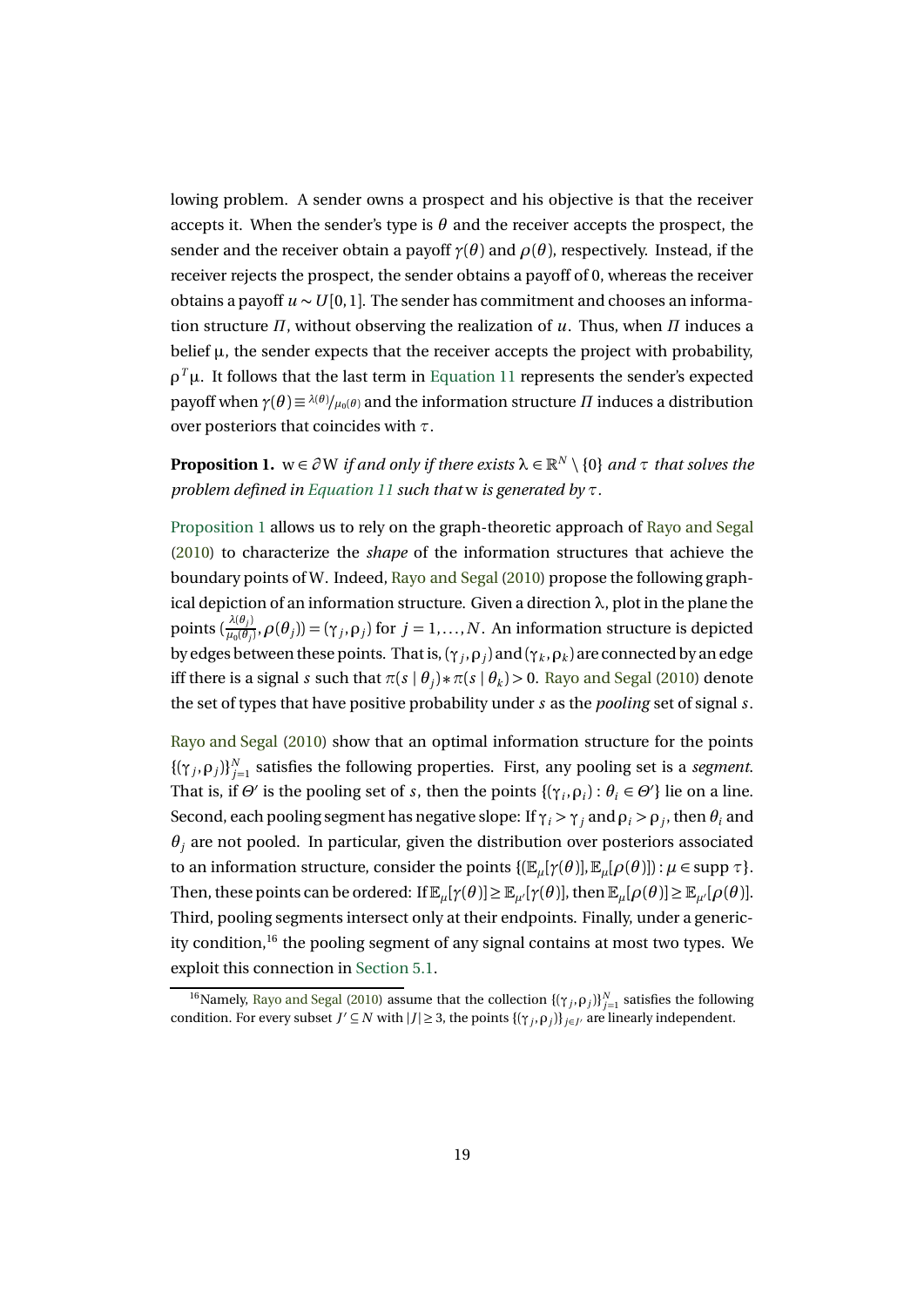### **5 Illustrations**

Section 5 presents three illustrations of the tools developed so far. Section 5.1 characterizes the information structures that deliver maximal (or minimal) payoffs to a given type in the framework of Section 4. This provides a rough way to bound the set W. Section 5.2 illustrates our model within the sender-receiver framework of Kamenica and Gentzkow (2011) and introduces two additional applications. Section 5.2.1 considers the problem of Bayesian persuasion when the sender is ambiguity averse, so that the sender evaluates the outcome of any information structure using the worst case prior. In turn, Section 5.2.2 shows that the set W arises naturally when studying communication equilibrium in sender-receiver games.

### **5.1 Reputation Bounds**

In line with the discussion in Section 4, suppose that  $\rho(\theta)$  denotes the quality of a job candidate of type  $\theta$  and let  $\mathbb{E}_{\mu}[\rho(\theta)]$  denote the probability that the candidate is accepted for a job when the market's perception of the job candidate's ability is  $\mu$ . Suppose we are interested in policies that maximize or minimize the probability that a candidate of a given *target* type  $\theta_i$  is accepted. That is, our objective is

$$
\max_{w \in W} w_i. \tag{12}
$$

Note that this problem corresponds to the problem in Equation 8 in the direction  $\lambda = (0_{-i}, \mu_0(\theta_i))$ . As such we can apply the graph-theoretic approach of Rayo and Segal (2010) to gain insights into an information structure that solves the problem in Equation 12. The setting translates into a collection of *N* points located on a plane:  $N-1$  points at the coordinates  $(0, \rho_j)$  and one point at the coordinate (1, $\rho$ <sup>*j*</sup>). Figure 5 illustrates the case of  $N = 4$  and  $i = 2$ . Recall that any information structure corresponds to a graph on these points with two points being connected if and only if the corresponding types are pooled with positive probability in some signal.

The properties derived by Rayo and Segal (2010) provide an insight into the shape of an optimal policy. First, the information structure never pools the target type *θ<sup>i</sup>* with any types *θ<sup>j</sup>* , *j < i*, because it would correspond to the segment with a positive slope. Second, the target type  $\theta_i$  is *pairwise* pooled with  $\theta_i$ ,  $j > i$  because the pooled types should correspond to points lying on straight lines. Following this discussion,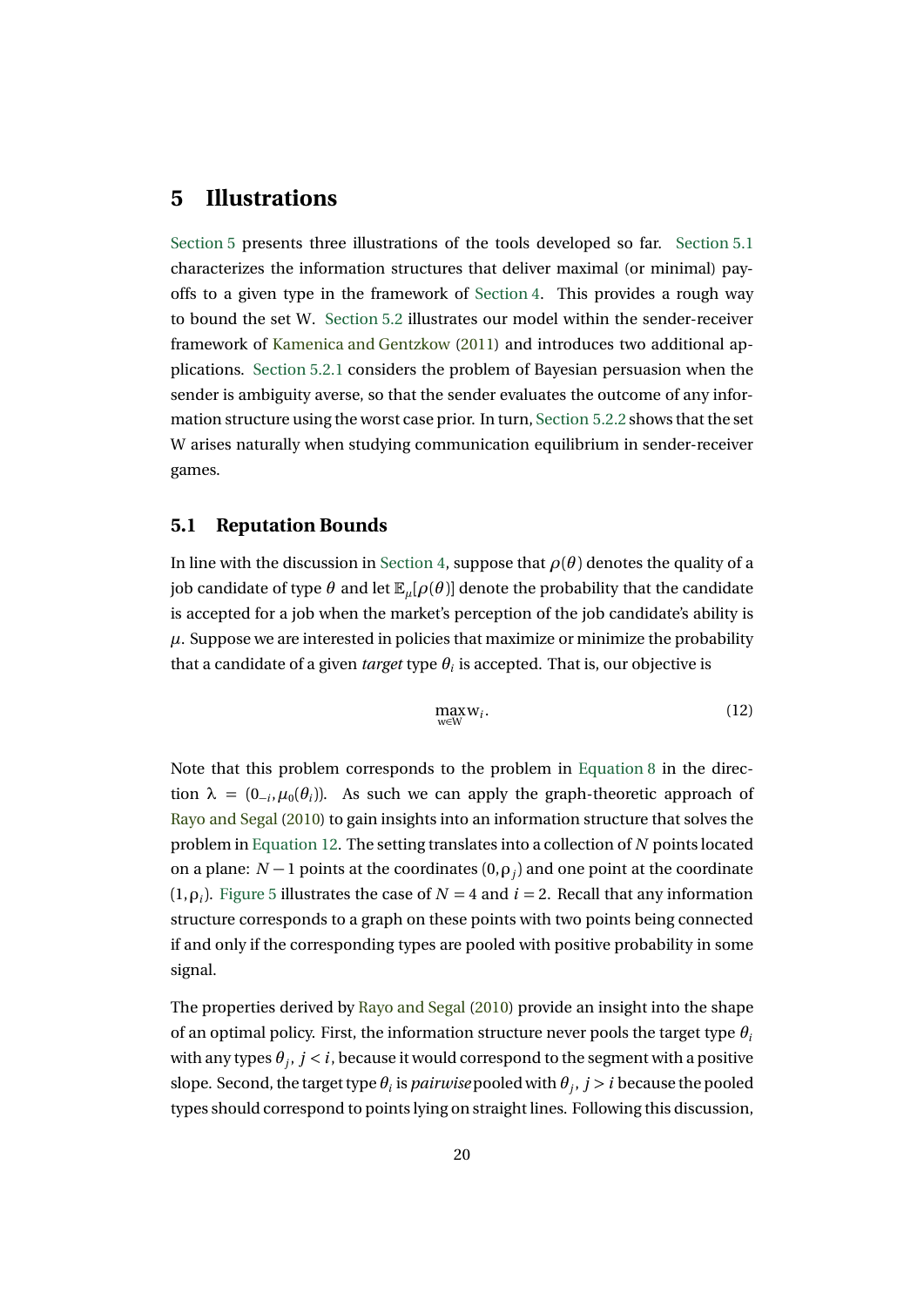

Figure 5: Optimality of a bi-pooling policy. Each black node represents a pair  $(\gamma_i, \rho_i)$ , each segment represents the support of a signal in the optimal policy.

define the particular class of information structures:

**Definition 3**(Bi-Pooling Policy)**.** *An information structure is a* bi-pooling policy *that pools target type*  $\theta_i$  *with the set*  $\hat{\theta} \subseteq \theta$  *if*  $S = \theta$ *, and the likelihood function*  $\pi$  *satisfies:*<sup>17</sup>

$$
\pi(s = \theta_j \mid \theta_j) = \mathbb{1}[\theta_j \in \hat{\Theta}],
$$
  

$$
\pi(s = \theta_j \mid \theta_i) = \begin{cases} =0, & \text{if } \theta_j \notin \hat{\Theta}, \\ >0, & \text{if } \theta_j \in \hat{\Theta}. \end{cases}
$$

In other words, a bi-pooling policy pairwise pools a target type  $\theta_i$  with all types in a given set  $\hat{\Theta}$ , and separates all other types. We have the following result:

**Proposition 2.** *There exists a threshold*  $\theta_k \geq \theta_i$  *such that a bi-pooling policy that pools type*  $\theta_i$  *with all types above the threshold solves the problem*  $\max_{w \in W} w_i$ *.* 

One part of Proposition 2 is straightforward: If one wishes to increase the perception of  $\theta$ <sup>*i*</sup> s ability, then  $\theta$ <sup>*i*</sup> should be separated from all lower types. What might be less obvious is that whenever  $\theta_i$  is pooled with some type, then  $\theta_i$  should be pooled with it pairwise. In a sense, pooling several types together redistributes the reputation from the higher types to the lower types. Pairwise pooling then allows the target type to appropriate maximal reputation gains from the higher types without sharing the gains with any intermediary types.<sup>18</sup>

<sup>&</sup>lt;sup>17</sup>The naming follows Arieli et al. (2021) who study a more general class of bi-pooling policies.

<sup>&</sup>lt;sup>18</sup>The optimal bi-pooling policy can be viewed as a particular assortative information structure in which a single type is pairwise matched with many others. Assortative information policies are shown to be optimal in a variety of Bayesian persuasion problems by Kolotilin and Wolitzky (2020).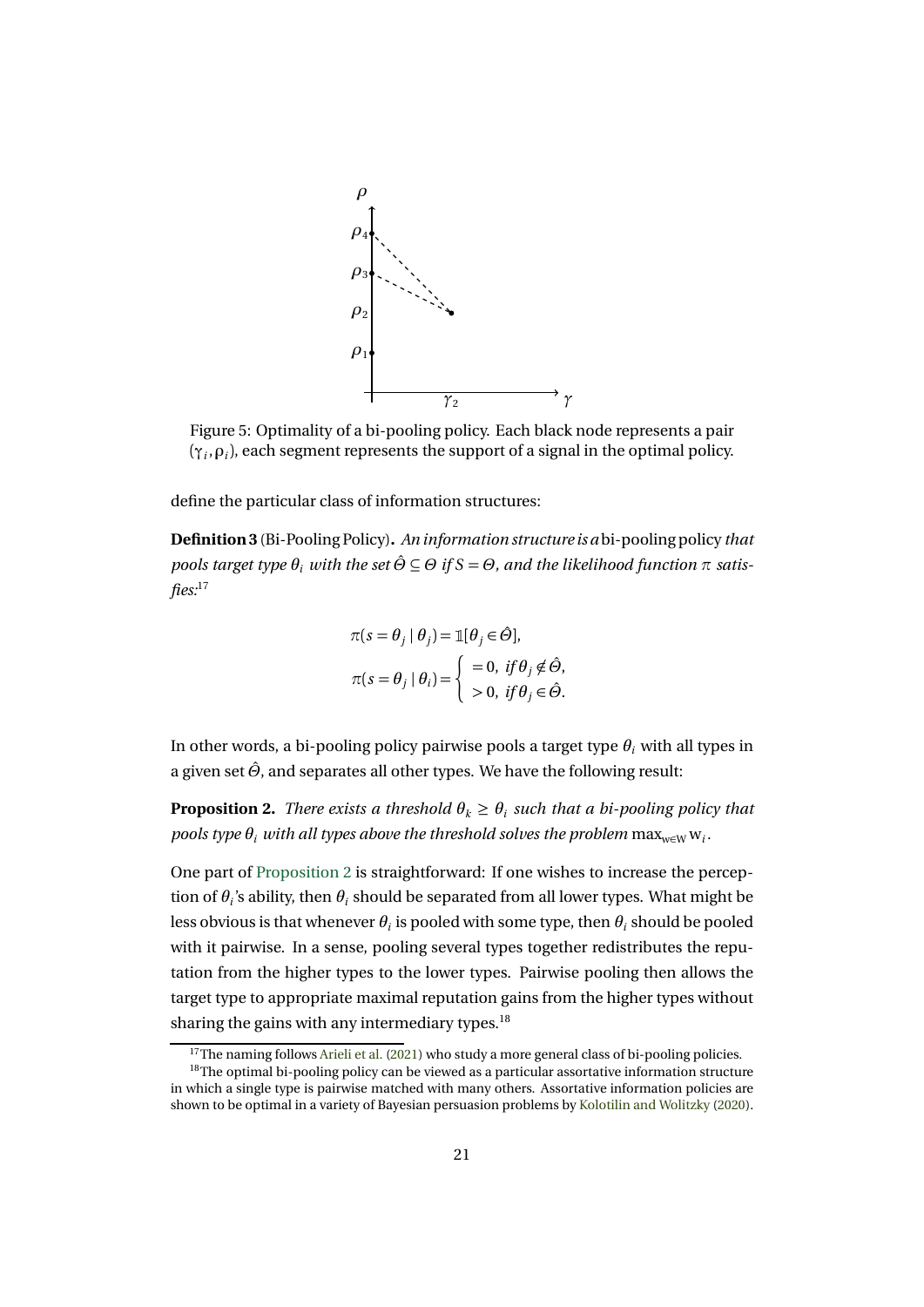Any bi-pooling policy is characterized by the pooling probabilities  $\{\pi(s_j \mid \theta_i)\}_{j=1}^N,$ with the strictly positive probabilities determining the pooling set. We can gain additional understanding into the optimal information structure by seeing how the optimal pooling probabilities are determined. By definition, these probabilities should maximize  $\sum_{j=1}^N \pi(s_j \mid \theta_i) \mathbb{E}[\rho(\theta) \mid s_j]$  over all possible probability distributions. Each element of the sum is strictly concave in the corresponding probability  $\pi(s_j | \theta_i)$  with the derivative at 0 equal to  $\theta_j$ .<sup>19</sup> At the optimum, the pooling probabilities are chosen to equalize the marginal impact of each element in the sum. The solution depends both on the reputation vector  $\rho$  and on the prior probability  $\mu_0$ ; however, as a general property, the target type is more likely to be pooled at signals that induce higher posterior expectations. This conforms with the Rayo and Segal (2010)'s result that the points  $\{(\mathbb{E}_{\mu}[\gamma(\theta)], \mathbb{E}_{\mu}[\rho(\theta)]) : \mu \in \text{supp } \tau\}$  are ordered in an optimal policy.

Whereas Proposition 2 identifies the maximum interim payoff of a given type, this result also characterizes the lower bound of the interim payoffs corresponding to the direction  $\lambda = (0_{-i}, -\mu_{0i})$ , simply because the reputation vector can be mirrored into negative values:

**Corollary 2.** *There exists a threshold*  $\theta_k \leq \theta_i$  *such that a bi-pooling policy that pools type*  $\theta_i$  *with all types below the threshold solves the problem*  $\min_{w \in W} w_i$ .

#### **5.2 Bayesian Persuasion**

Section 5.2 discusses two applications of our results to the Bayesian persuasion model of Kamenica and Gentzkow (2011). Section 5.2.1 considers the problem of an ambiguity-averse sender, whereas Section 5.2.2 applies our results to the model of Lipnowski and Ravid (2020). In what follows, we introduce the notation and concepts that are common to both applications, providing along the way a microfoundation for our model in terms of the more primitive concepts in the Bayesian persuasion literature. In line with the Bayesian persuasion literature, we use the sender-receiver terminology.

As before, let  $\Theta = {\theta_1, \dots, \theta_N}$  denote the set of types and  $\mu_0$  denote the receiver's prior belief about *Θ*. The receiver is endowed with a finite set of actions denoted by *A*. Let  $u(a, \theta)$ ,  $v(a, \theta)$  denote the receiver's and the sender's payoffs respectively,

It also resembles a falsification strategy of Perez-Richet and Skreta (2021).

<sup>&</sup>lt;sup>19</sup>Straightforward calculations show that the second derivative of  $\pi(s_i | \theta_i) \mathbb{E}[\rho(\theta) | s_i]$  with respect to  $\pi(s_j | \theta_i)$  is equal to  $-2(\rho_j - \rho_i)l_{ji}^2/(l_{ji} + \pi(s_j | \theta_i))^3 < 0$ , where  $l_{ji} \equiv \mu_{0j}/\mu_{0i}$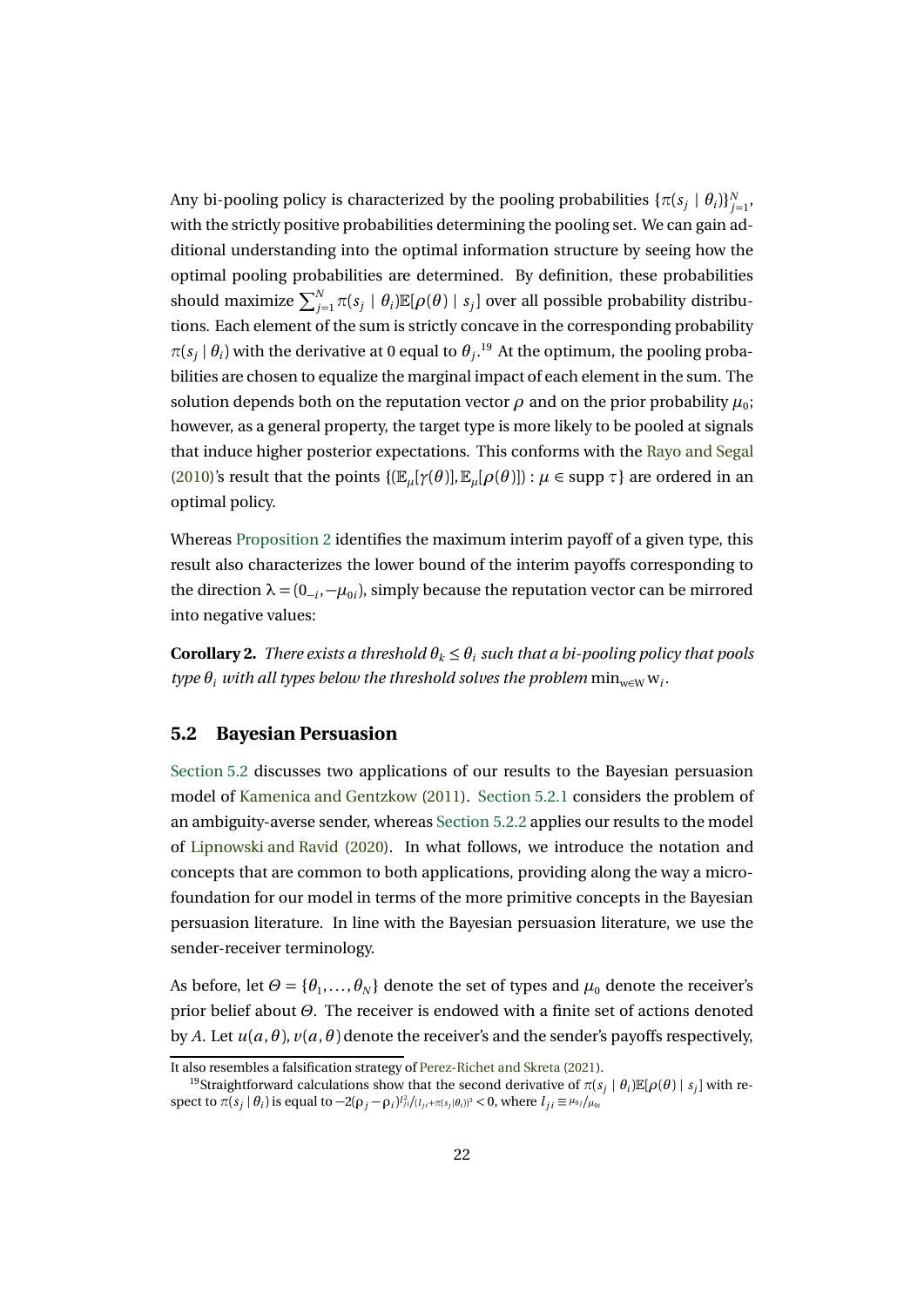when the receiver takes action *a* and the sender's type is *θ* .

Given an information structure *Π*, we wish to calculate the sender's interim payoffs induced by *Π*. To do this, we need to first describe the receiver's best response. Given a belief *µ*, let

$$
A^*(\mu) = \arg \max_{a \in A} \sum_{\theta \in \Theta} \mu(\theta) u(a, \theta),
$$

denote the receiver's best-response correspondence. Let  $Λ_{BR}$  denote the set of selections from the receiver's best-response correspondence. That is, the set of all  $\alpha : \Delta(\Theta) \rightarrow \Delta(A)$  such that  $\alpha(\mu) \in \Delta(A^*(\mu))$  for all  $\mu \in \Delta(\Theta)$ .

Given  $\Pi$  and the receiver's best response  $\alpha$ , the sender's interim payoff from  $\Pi$  is:

$$
\nu_{\Pi}(\alpha,\theta) = \sum_{s \in S} \pi(s \mid \theta) \sum_{a \in A} \alpha(\mu_s)(a) \nu(a,\theta). \tag{13}
$$

The set of interim payoff profiles for the sender, denoted by V, is then defined as:

$$
\mathbf{V} = \{ \mathbf{v} \in \mathbb{R}^N : \exists \, \alpha \in \Lambda_{BR}, \Pi \text{ s.t. } \mathbf{v}_i = v_\Pi(\alpha, \theta_i) \, \forall \, i \in \{1, \dots, N\} \}. \tag{14}
$$

That is, a payoff profile is in V if there exist an information structure *Π* and a receiver's best response  $\alpha$  that generate this payoff profile.

Similar steps to those leading to Equation 4 imply that  $v_\Pi(\alpha, \theta)$  can be written as:

$$
\nu_{\Pi}(\alpha,\theta) = \sum_{s \in S} \Pr(s) \left[ \frac{\mu_s(\theta)}{\mu_0(\theta)} \sum_{a \in A} \alpha(\mu_s)(a) \nu(a,\theta) \right]. \tag{15}
$$

Given a selection  $\alpha$ , with a slight abuse of notation, define the sender's adjusted payoff function:

$$
\hat{\nu}(\alpha,\mu,\theta) \equiv \frac{\mu(\theta)}{\mu_0(\theta)} \sum_{a \in A} \alpha(\mu)(a)\nu(a,\theta). \tag{16}
$$

For a fixed selection from the receiver's best-response correspondence, the function  $\hat{v}(\alpha, \cdot)$  is the analogue of  $\hat{w}(\cdot)$  in Section 3.

Define the payoff *correspondence*  $\hat{V}: \Delta(\Theta) \rightrightarrows \mathbb{R}^N$  so that for each  $\mu \in \Delta(\Theta)$ ,  $\hat{V}(\mu)$ collects the set of sender payoff profiles as we vary the receiver's best response. For $m$  mally,  $\hat{\mathcal{V}}(\mu) = \{(\hat{\nu}(\alpha, \mu, \theta))_{\theta \in \Theta} : \alpha \in A_{BR}\}.$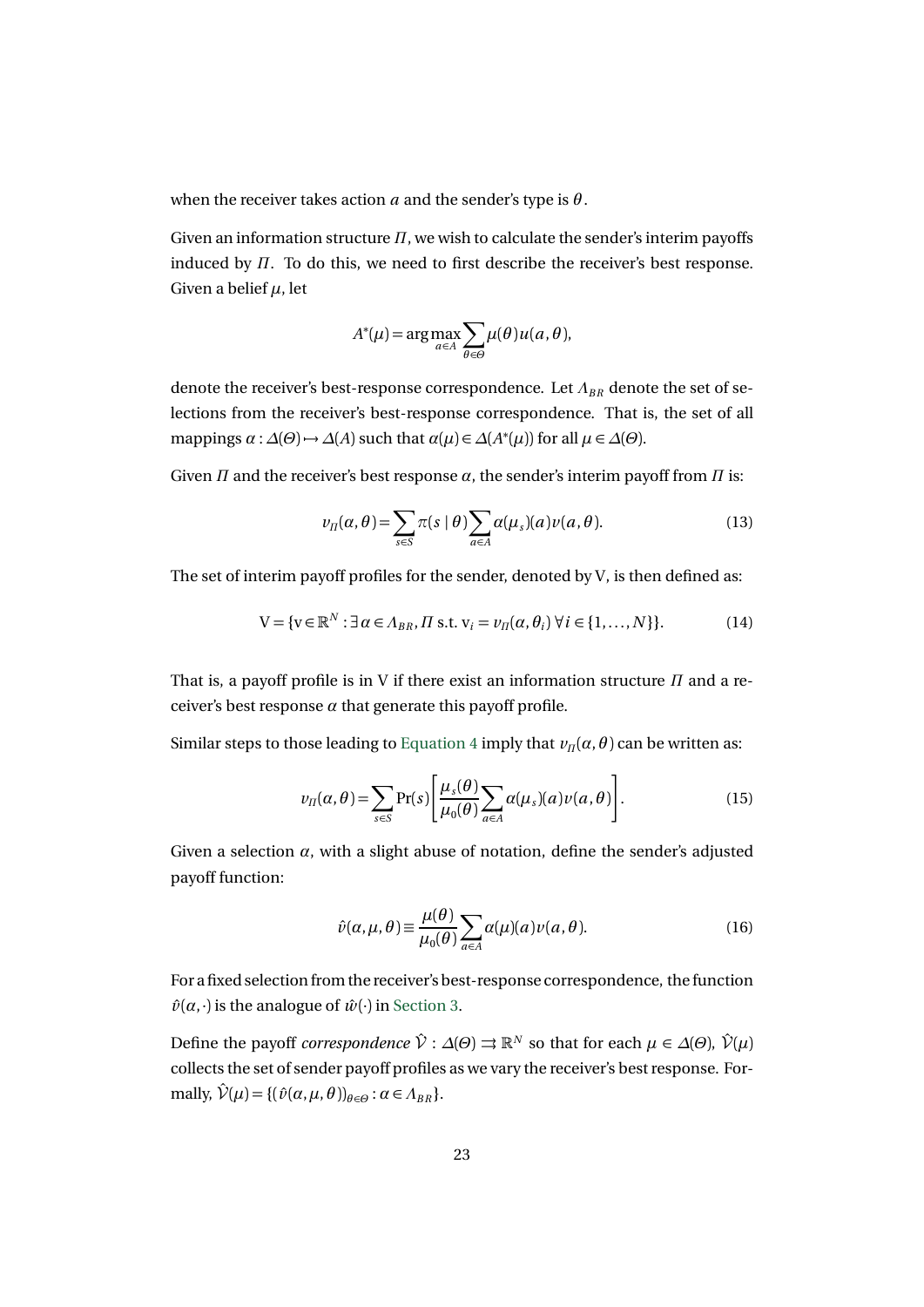Under the Bayesian persuasion interpretation, we have the following result:

**Proposition 3.** *The set* V *is compact and satisfies the following:*

$$
V = \{v : (\mu_0, v) \in \text{co}(\text{graph}\,\hat{\mathcal{V}})\}.
$$
 (17)

Thus, under the Bayesian persuasion interpretation, the property that the IP-set V is closed arises by considering all possible ways in which the receiver might break ties. Nevertheless, it should be immediate that it is not necessary to consider all possible selections from the receiver's best-response correspondence in order to calculate the set V. Instead, fixed a selection  $\alpha$ , one could apply Theorem 1 to the function  $\hat{v}(\alpha,\mu,\cdot)$ , thus obtaining the corresponding IP-set. It is immediate to verify that the closure of the latter set coincides with the set V.

We conclude this analysis with the observation that in the Bayesian persuasion setting any incentive compatible mapping from types into actions can be induced by an information structure that uses at most as many signals as actions. Thus, we can refine the minimal upper bound on the number of signals necessary to induce an IP-profile:

**Proposition 4.** *Let*  $v \in V$ *. Then, there exists an information structure with at most* min{2*N* −1,|*A*|} *signals that induces* v*.*

This result follows by the revelation principle argument of Myerson (1982), Kamenica and Gentzkow (2011), and Bergemann and Morris (2016) which is standard and omitted.

#### **5.2.1 Cautious Bayesian Persuasion**

Recent work addresses the design of information structures that are robust either to the receiver's prior (Kosterina, 2020), to adversarial equilibrium selection (Moriya and Yamashita, 2020; Morris et al., 2020), or to the possibility that the receivers obtain information beyond that provided by the information designer (Dworczak and Pavan, 2020). Instead, we use the tools developed so far to study the design of information structures which are robust to the sender's prior, or, equivalently, to the type realization.

Formally, we consider the setting in Section 5.2 and assume that the sender is ambiguity averse: Faced with uncertainty about the distribution of *Θ*, the sender eval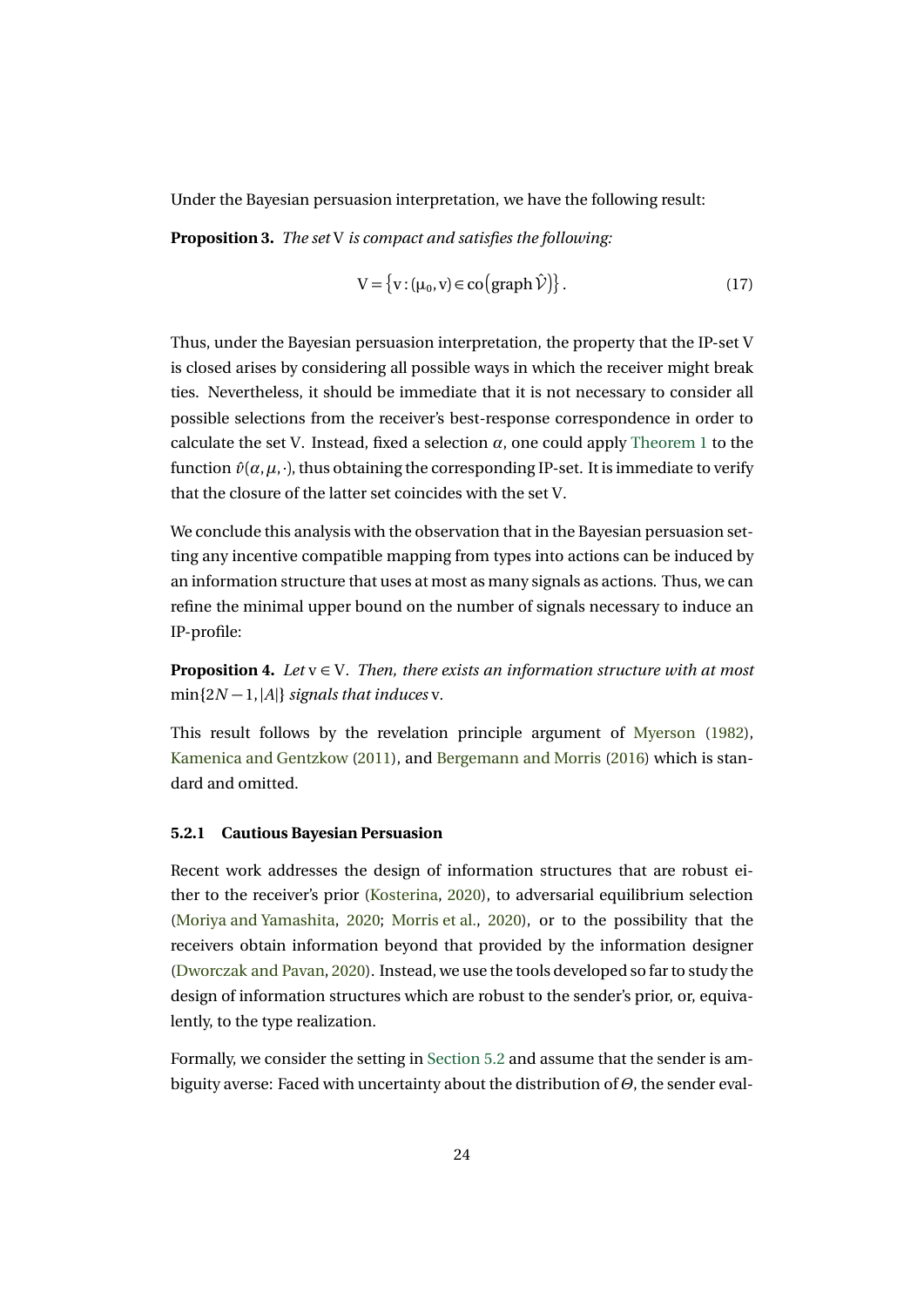uates the outcome of an information structure *Π* as follows:

$$
\min_{\mu \in \Delta(\Theta)} \max_{\alpha \in A_{BR}} \sum_{\theta \in \Theta} \mu(\theta) \nu_{\Pi}(\alpha, \theta), \tag{18}
$$

where recall that *ΛBR* denotes the set of selections from the receiver's best response correspondence. Consistent with the Bayesian persuasion literature, this assumes that ties are broken in favor of the sender. Given a selection  $\alpha$ , the discussion in Section 3 implies that  $\mu^T v_\Pi(\alpha, \cdot)$  is the sender's payoff in a Bayesian persuasion problem where the sender has prior  $\mu$  and the receiver has prior  $\mu_0$ , as in Alonso and Camara (2016). The sender's payoff defined in Equation 18 shows that not only the sender may not share the receiver's prior, but also that the sender is ambiguity averse: He evaluates his payoff from an information structure by using the worst case prior over *Θ*.

Under these assumptions, an optimal information structure solves

$$
\max_{\Pi} \min_{\mu \in \Delta(\Theta)} \max_{\alpha \in \Lambda_{BR}} \sum_{\theta \in \Theta} \mu(\theta) v_{\Pi}(\alpha, \theta) \tag{19}
$$

Proposition 5 immediately follows from the analysis in Section 3:

**Proposition 5.** *The sender's problem in Equation 19 is equivalent to*

$$
\max_{\mathbf{v}\in\mathbf{V}}\min_{i\in\{1,\dots,N\}}\mathbf{v}_i,\tag{20}
$$

*where* V *is the set defined in Equation 14.*

Proposition 5 states that the solution to the sender's problem in Equation 19 corresponds to solving a *Rawlsian* welfare problem on the set V. Indeed, the problem defined in Equation 20 selects from the set V the payoff profile that maximizes the minimum sender's interim payoff over sender types. Clearly, it follows that if v is a solution to the problem in Equation 20, then v is in the Pareto frontier of V.

**Example 1** (Cautious Platform)**.** *If the platform is cautious and aims to maximize the seller's payoffs, then it will solve the problem defined in Equation 20 over the set* W *in* Figure 2b. In the example, this corresponds to selecting the IP-profile  $(2/3, 5/6)$ *, which can be generated by the following information structure:*

$$
\pi:\left(\begin{array}{cc}1/3 & 2/3\\2/3 & 1/3\end{array}\right).
$$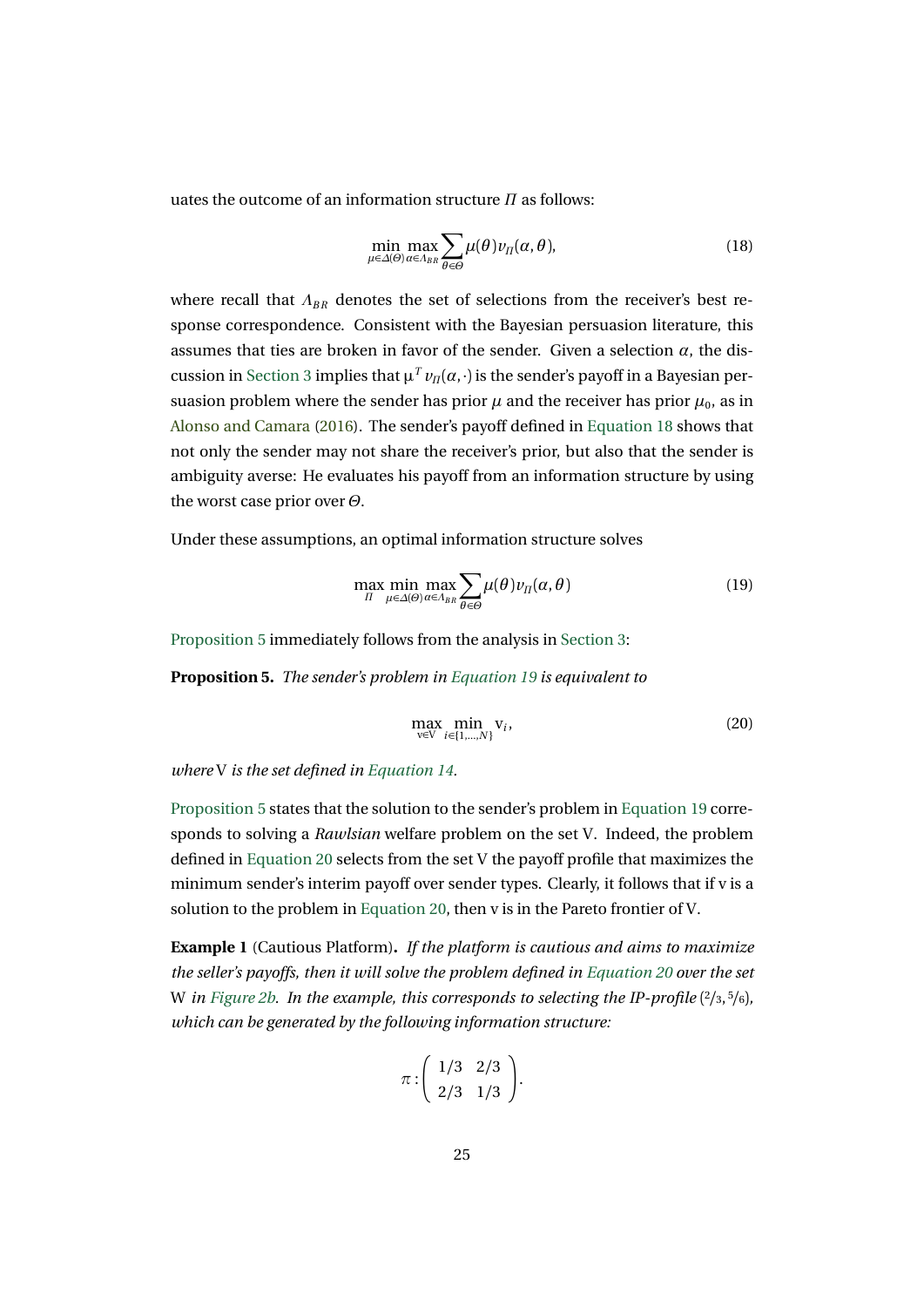*We note two properties of the IP-profile* (<sup>2</sup>*/*3, <sup>5</sup>*/*6)*. First, it is induced by an information structure which never induces an extreme belief and in some sense hedges the platform's risks stemming from an adverse type distribution. Second, in contrast to the Rawlsian criterion in the case of transferable utility, the resulting payoffs are not equal across types, but the established sellers do better than the new ones. The reason is that, except for the uninformative information structure, Bayesian updating implies that the established sellers expected profits are at least as high as the new sellers' expected profits. However, there are information structures where both types of sellers are better off than when no information is revealed, leading the platform to choose an uneven IP-profile.*

#### **5.2.2 Communication Equilibria in Sender–Receiver Games**

We illustrate in this section how the IP-set can be used to describe the set of communication equilibria in the setting of Lipnowski and Ravid  $(2020)$ <sup>20</sup> Formally, we consider the case in which  $v(a, \theta) \equiv v(a)$ , so that the sender only cares about the receiver's action.

A communication equilibrium is a joint probability *Q* ∈ *∆*(*Θ* × *A*) such that the following hold.<sup>21</sup> First, the sender finds it optimal to report his true type, that is, for all  $\theta \in \Theta$ ,  $\sum$ 

$$
\sum_{a \in A} \nu(a) Q(\theta, a) \ge \sum_{a \in A} \nu(a) Q(\theta', a).
$$

Second, the receiver finds it optimal to obey the received recommendation, that is, for all *a* in the support of  $Q(\Theta \times \cdot)$ ,

$$
\sum_{\theta \in \Theta} u(a,\theta) Q(\theta, a) \ge \sum_{\theta \in \Theta} u(a',\theta) Q(\theta, a) \quad \forall a' \in A.
$$

Letting  $\mu \in \Delta(\Theta)$  denote the distribution over  $\Theta$  induced by  $Q(a, \cdot)$ , the second condition implies that  $a \in A^*(\mu)$ . Thus, we can think of a communication equilibrium as a mapping  $\pi : \Theta \to \Delta(\Delta(\Theta))$  that satisfies the following inequalities for all  $\theta \in \Theta$ and all  $\theta' \neq \theta$ :

$$
\sum_{\mu \in \Delta(\Theta)} \pi(\mu \mid \theta) \Biggl( \sum_{a \in A} \alpha(\mu)(a) \nu(a) \Biggr) \ge \sum_{\mu \in \Delta(\Theta)} \pi(\mu \mid \theta') \Biggl( \sum_{a \in A} \alpha(\mu)(a) \nu(a) \Biggr), \tag{21}
$$

where  $\alpha$  is a selection from the receiver's best response correspondence. Note that

<sup>20</sup>See also Salamanca (2021).

 $21$ To keep the presentation simple, we assume that the support of  $Q$  is countable.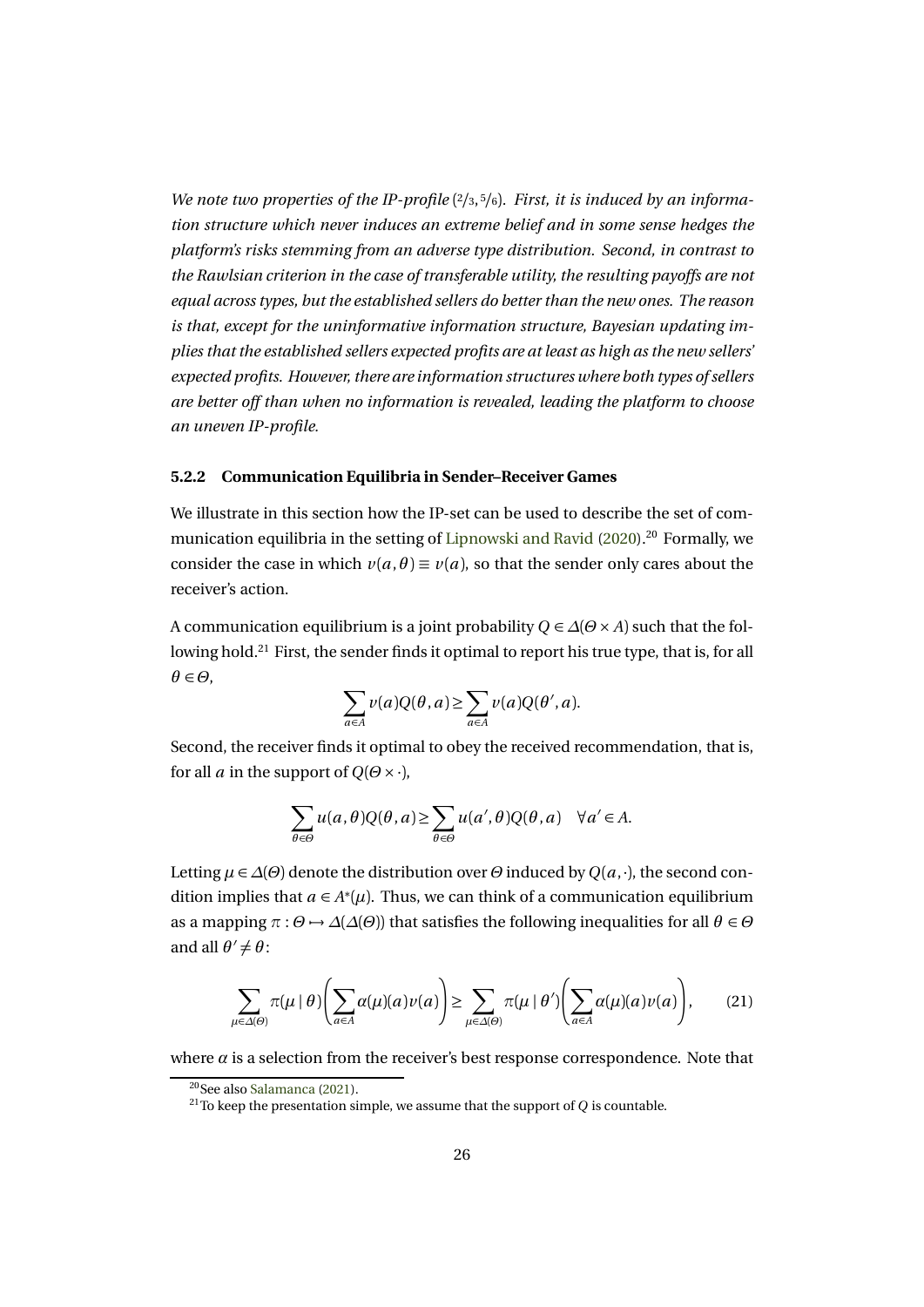the left hand side of the above equation corresponds to  $v_n(\alpha, \theta)$ , whereas the right hand side corresponds to  $v_{\scriptscriptstyle \it\Pi}(\alpha,\theta').$  We have the following result:

**Proposition 6.** *The sender can achieve an IP-profile* v *in a communication equilibrium if and only if*  $v \in V$  *and*  $v_i = v_j$  *for all i*,  $j \in \{1, ..., N\}$ *.* 

**Example 1** (Seller Incentives)**.** *Suppose that the platform still wishes to maximize the sellers' profits, but does not have direct access to their types. Instead, the platform must rely on the unverifiable information provided by the sellers themselves. Proposition 6 implies that, irrespective of the way the platform collects and transmits this information, the unique equilibrium payoff profile is the no information profile* (1/2, 1/2)*, as this is the only profile*  $w \in W$  *with*  $w_1 = w_2$ *. Even though it is possible to improve the profits of both types of sellers by appropriately disclosing the seller's private information to consumers, these gains cannot be realized in equilibrium because of the misreporting possibility.*

## **6 Cohorts and Data**

There are two assumptions implicit in the analysis so far. First, the variable on which payoffs are conditioned is the same variable the information structure provides information on. Second, all information structures are allowed.

There are applications of interest in which these assumptions do not necessarily hold. As a first example, consider the case of a consumer seeking credit, who is characterized by their credit risk and their race. Furthermore, assume that the credit agency only cares about a consumer's credit risk. It is natural to consider information structures that provide evidence about the consumer's credit risk, for instance, as a function of past credit scores and repayments. However, we may be interested in understanding the impact that disclosing information about credit risk has on the payoffs of consumers conditional on their race. As a second example, consider the case of an agent seeking a job, who is characterized by their ability and their gender. In many settings, disclosing information about gender may not be allowed for, so it is natural to consider information structures only on the agent's ability, even though we are ultimately interested in the agent's payoffs conditional on their ability and gender.

Formally, we extend the setting in Section 2 as follows. There are three random variables  $(c, \omega, d)$  taking values in a finite set  $C \times Q \times D$ . The first variable *c*, which we refer to as the agent's cohort, is the variable that we condition payoffs on: the con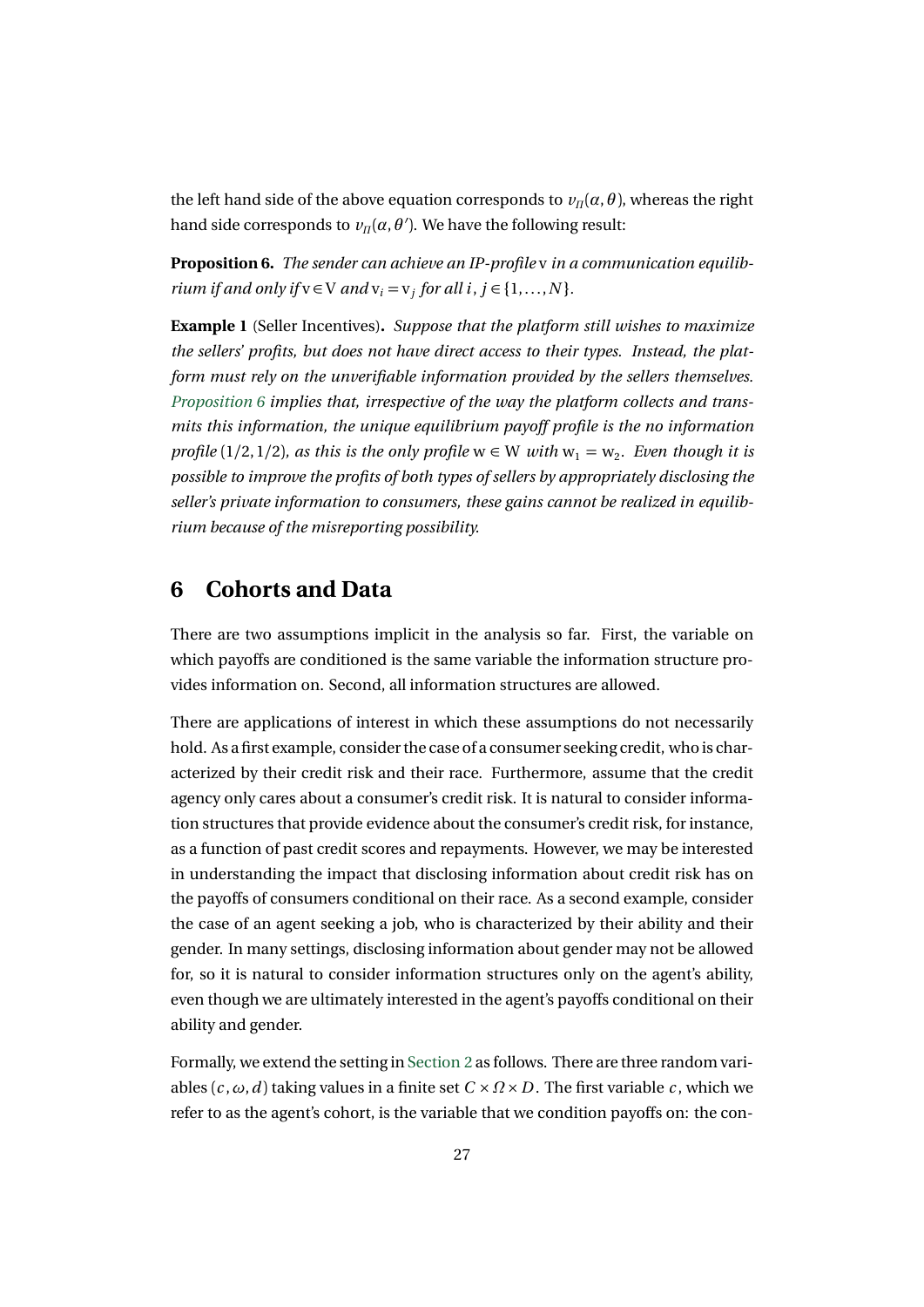sumer's race in the first example and the agent's ability and gender in the second example. The second variable, which we refer to as the state, is the variable of interest for the receiver of information: the consumer's credit risk in the first example and the agent's ability in the second example. Finally, the third variable  $d$ , which we refer to as data, allows us to capture the limits of the information that can be disclosed about *ω*: in the first example, *d* coincides with the consumer's credit risk and hence, there are no limits to how much information can be disclosed about the state. In contrast, in the second example, *d* is the applicant's ability and hence, not all information can be disclosed about the state.

In line with the above description, we model the joint distribution  $\mathbb{P} \in \Delta(C \times \Omega \times D)$ of cohort-state-data tuples as follows. Let  $\mathbb{P}_{C\times\Omega} \in \Delta(C\times\Omega)$  denote the marginal of  $\mathbb P$ on  $C \times \Omega$ . For each cohort-state pair  $(c, \omega)$ , let  $\phi : C \times \Omega \rightarrow \Delta(D)$  denote the stochastic matrix which describes the likelihood of each realization  $d \in D$  conditional on  $(c, \omega)$ .

An information structure is now defined as a tuple  $(\pi, S)$ , where  $\pi : D \rightarrow \Delta(S)$ . Similarly, we now define the payoff function as  $w : \Delta(\Omega) \times \Omega \times C \rightarrow \mathbb{R}$ . This is inline with the model in Section 2, where the payoff function depends on the (unmodeled) receiver's belief, which in this case is about the state of the world *ω*. However, note that given  $\mathbb P$  and an information structure  $\pi : D \to \Delta(S)$ , updating on  $(c, \omega)$ , and hence on  $\omega$ , depends only on the updated belief about *d*. To be precise, let  $\eta_0$ denote the marginal of  $\mathbb P$  on *D* and note that upon observing signal  $s \in S$ , we have that

$$
\mathbb{P}_s(c,\omega,d) = \frac{\mathbb{P}(c,\omega,d)\pi(s|d)}{\sum_{(c',\omega',d')}\mathbb{P}(c',\omega',d')\pi(s|d')} = \mathbb{P}(c,\omega|d)\frac{\eta_0(d)\pi(s|d)}{\sum_{d\in D}\eta_0(d')\pi(s|d')} = \mathbb{P}(c,\omega|d)\eta_s(d),
$$

where  $\eta_s$  is the marginal of  $\mathbb{P}_s$  on *D*. Thus, without loss of generality, we can define the payoff function as depending on beliefs about *d* rather than about *ω*, that is we can write the payoff function as  $w(\mu(\eta), \omega, c)$ . In a slight abuse of notation, we denote  $w(\mu(\eta), \omega, c)$  by  $w_+(\eta, \omega, c)$ .

Given an information structure  $(\pi, S)$ , the agent's expected payoff conditional on belonging to cohort *c* is given by:

$$
w_{\Pi}(c) \equiv \mathbb{E}_{\Pi}[w_{\dagger}(\tilde{\eta}, \tilde{\omega}, \tilde{c}) | \tilde{c} = c] = \sum_{\eta \in \text{supp}(\Pi)} \sum_{s \in S: \eta_s = \eta(\omega, d)} \mathbb{P}(\omega, d | c) \pi(s | d) w_{\dagger}(\eta, \omega, c), \tag{22}
$$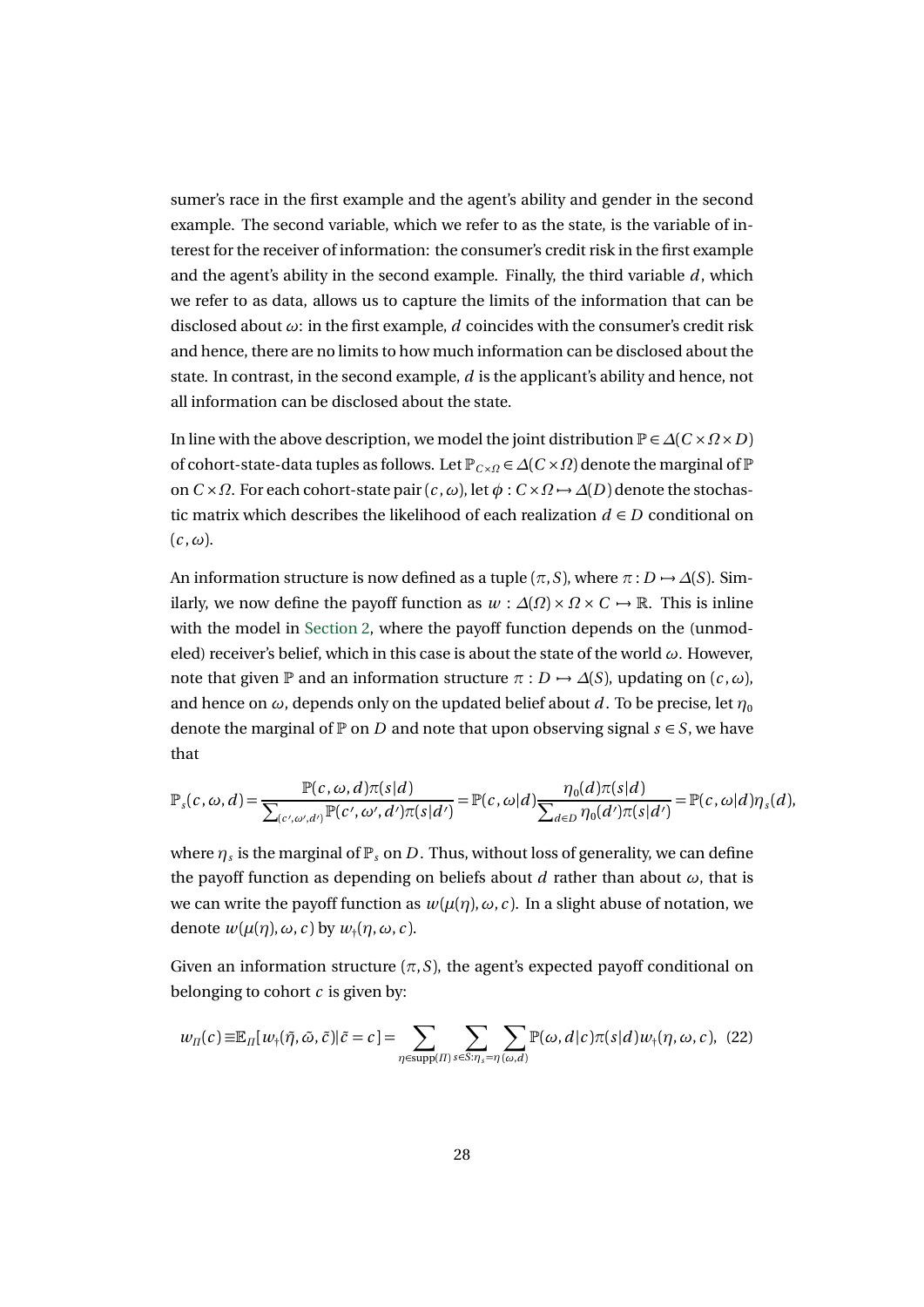whereas the IP-set is defined as

$$
\mathsf{W} = \{ \mathsf{w} \in \mathbb{R}^{|C|} : (\exists \Pi) : (\forall c \in C) \mathsf{w}_c = w_{\Pi}(c) \}.
$$

We now show that the analysis in Sections 3-4 extends verbatim. Indeed, consider the expectation of payoff *w* induced by information structure  $(\pi, S)$  conditional on *c* :

$$
w_{\Pi}(c) \equiv \mathbb{E}_{\Pi}[w_{\uparrow}(\tilde{\eta},\tilde{\omega},\tilde{c})|\tilde{c}=c] = \sum_{\eta \in \text{supp}(\Pi)} \sum_{s \in S: \eta_{s}=\eta(\omega,d)} \mathbb{P}(\omega,d|c) \pi(s|d) w_{\uparrow}(\eta,\omega,c) (23)
$$
  
\n
$$
= \sum_{\eta \in \text{supp}(\Pi)} \sum_{s \in S: \eta_{s}=\eta} \sum_{(\omega,d)} \mathbb{P}(\omega,d|c) \frac{\eta_{0}(d)\pi(s|d)}{\sum_{d' \in D} \eta_{0}(d')\pi(s|d')} \frac{\sum_{d' \in D} \eta_{0}(d')\pi(s|d')}{\eta_{0}(d)} w_{\uparrow}(\eta,\omega,c)
$$
  
\n
$$
= \sum_{\eta \in \text{supp}(\Pi)} \sum_{s \in S: \eta_{s}=\eta} \Pr_{\Pi}(s) \sum_{(\omega,d)} \mathbb{P}(\omega,d|c) \frac{\eta_{s}(d)}{\eta_{0}(d)} w_{\uparrow}(\eta,\omega,c)
$$
  
\n
$$
= \sum_{\eta \in \text{supp}(\Pi)} \sum_{s \in S: \eta_{s}=\eta} \Pr_{\Pi}(s) \hat{w}_{\uparrow}(\eta,c),
$$

where the adjusted payoff function  $\hat{w}_+$  now takes the form:

$$
\hat{w}_{\dagger}(\eta, c) = \sum_{(\omega, d)} \mathbb{P}(\omega, d | c) \frac{\eta(d)}{\eta_0(d)} w_{\dagger}(\eta, \omega, c).
$$
 (24)

Equation 24 allows us to provide further insight into the adjusted payoff function in the model of Section 2. Note that the likelihood correction is now based on the variable  $d$ , highlighting that it corresponds to the variable on which information is being provided. Instead, the term  $\mathbb{P}(\omega, d | c)$  highlights the distinction between the variable on which payoffs are conditioned,  $c$ , and the limits on information provision as described by *d* .

The significance of Equation 23 is that we can immediately extend Theorem 1 to this setting:

**Theorem 4.** *The IP-set can be calculated as:*

$$
W = \{ w \in \mathbb{R}^{|C|} : (\eta_0, w) \in \text{co} \left( \text{graph} \hat{w}_1 \right) \}. \tag{25}
$$

Once the notions of cohorts, states, and data are clearly separated, it is natural to think about how different data sources translate into different IP-sets. This can be easily seen in the extreme cases where data provides no or full information about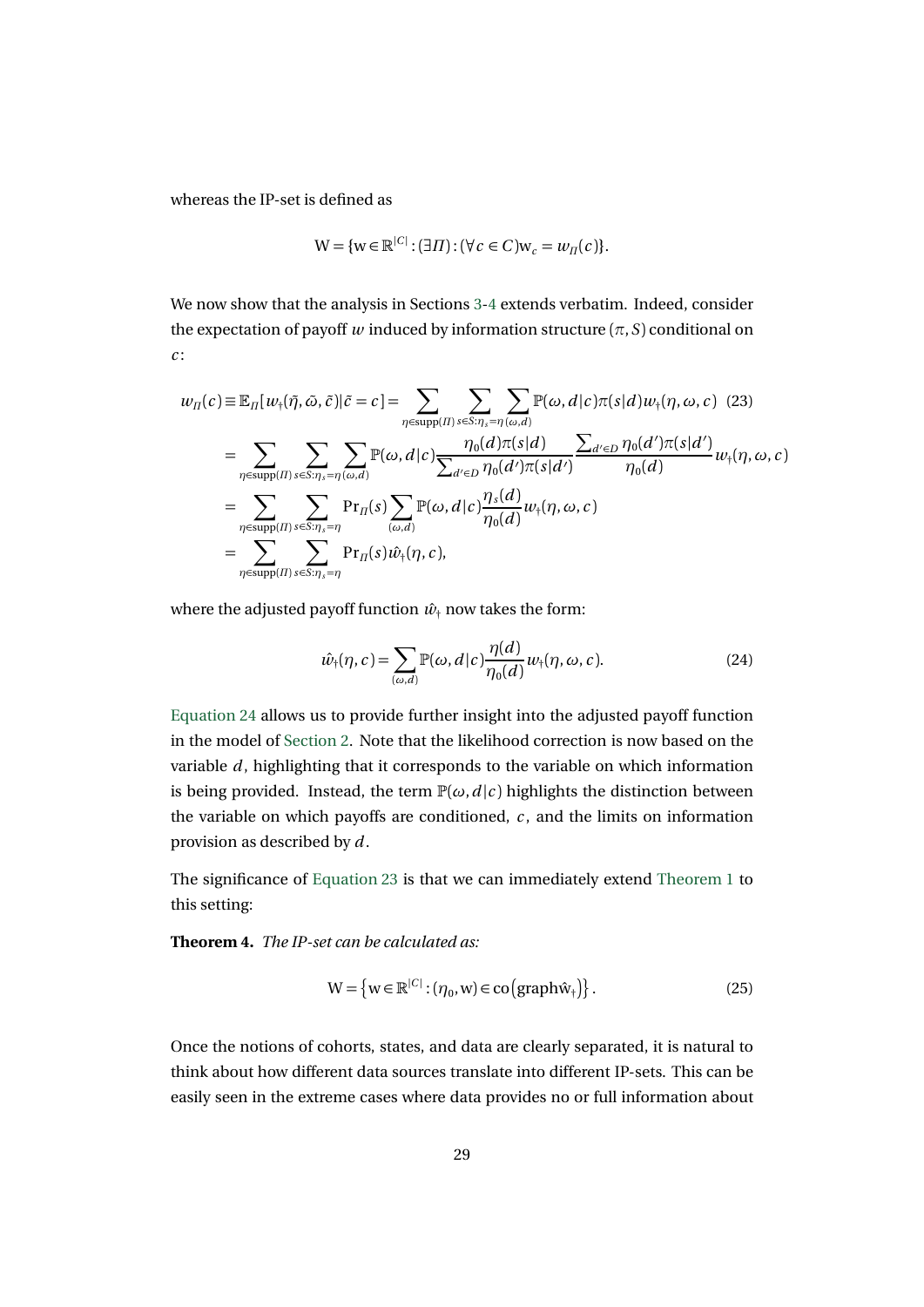the state and cohort. When data provides no information about the state and cohort, there is no scope to provide different payoffs to agents in different cohorts, so that the IP-set effectively collapses to a point. Instead, when data perfectly reveals the state and cohort, the scope for payoff redistribution across the cohorts is the largest. In general, we should expect that as data becomes less precise, the IP-set should shrink. As Proposition 1 shows, the notion of less precise corresponds to the notion of *garbling* as in Blackwell (1951).

Formally, for a given joint distribution over  $C \times \Omega$ ,  $P_{C \times \Omega}$ , we wish to understand the effect of different data sources, as described by the stochastic matrices  $\phi : C \times \Omega \rightarrow$  $\Delta(D)$  for some data set *D* . Following Blackwell (1951), we say that  $\phi' : C \times \Omega \to \Delta(D')$ is a *garbling* of  $\phi$  if a stochastic matrix  $G: D \mapsto \Delta(D')$  exists such that for every cohort-state pair  $(c, \omega)$ ,

$$
\phi'(d'|c,\omega) = \sum_{d \in D} G(d'|d)\phi(d|c,\omega).
$$

Fix  $w$  :  $\Delta(\Omega) \times \Omega \times C$  →  $\mathbb R$  and the joint distribution  $\mathbb P_{C \times \Omega}$ . In a slight abuse of notation, we let  $W(D, \phi)$  denote the IP-set as we vary the data source  $(D, \phi)$  while holding fixed ( $w$ ,  $P_{C \times Q}$ ).

**Proposition 1.** *If*( $D'$ , $\phi'$ ) *is a garbling of*( $D$ , $\phi$ )*, then* 

$$
W(D',\phi')\subseteq W(D,\phi).
$$

*Proof.* The proof is analogous to the corresponding part of the Blackwell's theorem. If  $(D', \phi')$  is a garbling of  $(D, \phi)$ , then any distribution of signals conditional on cohorts and states attainable by some information structure under data source  $(D',\phi')$  is attainable under data source  $(D,\phi)$ . Consequently, any interim payoff profile that can be achieved by some information structure under  $(D',\phi')$  can be achieved under  $(D, \phi)$ , which is equivalent to the statement of the proposition.  $\Box$ 

While less precise data limits possibilities of payoff redistribution, it does so unequally across cohorts. We illustrate with our running online platform example.

**Example 1** (Noisy Data)**.** *Consider now the case in which the platform only has a noisy estimate of the seller's type as captured by a data source that reveals the seller's type with a fixed precision*  $\sigma \in [1/2, 1]$ *. Formally, let*  $D = \{d_1, d_2\}$  *and*  $\mathbb{P}(d_i = \theta_i) = \sigma$ *. (In this case, the state and the cohort coincide and are equal to the seller's type.) When*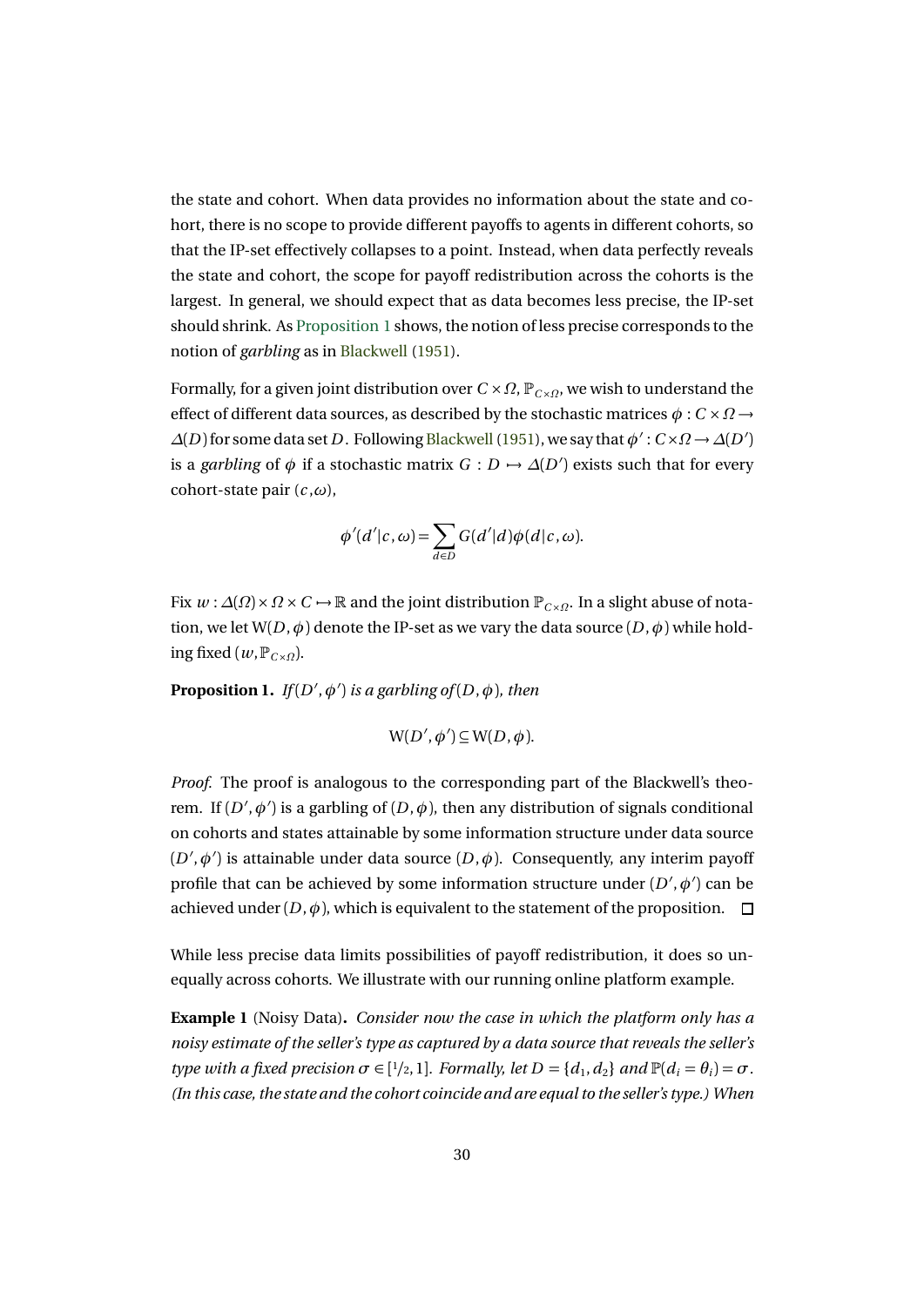

Figure 6: IP-set for different values of  $\sigma \in \{0.55, 0.7, 0.85, 1\}.$ 

 $\sigma = 1$ *, the data is perfectly informative about the type; when*  $\sigma = 1/2$ *, the data is pure noise. More generally, if*  $\sigma < \sigma'$ *, then the data source that corresponds to*  $\sigma$  *is a* garbling of the data source which corresponds to  $\sigma'$ .

*Figure 6 illustrates the IP-set* W *for different values of the precision σ* ∈ {0.55, 0.7, 0.85, 1}*. In line with Proposition 1, IP-sets resulting from data sources with lower precision are subsets of those with higher precision. When*  $\sigma = I$ , the IP-set nat*urally coincides with the one in Figure 1.*

*There are two features worth noting. First, lower data precision has asymmetric effects across types: It decreases the maximal payoff of a high type without affecting his minimal payoff, yet it increases the minimal payoff of the low type without affecting his maximal payoff. Indeed, for sufficiently low values of σ, the unique Pareto efficient information structure is the one that maximizes the payoff of the low type. That is, in this example, lower data precision benefits low seller types. Second, while it is immediate that the IP-set consists of only one point when*  $\sigma = \frac{1}{2}$ *, the IP-set actually collapses to the no disclosure payoff*  $w^N$  *around*  $\sigma = \frac{2}{3}$ *. The reason is that once σ <* <sup>2</sup>*/*<sup>3</sup> *it is not possible to generate distributions over posteriors with support outside the interval* [1*/*3, 2*/*3] *and in this interval w is constant.*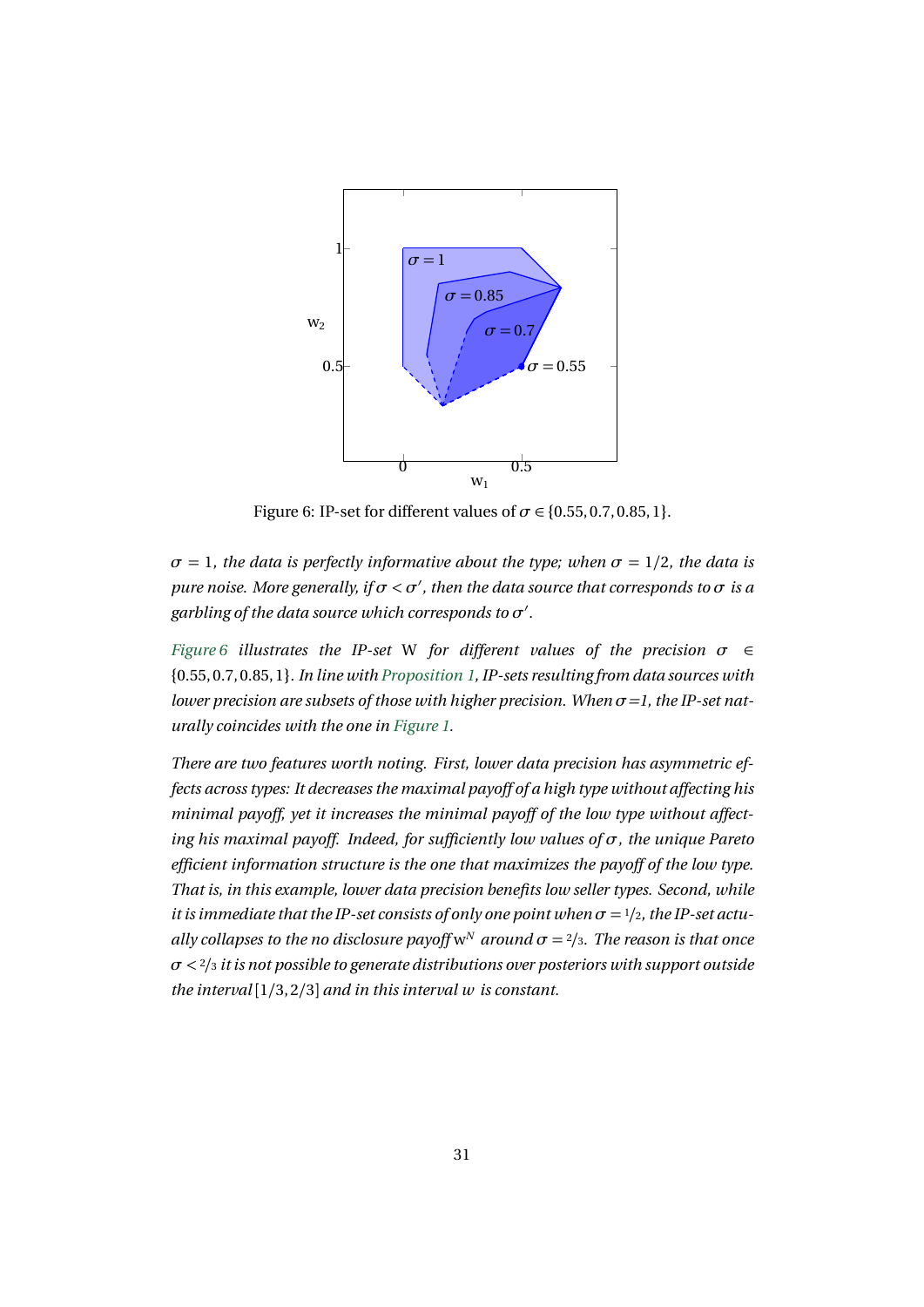### **7 Conclusion**

There are two ways to assess the value of an information structure in a Bayesian setting. First, one may take an ex ante perspective and calculate the average payoff that the information structure delivers across all types. Second, one may take take an interim perspective and compute the profile of conditional payoffs that this information structure delivers to each of the types.

Following the interim perspective, we developed in this paper a methodology to characterize the set of interim payoff profiles consistent with some information structure. As we illustrated throughout the paper, our tools can be used to shed new light into classic problems, such as information design with an informed principal and strategic communication, and open the door to new ones, such as the analysis of the welfare impact of different information policies in a population.

## **References**

- ALONSO, R. AND O. CAMARA (2016): "Bayesian Persuasion with Heterogeneous Priors," *Journal of Economic Theory*, 165, 672–706.
- ARIELI, I., Y. BABICHENKO, R. SMORODINSKY, AND T. YAMASHITA (2021): "Optimal Persuasion via Bi-Pooling," *Working paper*.
- AUMANN, R. (1987): "Correlated Equilibrium as an Expression of Bayesian Rationality," *Econometrica*, 55, 1–18.
- AUMANN, R. AND M. MASCHLER (1995): *Repeated Games with Incomplete Information*, MIT Press.
- BÉNABOU, R. AND J. TIROLE (2006): "Incentives and Prosocial Behavior," *American Economic Review*, 96, 1652–1678.
- BERGEMANN, D., B. BROOKS, AND S. MORRIS (2015): "The Limits of Price Discrimination," *American Economic Review*, 105, 921–57.
- BERGEMANN, D. AND S. MORRIS (2016): "Bayes Correlated Equilibrium and theComparison of Information Structures in Games," *Theoretical Economics*, 11, 487– 522.
- BERMAN, A. (1988): "Complete Positivity," *Linear Algebra and its Applications*, 107,  $57 - 63.$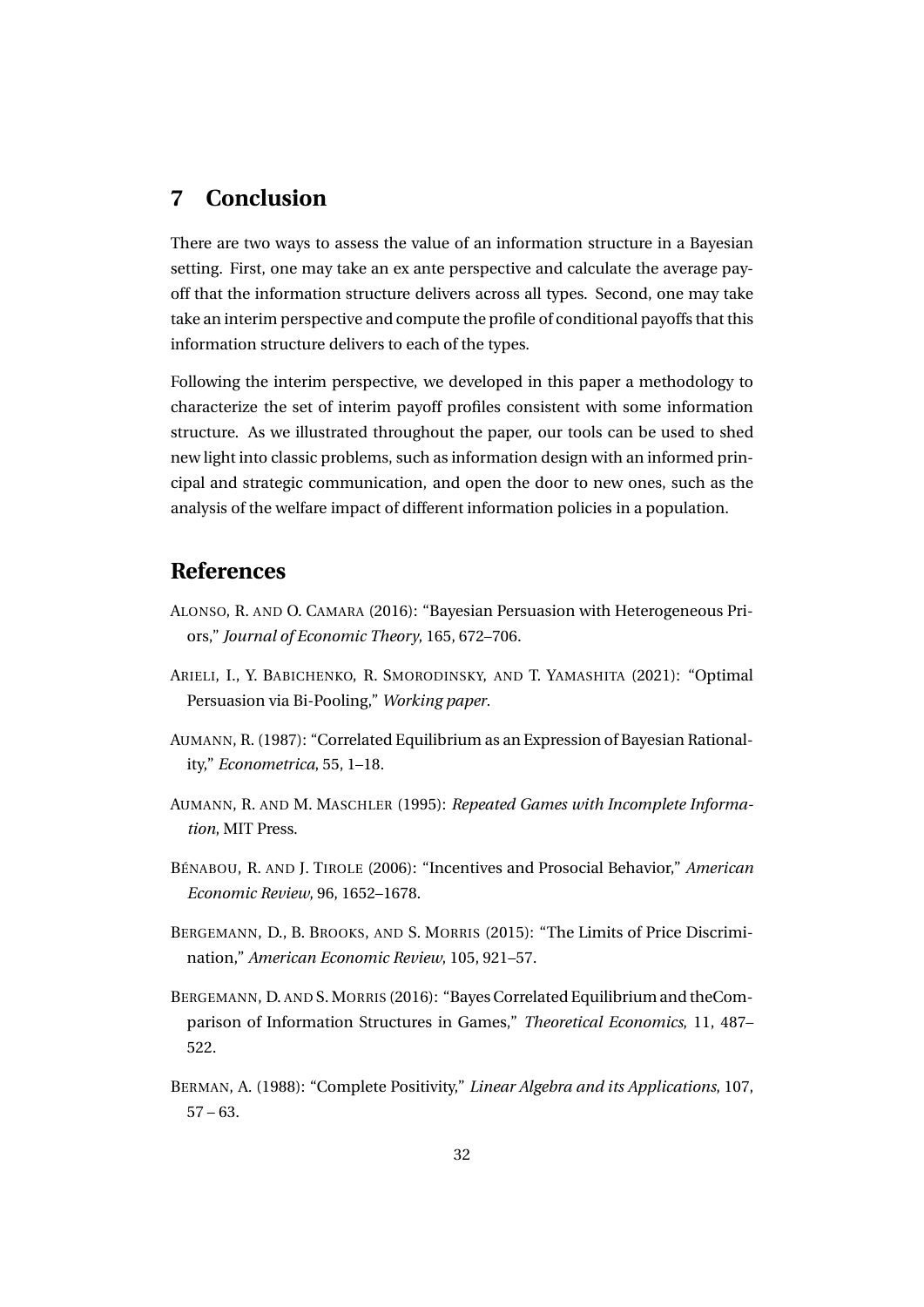- BERMAN, A. AND N. SHAKED-MONDERER (2003): *Completely Positive Matrices*, World Scientific.
- BLACKWELL, D. (1951): "Comparison of Experiments," in *Proceedings of the Second Berkeley Symposium in Mathematical Statistics and Probability*, Berkeley: University of California Press, 93–102.
- CRIPPS, M. W., J. C. ELY, G. J. MAILATH, AND L. SAMUELSON (2008): "Common Learning," *Econometrica*, 76, 909–933.
- DOVAL, L. AND V. SKRETA (2020): "Mechanism Design with Limited Commitment," *Available at SSRN 3281132*.
- DWORCZAK, P. AND A. PAVAN (2020): "Robust (Bayesian) Persuasion," *Working Paper*.
- FRANCETICH, A. AND D. KREPS (2014): "Bayesian Inference Does Not Lead You Astray On Average," *Economics Letters*, 125, 444–446.
- FRÉCHETTE, G. R., A. LIZZERI, AND J. PEREGO (2019): "Rules and Commitment in Communication: An Experimental Analysis," Tech. rep., National Bureau of Economic Research.
- GENTZKOW, M. AND E. KAMENICA (2017): "Bayesian Persuasion with Multiple Senders and Rich Signal Spaces," *Games and Economic Behavior*, 104, 411–429.
- GOLUB, B. AND S. MORRIS (2017): "Higher-Order Expectations," *Available at SSRN 2979089*.
- GREEN, J. AND N. STOKEY (1978): "Two Representations of Information Structures and their Comparisons," IMSSS, Stanford University.
- HARDY, G. H., J. E. LITTLEWOOD, G. PÓLYA, G. PÓLYA, D. LITTLEWOOD, ET AL. (1952): *Inequalities*, Cambridge university press.
- HART, S. AND Y. RINOTT (2020): "Posterior Probabilities: Dominance and Optimism," *Economics Letters*, 194, 109352.
- HOLMSTRÖM, B. (1999): "Managerial Incentive Problems A Dynamic Perspective," *Review of Economic Studies*.
- KAMENICA, E. AND M. GENTZKOW (2011): "Bayesian Persuasion," *American Economic Review*, 101, 2590–2615.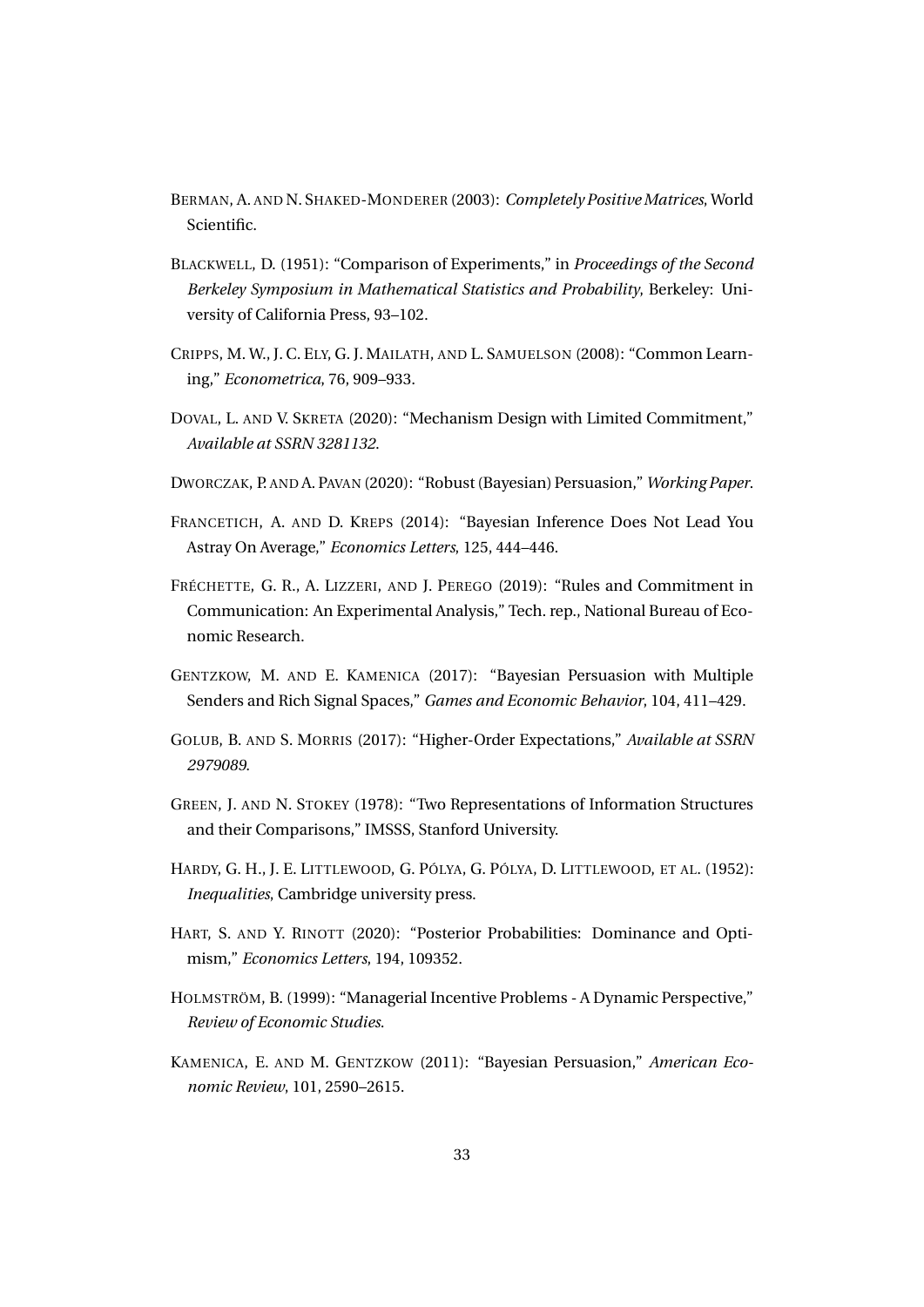- KOESSLER, F. AND V. SKRETA (2021): "Information Design by an Informed Designer," *Working Paper*.
- KOLOTILIN, A. AND A. WOLITZKY (2020): "Assortative Information Disclosure," *Working Paper*.
- KOSTERINA, S. (2020): "Persuasion with Unknown Beliefs," *Working Paper*.
- LEVY, G., I. MORENO DE BARREDA, AND R. RAZIN (2021): "Feasible Joint Distributions of Posteriors: A Graphical Approach," *Working paper*.
- LIBGOBER, J. (2021): "Hypothetical Beliefs Identify Information," *arXiv preprint arXiv:2105.07097*.
- LIPNOWSKI, E. AND D. RAVID (2020): "Cheap Talk with Transparent Motives," *Working Paper*.
- MAILATH, G. J. AND L. SAMUELSON (2006): *Repeated Games and Reputations: Long-Run Relationships*, Oxford University Press.
- MORIYA, F. AND T. YAMASHITA (2020): "Asymmetric-Information Allocation to Avoid Coordination Failure," *Journal of Economics & Management Strategy*, 29, 173– 186.
- MORRIS, S., D. OYAMA, AND S. TAKAHASHI (2020): "Implementation via Information Design in Binary Action Supermodular Games," Working paper.
- MUKHERJEE, A. (2008): "Sustaining Implicit Contracts When Agents Have Career Concerns: the Role of Information Disclosure," *The RAND Journal of Economics*, 39, 469–490.
- MYERSON, R. (1982): "Optimal Coordination Mechanism in Generalized Principal-Agent Problems," *Journal of Mathematical Economics*, 10, 67–81.
- OSTROVSKY, M. AND M. SCHWARZ (2010): "Information Disclosure and Unraveling in Matching Markets," *American Economic Journal: Microeconomics*, 2, 34–63.
- PEREZ-RICHET, E. (2014): "Interim Bayesian Persuasion: First Steps," *American Economic Review*, 104, 469–74.
- PEREZ-RICHET, E. AND V. SKRETA (2021): "Test Design under Falsification," Tech. rep., CEPR Discussion Papers.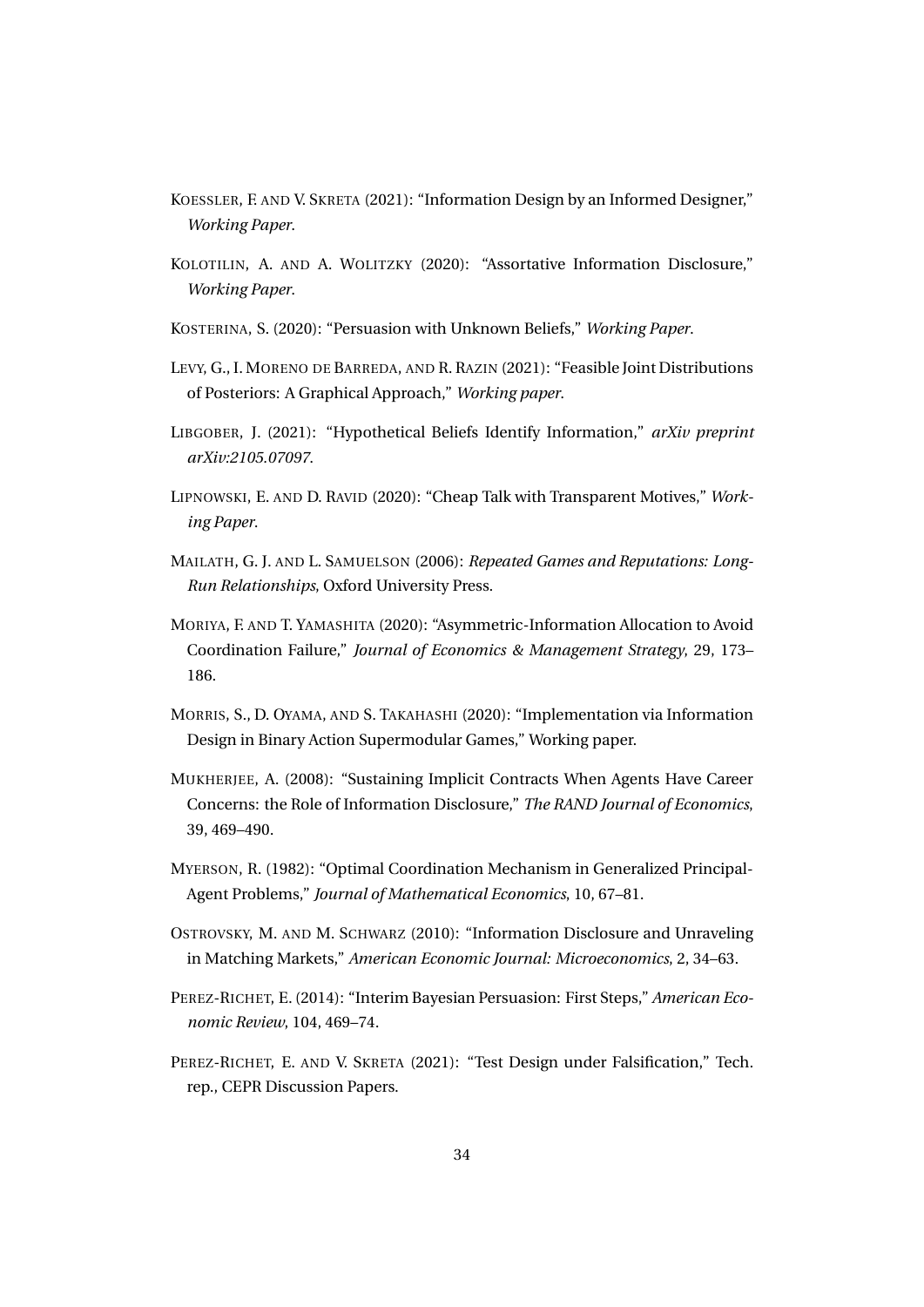- QUIGLEY, D. AND A. WALTHER (2019): "Contradiction-Proof Information Design," *Working Paper*.
- RAYO, L. AND I. SEGAL (2010): "Optimal Information Disclosure," *Journal of Political Economy*, 118, 949–987.
- ROSAR, F. (2017): "Test Design Under Voluntary Participation," *Games and Economic Behavior*, 104, 632–655.
- SAEEDI, M. AND A. SHOURIDEH (2019): "Optimal Rating Design," Working paper.
- SALAMANCA, A. (2021): "The Value of Mediated Communication," *Journal of Economic Theory*, 192, 105191.
- SAMET, D. (1998): "Iterated Expectations and Common Priors," *Games and Economic Behavior*, 24, 131–141.
- SAYIN, M. O. AND T. BASAR (forthcoming): "Bayesian Persuasion with State-Dependent Quadratic Cost Measures," *IEEE Transactions on Automatic Control*.

TIROLE, J. (2021): "Digital Dystopia," *American Economic Review*, 111, 2007–48.

## **A Omitted Proofs**

### **A.1 Omitted proofs in Section 5.2**

*Proof of Theorem 1.* By definition, the point  $(\mu_0, w) \in \text{co}(\text{graph } \hat{w})$  if and only if there exists a distribution over beliefs such that  $\mathbb{E}[\mu] = \mu_0$  and  $\mathbb{E}[\hat{w}(\mu)] = w$ . At the same time, an information structure can induce a distribution over beliefs if and only if  $\mathbb{E}[\mu] = \mu_0$ . By Equation 4, the result follows.  $\Box$ 

### **A.2 Omitted proofs in Section 4**

*Proof of Theorem 3.* Sufficiency follows from noting that

$$
w \in W \longleftrightarrow w = D_0 \underbrace{\sum_{m=1}^{M} \alpha_m \mu_m \mu_m^T}_{C} \rho.
$$

C is completely positive because it is the convex combination of rank-one nonnegative matrices,  $\mu_m \mu_m^T$ . That Ce =  $\mu_0$  follows by definition.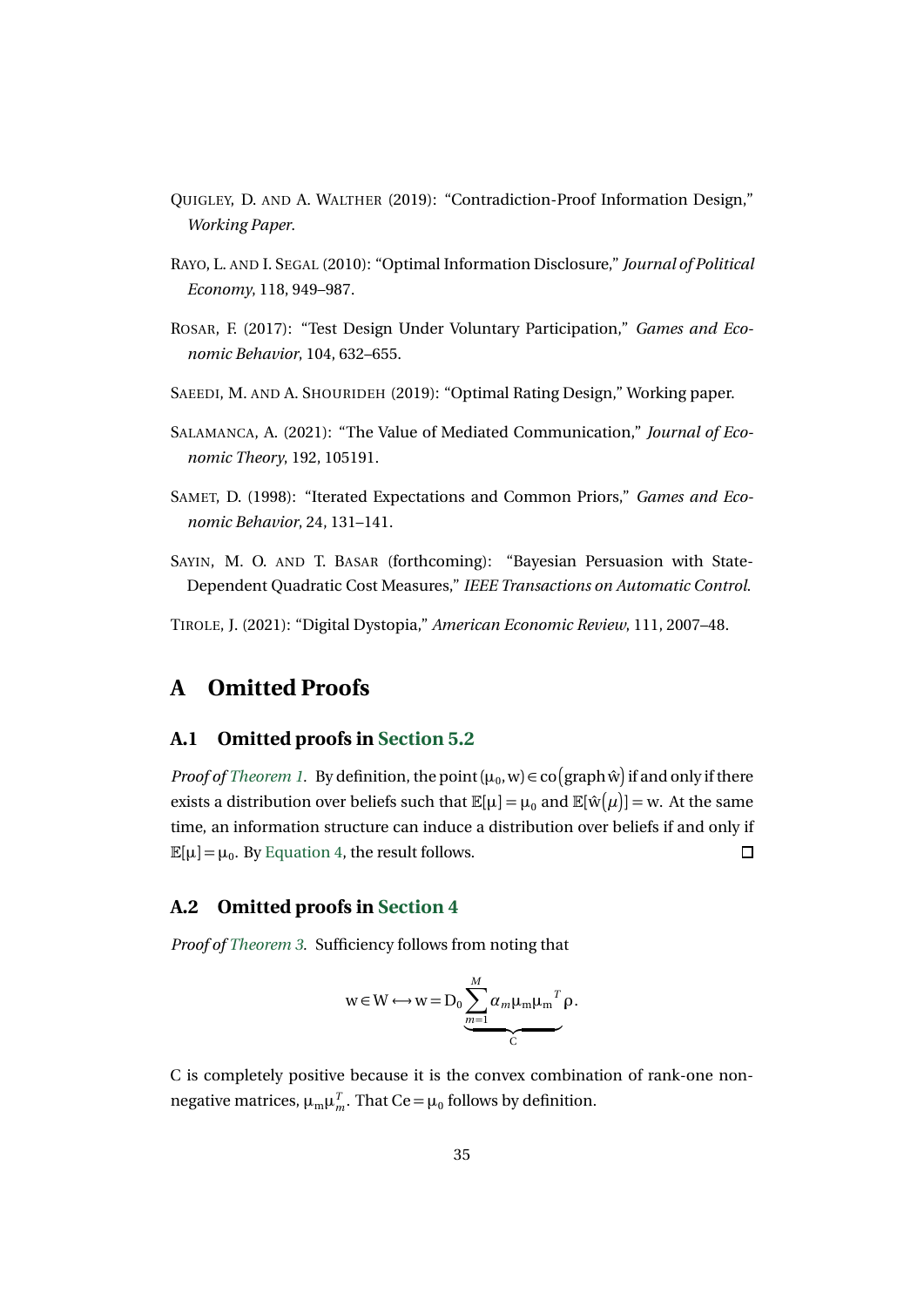For necessity, consider  $w = D_0C\rho$ , for some completely positive matrix C such that  $\text{Ce} = \mu_0$ . Then, there exist { $x_1, ..., x_M$ }  $\subseteq \mathbb{R}^N_+$  such that

$$
C = \sum_{m=1}^{M} x_m x_m^T.
$$
 (26)

Let  $\sqrt{\alpha_m} = \sum_{j=1}^N \mathbf{x}_{m j}$  and note that  $\mathbf{x}_m / (\sqrt{\alpha_m}) \equiv \mu_m \in \Delta(\Theta)$ .

$$
C = \sum_{m=1}^{M} \alpha_m \left(\frac{x_m}{\sqrt{\alpha_m}}\right) \left(\frac{x_m}{\sqrt{\alpha_m}}\right)^T = \sum_{m=1}^{M} \alpha_m \mu_m \mu_m^T
$$

It remains to show that  $\sum_{m=1}^{M} \alpha_m = 1$  and that  $\sum_{m=1}^{M} \alpha_m \mu_m = \mu_0$ . Note that for all  $i \in \{1, ..., N\}$ :

$$
(\text{Ce})_i = \sum_{m} \alpha_m \mu_{mi} \sum_{j=1}^{N} \mu_{mj} = \mu_0(\theta_i). \tag{27}
$$

Furthermore,

$$
\sum_{i=1}^{N} \mu_0(\theta_i) = 1 = \sum_{i=1}^{N} \sum_{m=1}^{M} \alpha_m \mu_{mi} = \sum_{m=1}^{M} \alpha_m.
$$
 (28)

Thus, there exists an information structure that generates  $\{\alpha_m, \mu_m\}_{m=1}^M$ . Therefore,  $w \in W$ .  $\Box$ 

*Proof of Claim 1.* If  $Pr(X) = 0$ , then the statement is trivial. If  $Pr(X) > 0$ , then denote by  $P_i$  the i-th row of the matrix P, presented as a row-vector. By Bayes' rule,  $Pr(X)$  =  $μ_0^Tβ$  and  $Pr(θ_i | X) = (μ_{0i}β_i)/(μ_0^Tβ)$  so:

$$
\mathbb{E}_{\Pi}[\Pr(X \mid s) | \theta_i] = \sum_{j=1}^{N} \mathbb{E}_{\Pi}[\Pr[\theta_j \mid s] | \theta_i] \Pr(X \mid \theta_j) = P_i \beta,
$$
  

$$
\mathbb{E}_{\Pi}[\Pr(X \mid s) | X] = \sum_{i=1}^{N} \Pr(\theta_i \mid X) \mathbb{E}_{\Pi}[\Pr(X \mid s) | \theta_i] = \sum_{i=1}^{N} \frac{\mu_{0i} \beta_i}{\mu_0^T \beta} P_i \beta.
$$

Hence, the truth-drifting condition can be restated as:

$$
\sum_{i=1}^N \frac{\mu_{0i}\beta_i}{\mu_0^T \beta} P_i \beta \ge \mu_0^T \beta.
$$

Define  $\hat{C} \equiv PD_0 = D_0CD_0$ . By Theorem 3,  $\hat{C}$  is a completely positive matrix such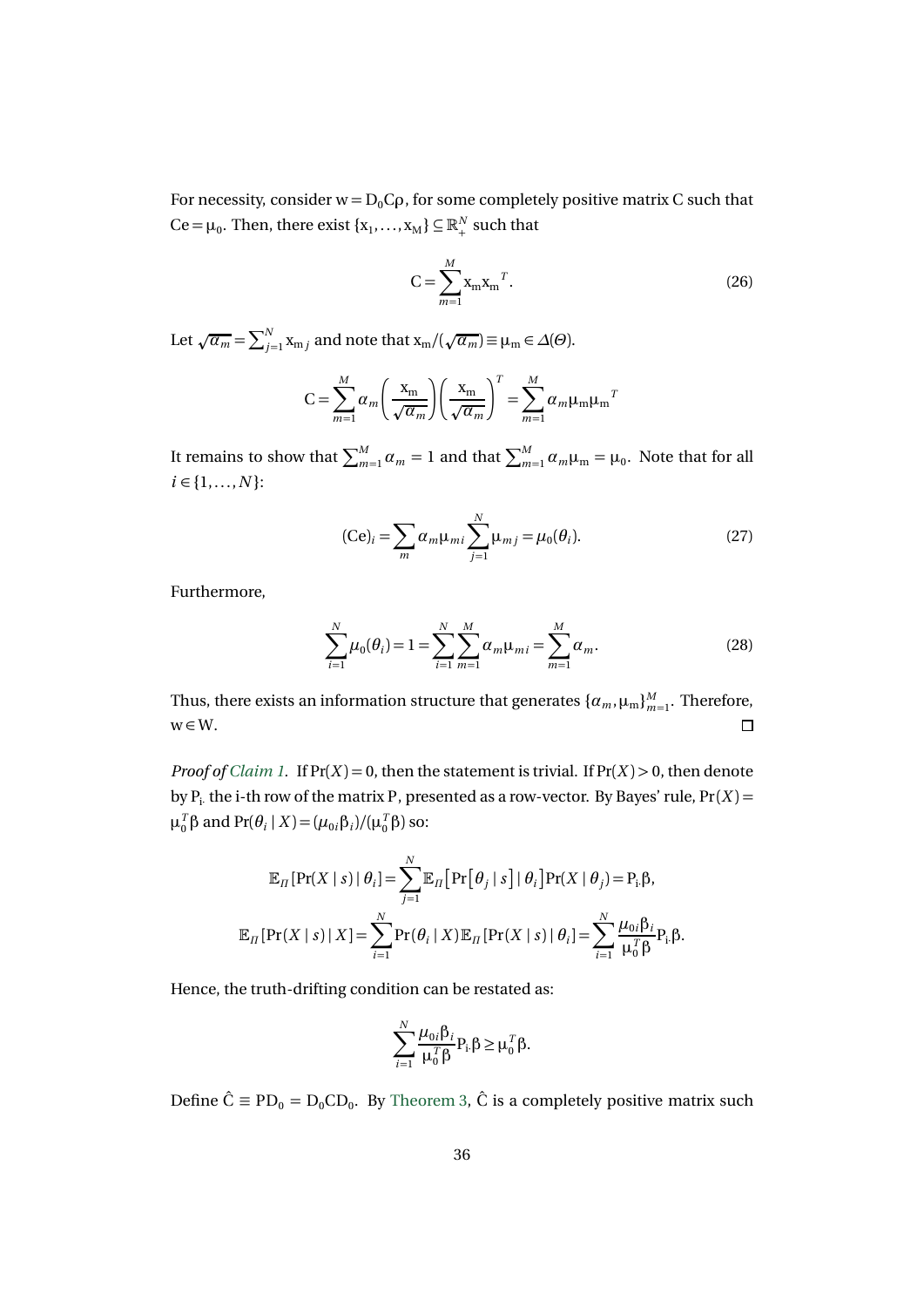that  $\hat{C}\mu_0 = e$  and  $\mu_0^T \hat{C}\mu_0 = 1$ . Hence, the truth-telling condition can be restated in a matrix form as:

$$
\left(\frac{\mu_0 * \beta}{\mu_0^T \beta}\right)^T \hat{C} \left(\frac{\mu_0 * \beta}{\mu_0^T \beta}\right) \ge \mu_0^T \hat{C} \mu_0.
$$

The term  $\zeta \equiv (\mu_0 * \beta) / (\mu_0^T \beta)$  is an element of simplex  $\Delta(\Theta)$ , equal to  $\mu_0$  when  $\beta =$ e. Hence, to confirm the condition it suffices to show that  $\mu_0$  is a minimizer of a quadratic form*ζ<sup>T</sup>* Cˆ *<sup>ζ</sup>* among all *<sup>ζ</sup>* <sup>∈</sup> *<sup>∆</sup>*(*Θ*). Lagrangian approach applies. At *<sup>ζ</sup>* <sup>=</sup> *<sup>µ</sup>*<sup>0</sup> the derivative of the form is collinear to e, hence, collinear to the space of *∆*(*Θ*); first– order conditions are satisfied. At the same time,  $\hat{C}$  is completely positive and thus positive semi-definite; second–order conditions are satisfied. The result follows.  $\Box$ 

#### **A.3 Omitted proofs in Section 5**

*Proof of Proposition 2.* By Corollary 1, there exists an optimal information structure with at most 2*N* −1 signals. Consider an arbitrary information structure *Π* with a finite number of signals. We show that this information structure can be gradually improved upon with the result being a bi-pooling policy. First, if some signals occur with positive probability under the target type  $\theta_i$  and some lower types, then separate the lower types into separate signals: This modification strictly improves the expected reputation conditional on those signals and hence the objective. Second, consider the highest type  $\theta_N$  and any signal *s* with  $\pi(s | \theta_N) > 0$ . Create a new signal  $\hat{s}$  that is sent only for types  $\theta_i$  and  $\theta_N$  and such that  $\mathbb{E}[\rho | \hat{s}] = \mathbb{E}[\rho | s]$ : Shift the probability mass from  $\pi(s | \theta_i)$  and  $\pi(s | \theta_N)$  to  $\pi(\hat{s} | \theta_i)$  and  $\pi(\hat{s} | \theta_N)$  at a ratio  $\mu_0(\theta_N)(\theta_N-\mathbb{E}\big[\rho\mid s\big])/\mu_0(\theta_i)(\mathbb{E}\big[\rho\mid s\big]-\theta_i)$  until either  $\pi(s\mid\theta_i)$  or  $\pi(s\mid\theta_N)$  gets depleted. This adjustment preserves the objective. If the resulting  $\pi'(s | \theta_i) = 0$  then allocate the leftover  $\pi$ '( $s \mid \theta_N$ ) to signal  $\hat{s}$  and all likelihoods from other states into a signal *f*; this strictly improves the objective whenever  $\pi'(s | \theta_N) > 0$  and  $\pi(s | \theta_i) > 0$ . If  $\pi$ '( $s | \theta_N$ ) = 0 but  $\pi$ '( $s | \theta_i$ ) > 0, then repeat the procedure for any other original signal *s* with  $\pi(s | \theta_N) > 0$ , and so on. At the end of the round,  $\theta_N$  is pooled exclusively with  $\theta_i$ , possibly over many signals  $\hat{s}$ . Merge all these signals together; this preserves the objective.

Repeat this procedure starting with the second highest state and so on. The algorithm finishes in finitely many iterations and results in a bi-pooling policy. The principal's objective is weakly improved at each step.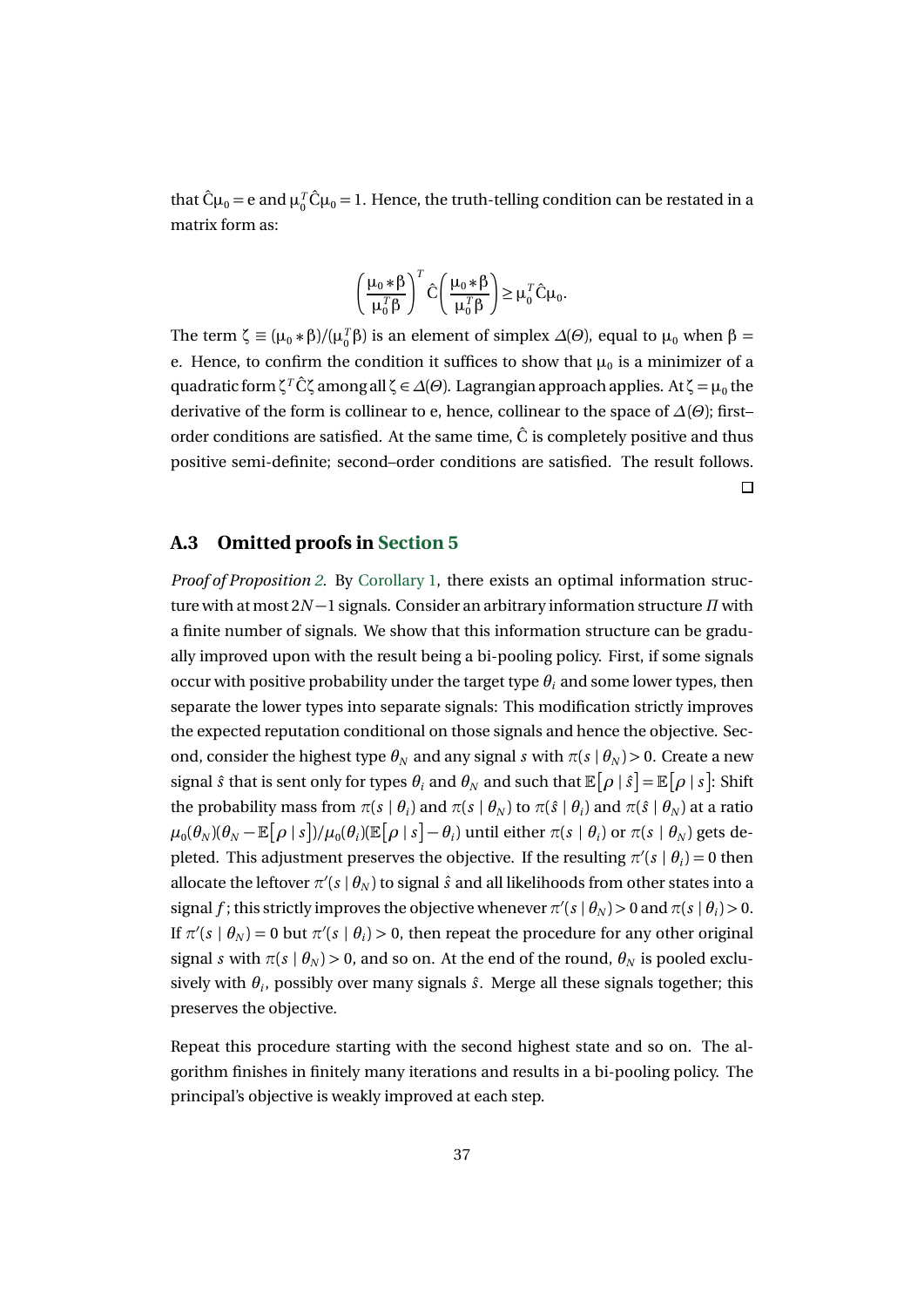We complete the proof by arguing that an optimal bi-pooling policy must be with a subset of types above some threshold. Indeed, if a target bi-pooling pairwise pools a target type  $\theta_i$  with a type  $\theta_i \geq \theta_i$  in a signal  $s_i$  then  $\mathbb{E}[\rho | s_i] \leq \theta_i$ . If the information structure doesn't pool type  $\theta_i$  with a type  $\theta_m > \theta_l$ , then it can be strictly improved by pooling  $\theta_m$  into signal  $s_l$ . The result follows.  $\Box$ 

#### **Proof of Proposition 3:**

### **Lemma 1.** *The correspondence*  $\hat{V}$  *has closed values and is upper hemicontinuous.*

*Proof.* To see that  $\hat{V}$  has closed values, fix  $\mu \in \Delta(\Theta)$  and consider a sequence  $(v_n)_{n\in\mathbb{N}}\subseteq \hat{\mathcal{V}}(\mu)$  such that  $v_n\to v^*$ . Then, there exists  $(\alpha_n)_{n\in\mathbb{N}}\in A_{BR}(\mu)$  such that

$$
\mathbf{v}_n(\theta) = \hat{\nu}(\alpha_n, \mu, \theta) = \frac{\mu(\theta)}{\mu_0(\theta)} \sum_{a \in A} \alpha_n(a) \nu(a, \theta),
$$

for all  $\theta \in \Theta$ . Up to a subsequence,  $\alpha_n \to \alpha^* \in \Lambda_{BR}(\mu)$ , since  $\Lambda_{BR}(\mu)$  has compact values by the Maximum Theorem. Thus, for each type  $\theta$ ,  $v_n(\theta)$  converges to

$$
\frac{\mu(\theta)}{\mu_0(\theta)}\sum_{a\in A}\alpha^*(a)\nu(a,\theta).
$$

It follows that

$$
v^* = \hat{\nu}(\alpha^*, \mu, \cdot) \in \hat{\mathcal{V}}(\mu).
$$

Since  $\hat{V}$  has closed values, in order to show that  $\hat{V}$  is upper hemicontinuous, it suffices to show that for all sequences  $(\mu_n)_{n \in \mathbb{N}}$ ,  $v^* \in \mathbb{R}^N$  and all  $v_n \in \hat{\mathcal{V}}(\mu_n)$  such that  $\mu_n \to \mu^*$  and  $v_n \to v^*$ , we have that  $v^* \in \hat{\mathcal{V}}(\mu^*)$ . Consider such a sequence. Then, we have that

$$
\mathbf{v}_n(\cdot) = \frac{\mu_n(\cdot)}{\mu_0(\cdot)} \sum_{a \in A} \alpha_n(a) \nu(a, \cdot), \ \alpha_n \in \Lambda_{BR}(\mu_n).
$$

Note that for all  $n \in \mathbb{N}$ ,  $\alpha_n \in A_{BR}(\mu_n)$ ,  $\mu_n \to \mu^*$ , so that up to a subsequence we have that  $a_n \to a^* \in A_{BR}(\mu^*)$ . The latter follows from the Measurable Maximum Theorem. We obtain that

$$
\mathbf{v}_n \to \frac{\mu^*(\cdot)}{\mu_0(\cdot)} \sum_{a \in A} \alpha^*(a) \nu(a, \cdot),\tag{29}
$$

and by uniqueness of the limit, the right-hand side of the above expression must